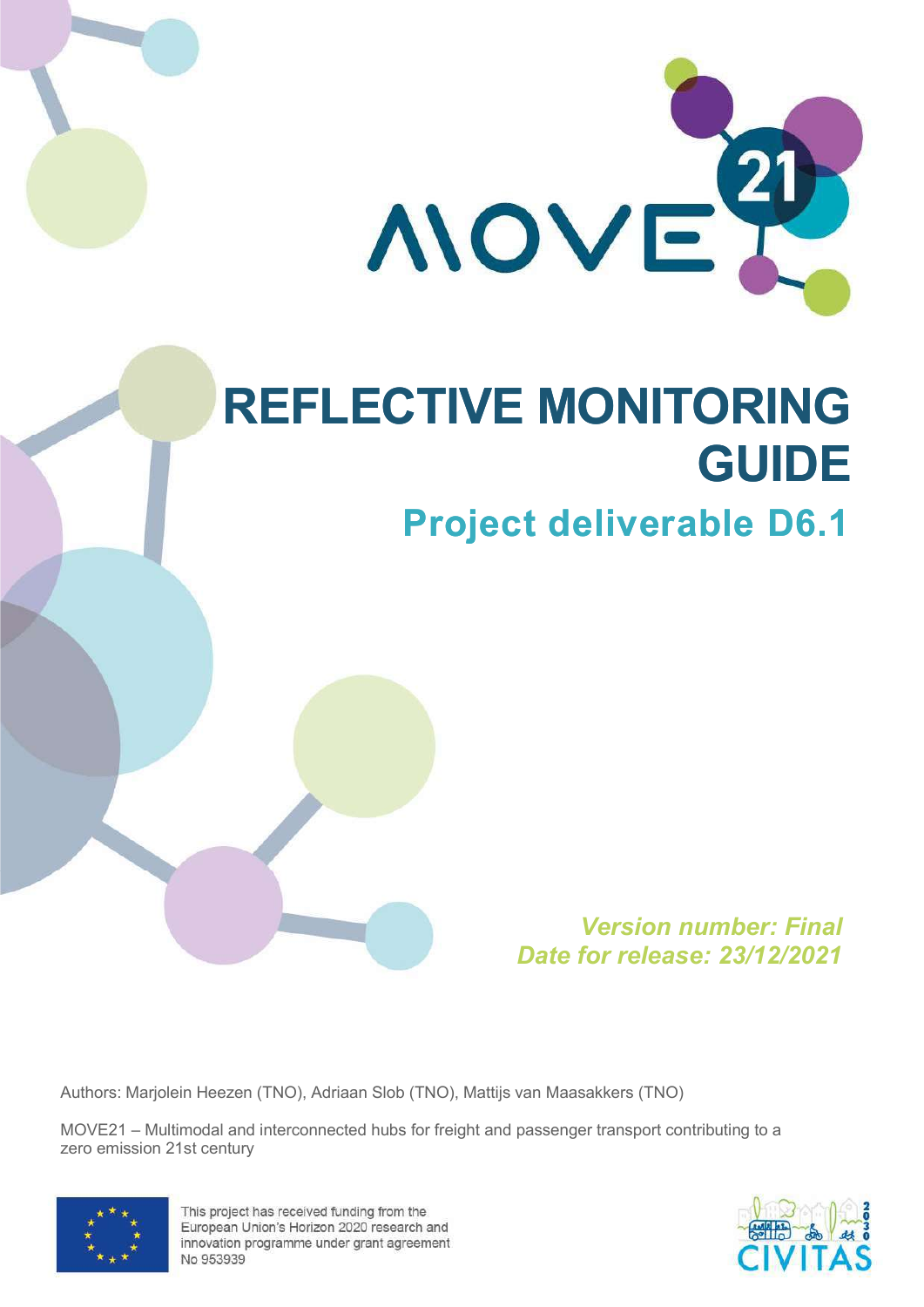

# Deliverable administration information

| <b>Deliverable Administration</b> |                                                                              |                                 |                                    |                                                                                |                                                                                                                                                                                                            |  |  |  |  |  |  |
|-----------------------------------|------------------------------------------------------------------------------|---------------------------------|------------------------------------|--------------------------------------------------------------------------------|------------------------------------------------------------------------------------------------------------------------------------------------------------------------------------------------------------|--|--|--|--|--|--|
| Grant<br><b>Agreement</b>         | 953939                                                                       | <b>Project</b><br>short<br>name | MOVE21                             |                                                                                |                                                                                                                                                                                                            |  |  |  |  |  |  |
| <b>Deliverable</b><br>no.         | D6.1                                                                         | <b>Name</b>                     | <b>Reflective Monitoring Guide</b> |                                                                                |                                                                                                                                                                                                            |  |  |  |  |  |  |
| <b>Status</b>                     | Final                                                                        | <b>Due</b>                      | M <sub>8</sub>                     | <b>Date</b>                                                                    | 23/12/2021                                                                                                                                                                                                 |  |  |  |  |  |  |
| <b>Author(s)</b>                  | Marjolein Heezen (TNO)<br>Adriaan Slob (TNO)<br>Mattijs van Maasakkers (TNO) |                                 |                                    |                                                                                |                                                                                                                                                                                                            |  |  |  |  |  |  |
| <b>Related tasks</b>              | T6.1 and T6.2                                                                |                                 |                                    |                                                                                |                                                                                                                                                                                                            |  |  |  |  |  |  |
| <b>Dissemination</b><br>level     | Public                                                                       |                                 |                                    |                                                                                |                                                                                                                                                                                                            |  |  |  |  |  |  |
| <b>Document</b>                   | <b>Version</b>                                                               | <b>Date</b>                     | <b>Submitted</b>                   | <b>Reviewed</b>                                                                | <b>Comments</b>                                                                                                                                                                                            |  |  |  |  |  |  |
| history                           | V.01                                                                         | 29/10/2021                      | Marjolein<br>Heezen                | n.a.                                                                           | 1st draft outline, to be<br>reviewed by all Work<br>Package Leaders.                                                                                                                                       |  |  |  |  |  |  |
|                                   | V.02                                                                         | 26/11/2021                      | Marjolein<br>Heezen                | Tiina<br>Ruohonen,<br>Paal Mork                                                | 1st full draft. Minor<br>remarks in review of the<br>outline are taken up in<br>this draft. To be<br>reviewed by: Jesús<br>López Baeza (HCU);<br>Håkan Perslow (RISE);<br>Marianne Stølan Rostoft<br>(TOI) |  |  |  |  |  |  |
|                                   | V <sub>0.3</sub>                                                             | 10/12/2021                      | Marjolein<br>Heezen                | Jesús<br>López<br>Baeza,<br>Håkan<br>Perslow,<br>Marianne<br>Stølan<br>Rostoft | 2 <sup>nd</sup> full draft. Comments<br>supplied in review are<br>taken up in this second<br>draft. To be reviewed by<br>Geiske Bouma (WP6<br>lead)                                                        |  |  |  |  |  |  |
|                                   | V <sub>0.4</sub>                                                             | 20/12/2021                      | Marjolein<br>Heezen                | Geiske<br><b>Bouma</b>                                                         | <b>Final Version</b>                                                                                                                                                                                       |  |  |  |  |  |  |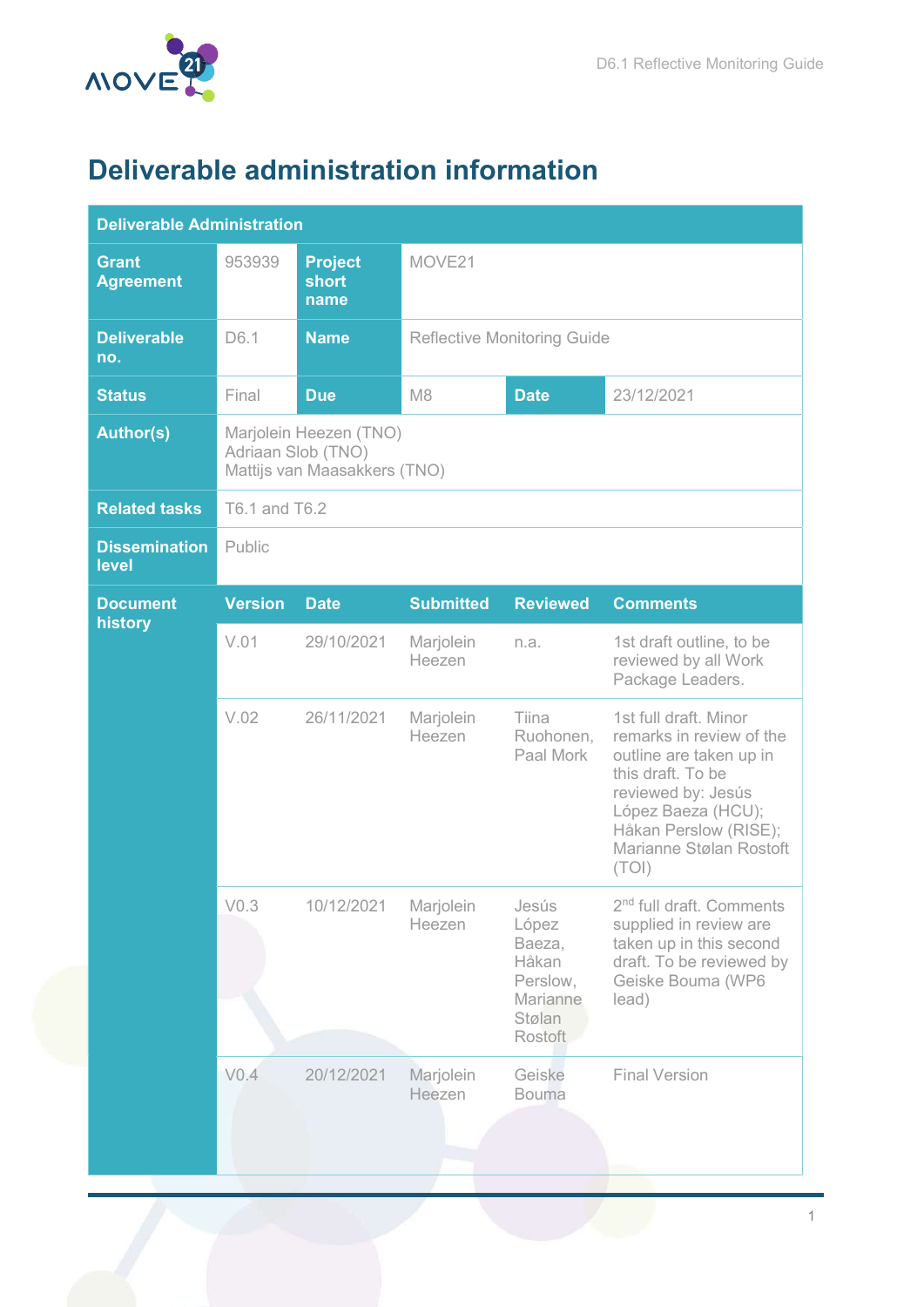

# Legal Disclaimer

MOVE21 is co-funded by the European Commission, Horizon 2020 research and innovation programme under grant agreement No. 953939 (Innovation Action). The information and views set out in this deliverable are those of the author(s) and do not necessarily reflect the official opinion of the European Union. The information in this document is provided "as is", and no guarantee or warranty is given that the information is fit for any specific purpose. Neither the European Union institutions and bodies nor any person acting on their behalf may be held responsible for the use which may be made of the information contained therein. The MOVE21 Consortium members shall have no liability for damages of any kind including without limitation direct, special, indirect, or consequential damages that may result from the use of these materials subject to any liability which is mandatory due to applicable law.

Copyright © MOVE21 Consortium, 2021.

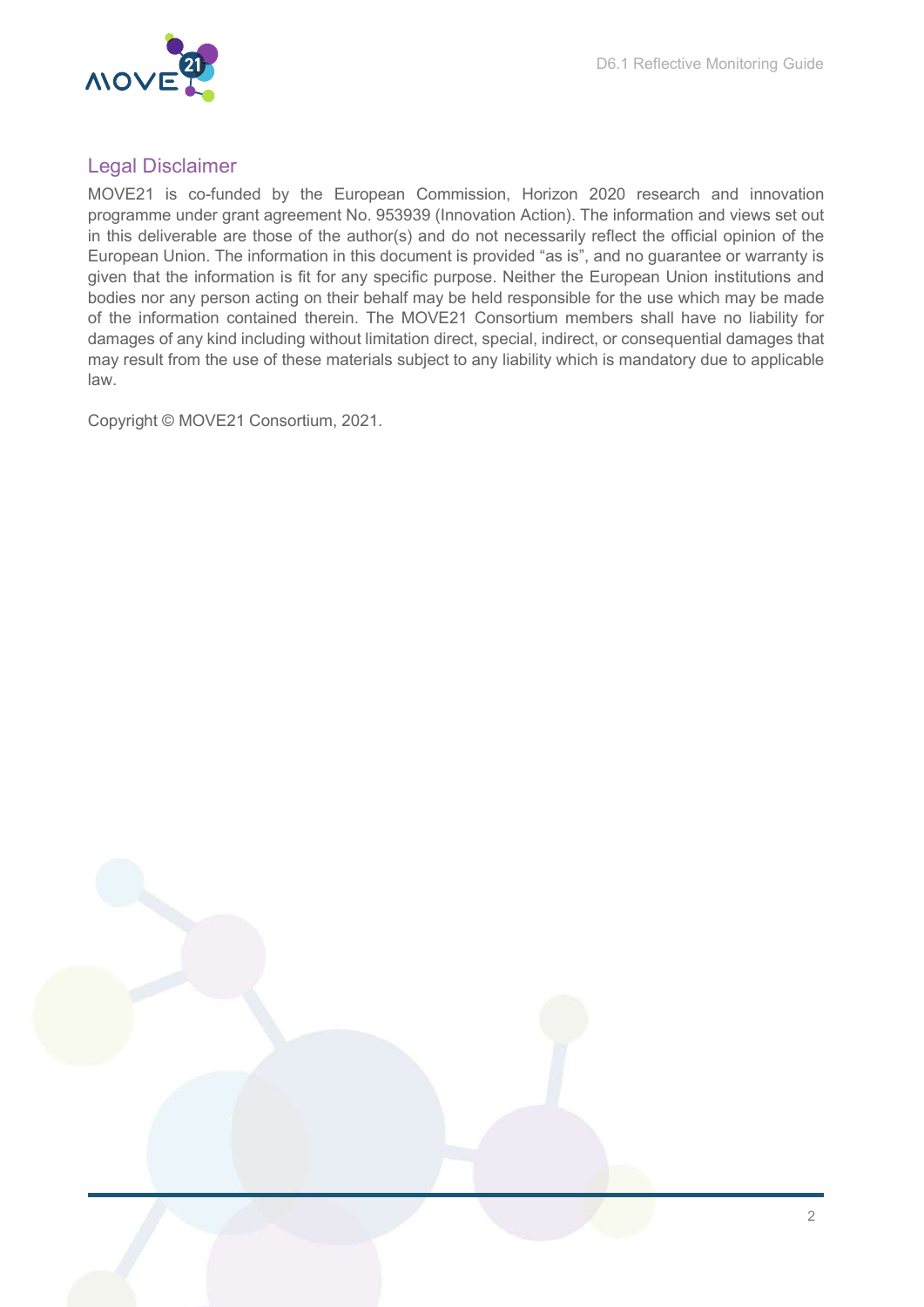

# Project Executive Summary

The main objective of MOVE21 is to transform European cities and functional urban areas into climate neutral, connected multimodal urban nodes for smart and clean mobility and logistics. MOVE21 will do this through an integrated approach in which all urban systems are connected, and which addresses both goods and passenger transport together. As a result, MOVE21 will improve efficiency, capacity utilisation, accessibility and innovation capacity in urban nodes and functional urban areas.

The integrated approach in MOVE21 ensures that potential negative effects from applying zero emission solutions in one domain are not transferred to other domains but are instead mitigated. It also ensures that European transport systems will become more resilient. Central to the integrated approach of MOVE21 are three Living Labs in Oslo, Gothenburg, and Hamburg and three replicator cities Munich, Bologna and Rome. In these, different types of mobility hubs and associated innovations are tested and means to overcome barriers for clean and smart mobility are deployed. The Living Labs are based on an open innovation model with quadruple helix partners. The co creation processes are supported by coherent policy measures and by increasing innovation capacity in city governments and local ecosystems. The proposed solutions deliver new, close to market ready solutions that have been proven to work in different regulatory and governance settings. The Living Labs are designed to outlast MOVE21 by applying a self-sustaining partnership model.

# MOVE21 partners

The MOVE21 consortium consists of 24 partners from seven different European countries, representing local city authorities, regional authorities, technology and service providers, public transport companies, SMEs, research institutions, universities and network organisations.

- Norway: City of Oslo, Viken County, Ruter, Urban Sharing, Mixmove, Institute of Transport Economics, IKT-Norge
- Sweden: City of Gothenburg, Rise Research Institutes of Sweden, Business Region Gothenburg, Volvo Technology, Renova, Parkering Göteborg
- Germany: City of Hamburg, City of Munich, Hafencity University Hamburg, Deutsche Bahn Station & Service
- Italy: Metropolitan City of Bologna, Roma Servizi per la Mobilità, Roma Tre University
- Belgium: Eurocities, Polis
- The Netherlands: TNO
- Greece: Hellas Centre for Technology and Research

https://twitter.com/move21eu https://www.linkedin.com/company/74707535/

For further information please visit www.move21.eu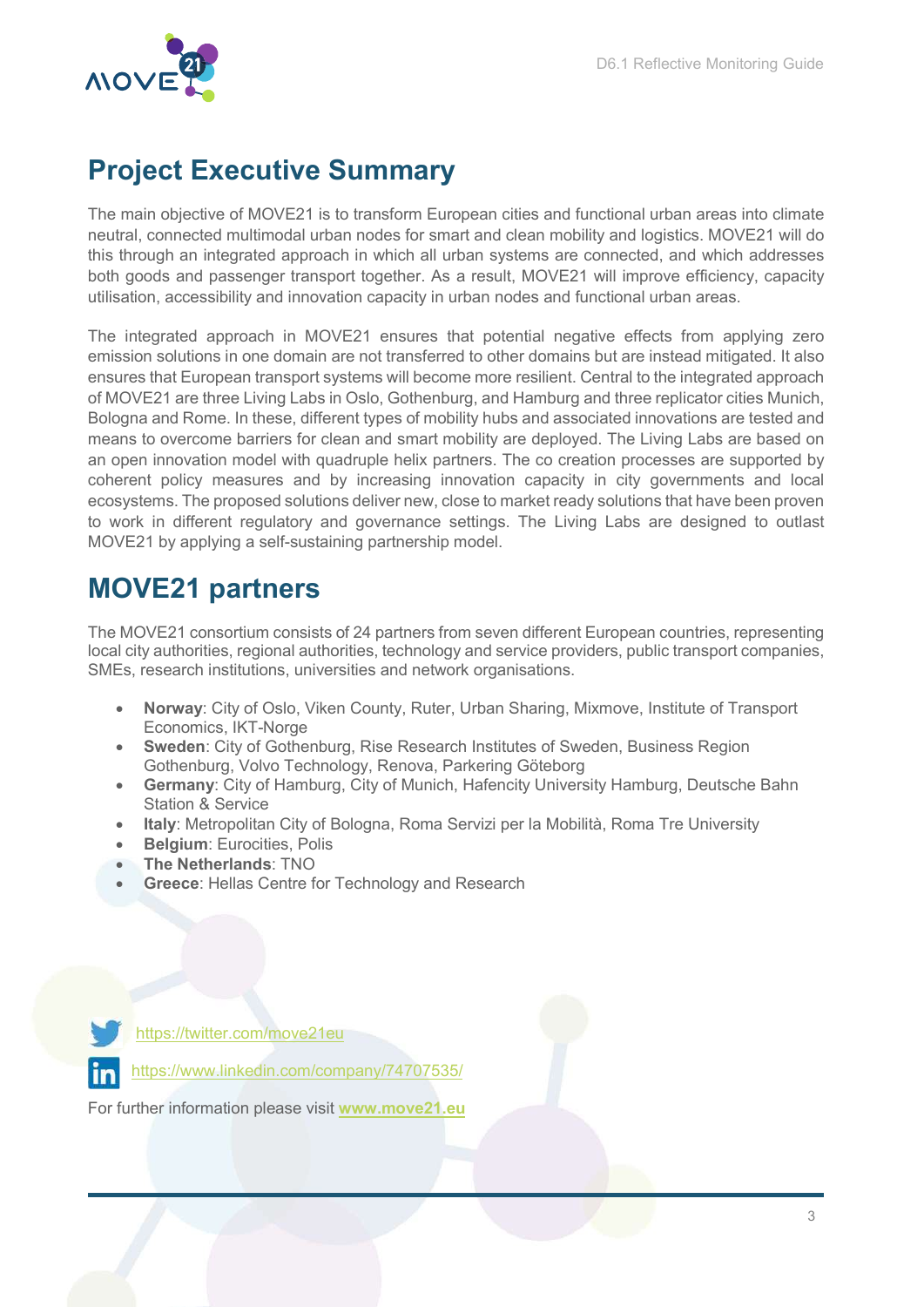

# Deliverable executive summary

The Reflective Monitoring Guide serves as a guide for the qualitative monitoring and learning activities taking place in MOVE21 as part of Work Package 6 (Living Labs). This monitoring focusses on three topics: the Innovation Co-Creation Partnerships (ICCP's), Innovation Capacity and Policy Coherence. The guide introduces the need for qualitative monitoring and learning, the theoretical background about reflective monitoring, the three topics for reflective monitoring, the methodologies (including proposed protocols) as well as some practical information on roles, language and a timeline.

# Key words

Living Labs, Monitoring, Reflective Monitoring, Innovation, Learning, Policy

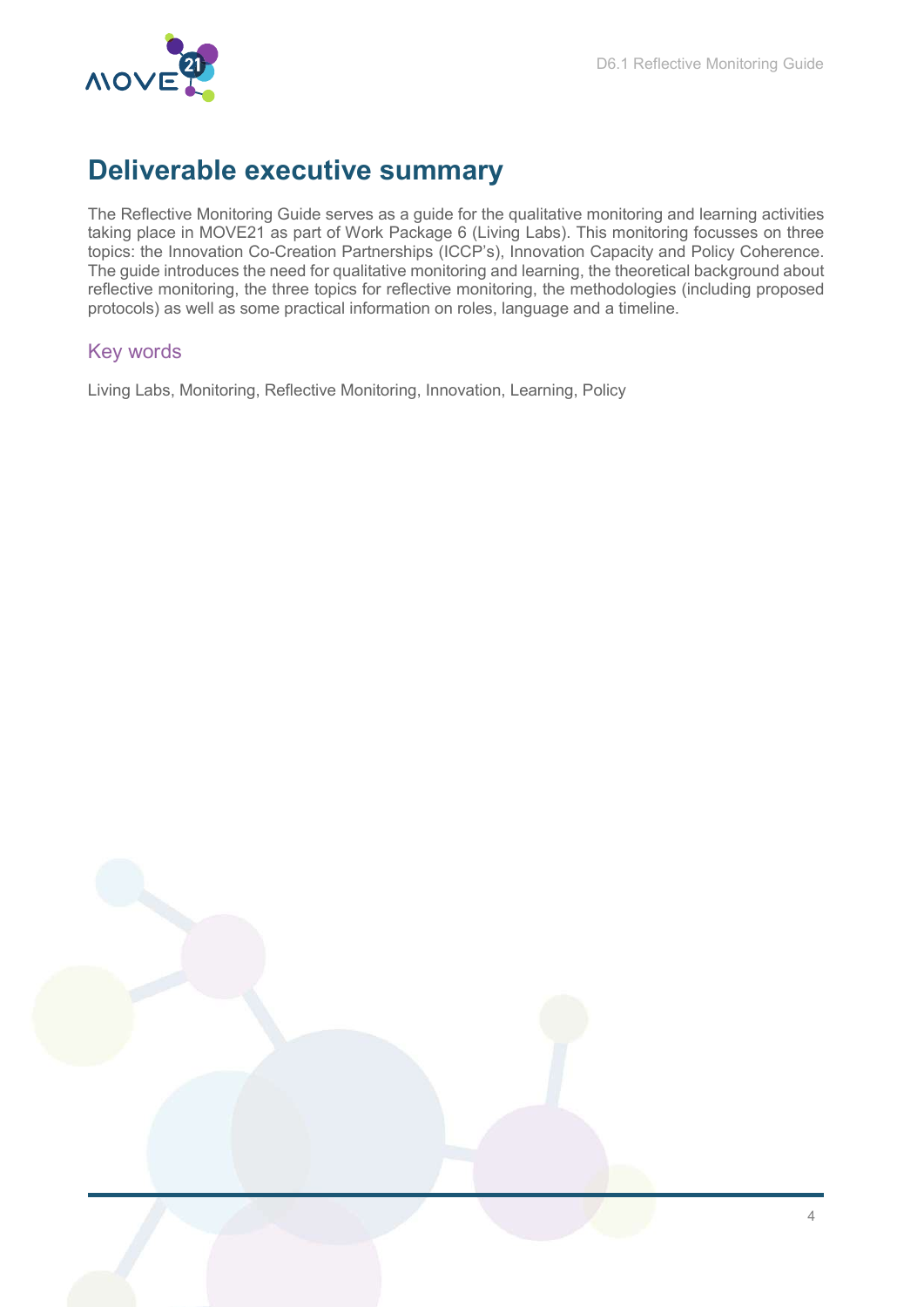

# Table of contents

| 2.1<br>2.2<br>2.3<br>REFLECTIVE MONITORING IN MOVE21: INDICATORS, PROCEDURES AND METHODS13<br>2.4 |
|---------------------------------------------------------------------------------------------------|
|                                                                                                   |
|                                                                                                   |
|                                                                                                   |
|                                                                                                   |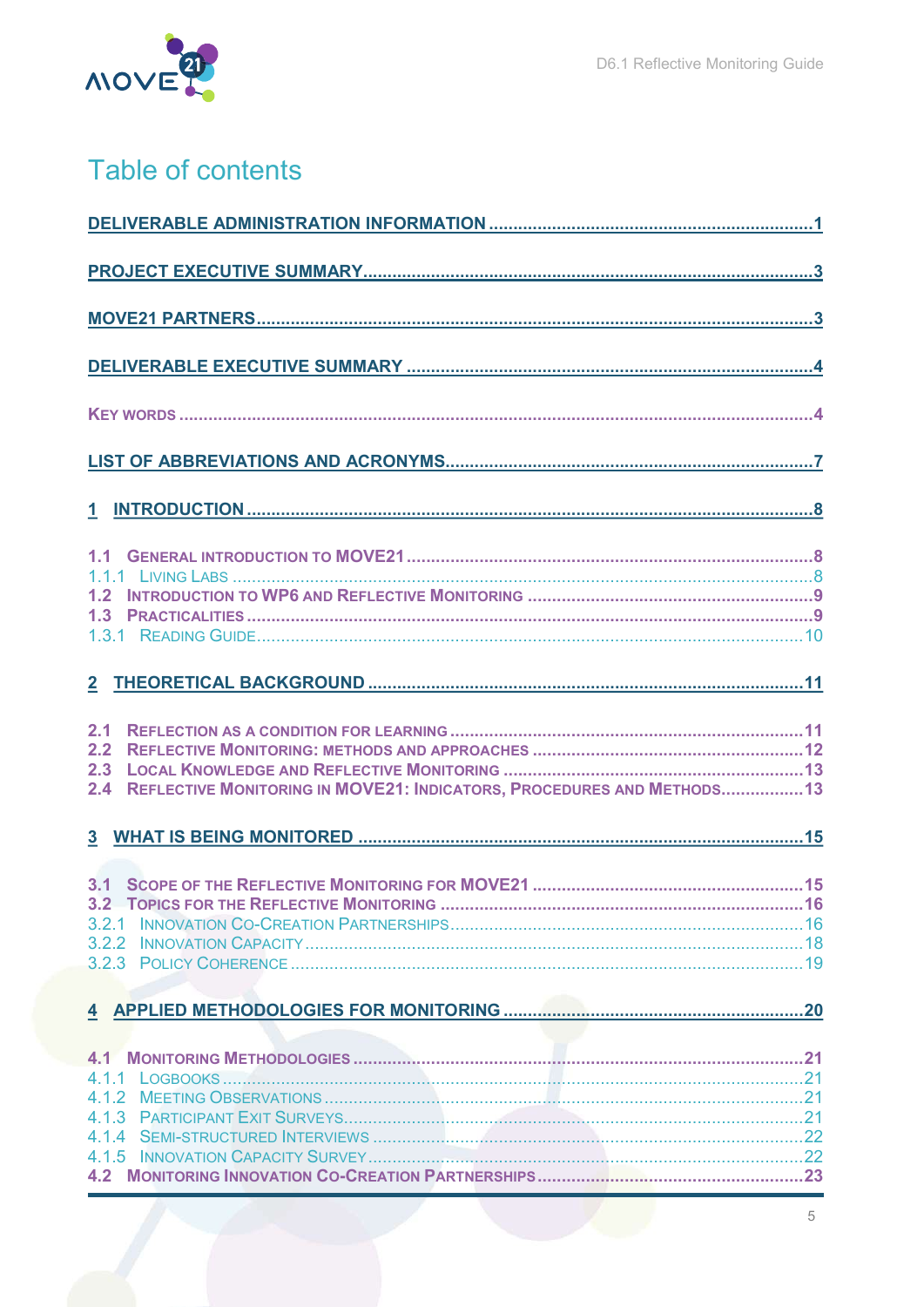

# List of figures

N.A.

# List of tables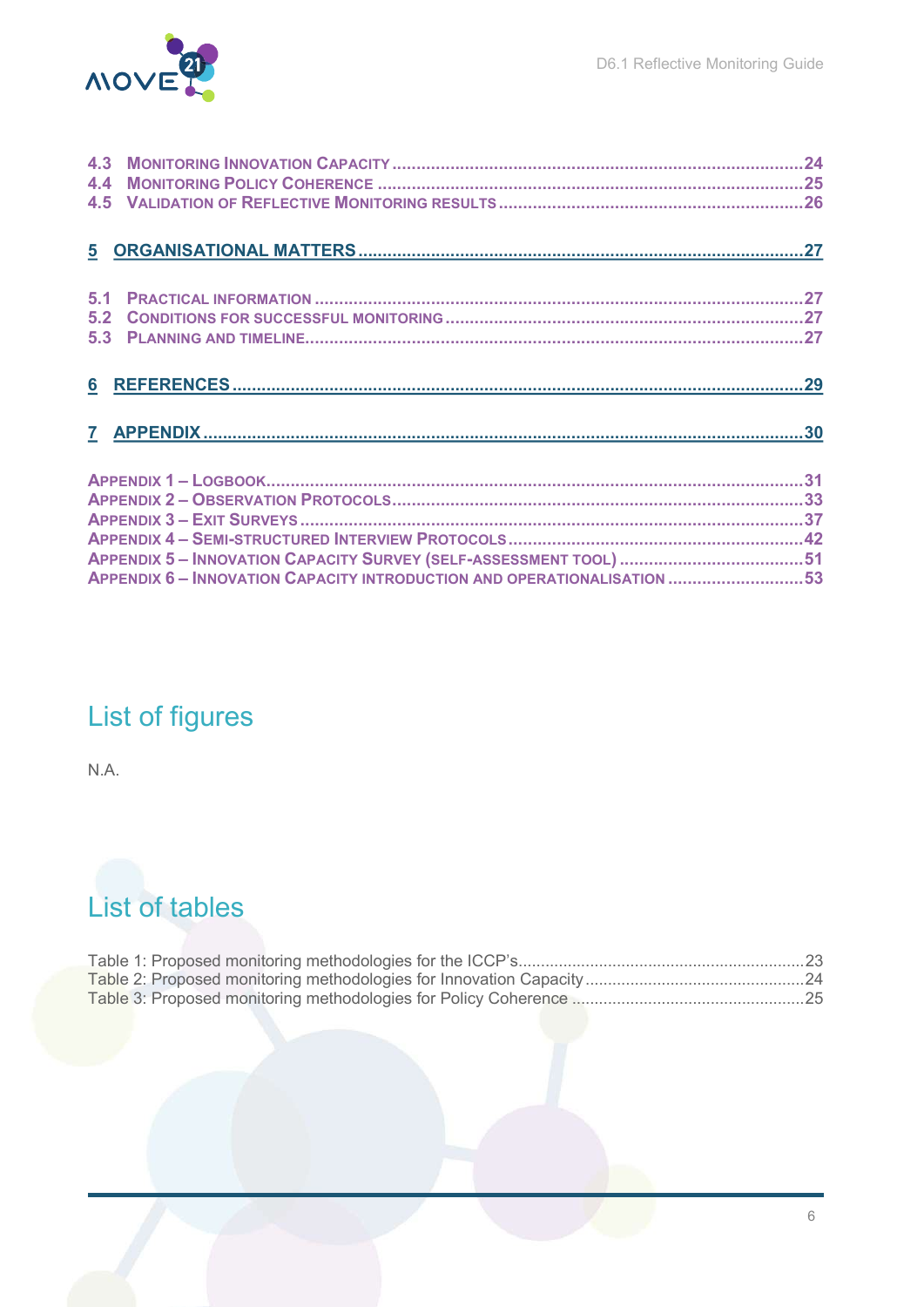

# List of abbreviations and acronyms

| <b>Acronym</b> | <b>Meaning</b>                                                                               |
|----------------|----------------------------------------------------------------------------------------------|
| D              | Deliverable                                                                                  |
| EU             | European Union                                                                               |
| FP7            | European Commission 7th Framework Programme for Research and<br><b>Technical Development</b> |
| H2020          | Horizon 2020                                                                                 |
| <b>ICCP</b>    | <b>Innovation Co-Creation Partnership</b>                                                    |
| LL             | Living Lab                                                                                   |
| $\mathbf Q$    | Quarter                                                                                      |
| QH             | Quadruple Helix                                                                              |
| <b>SDG</b>     | <b>Sustainable Development Goal</b>                                                          |
| <b>SECAP</b>   | Sustainable Energy and Climate Action Plan                                                   |
| <b>SULP</b>    | Sustainable Urban Logistics Plan                                                             |
| <b>SUMP</b>    | Sustainable Urban Mobility Plan                                                              |
| <b>TEN-T</b>   | <b>Trans European Transport Network</b>                                                      |
| TF             | <b>Task Force</b>                                                                            |
| <b>WP</b>      | <b>Work Package</b>                                                                          |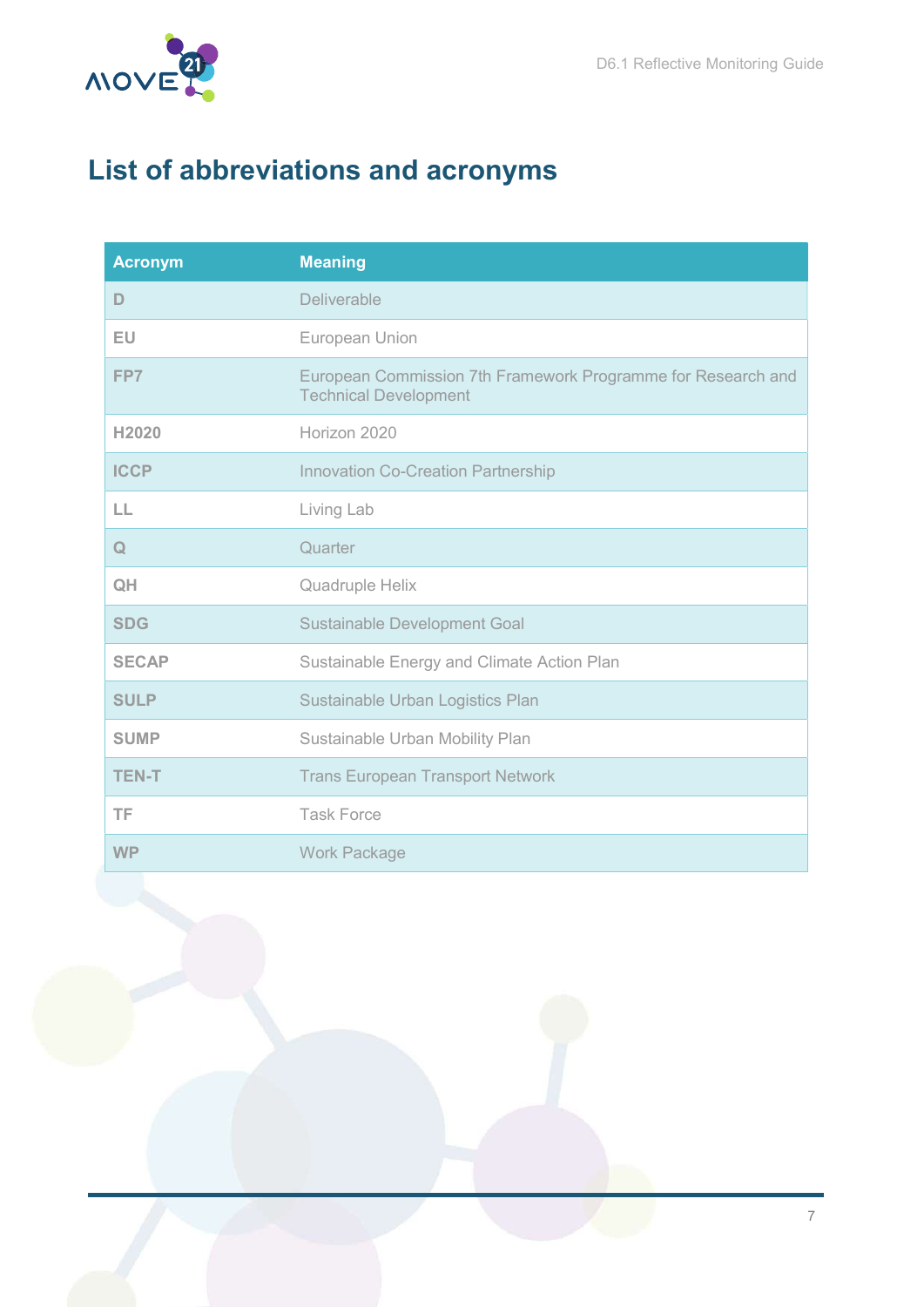

# 1 Introduction

In this chapter we will illustrate the relevant MOVE21 context for this deliverable. The deliverable is part of Work Package 6 (WP6) that is responsible for the Living Labs in this project. We will start with an introduction on MOVE21 in general and the role of the Living Labs, and then specify the scope of WP6 and the reflective monitoring as part of WP6. This guide will set out the framework, methodology and protocol for ex-durante observations of the interactions related to the Living Labs. We will close this chapter with some practicalities: the target groups of this deliverable, the alignment of this deliverable with other WP's of MOVE21 and a reading guide.

# 1.1 General introduction to MOVE21

MOVE21 is a European Horizon 2020 Innovation project that works on transforming European cities and their surroundings into smart, zero emission nodes for mobility and logistics. The overall project contributes to the target of participating cities to achieve 30% transport-related emission reduction by 2030 by implementing 15 transport-related innovations. MOVE21 will connect urban systems via an integrated approach and address both goods and passenger transport. The aim is to improve efficiency, capacity utilization of existing vehicles and transport related infrastructure, accessibility, and innovation capacity in urban transport. Also, the cities will learn how to be better equipped to handle rapid changes in transport patterns due to unforeseen events such as pandemics.

The idea of cities as testbeds is central to MOVE21, and the project comprises three Living Labs in Oslo, Gothenburg and Hamburg, together with three replicator cities in Munich, Bologna and Rome. The project will test and upscale different solutions for passenger and goods transport in these six urban areas across the Scandinavian-Mediterranean (Scan-Med) Corridor of the Trans-European Transport Network (TEN-T). The idea is to harness positive effects of new solutions, not only in the so-called urban nodes, but across the Scan-Med TEN-T corridor. MOVE21 delivers new, close to market ready solutions that have been proven to work in different regulatory and governance settings. The cities are also committed to upscaling the most promising solutions which can range from new technological integrations, business models to new procurement and governance methods and integrated solutions incorporating transport of people and goods.

#### 1.1.1 Living Labs

A Living Lab is "a research concept, which may be defined as a user-centred, iterative, open-innovation ecosystem, often operating in a territorial context (e.g. city, agglomeration, region or campus), integrating concurrent research and innovation processes within a public-private-people partnership." (Pallot, 2009). In the Living Labs of Oslo, Gothenburg and Hamburg, processes will be set-up to cocreate knowledge necessary for choosing, tailoring and deploying the new solutions (innovations) for passenger and goods transport in the local contexts. This is done in the so-called Innovation Co-Creation Partnerships (ICCPs) in which actors from the local innovation ecosystem, local government and agencies, businesses and industries, knowledge institutes and academia and citizens or citizen groups, work together.

The ICCPs will meet regularly during the project to discuss and choose the solutions, explore possible obstacles for deployment and, if within reach, find ways to remove or bypass obstacles. In this way the local actors can bring their knowledge to the table and make it possible to use the knowledge and different inputs of the local innovation eco-system to promote and deploy innovations that fit to the local context and local "system". The cooperation in the ICCPs thus promote system solutions.

As there is no blueprint for this process, a regular reflection on the process is built in to help the Living Labs and its ICCPs to keep track and to learn how to better promote and deploy the selected innovations. This guide describes the different elements of this reflection.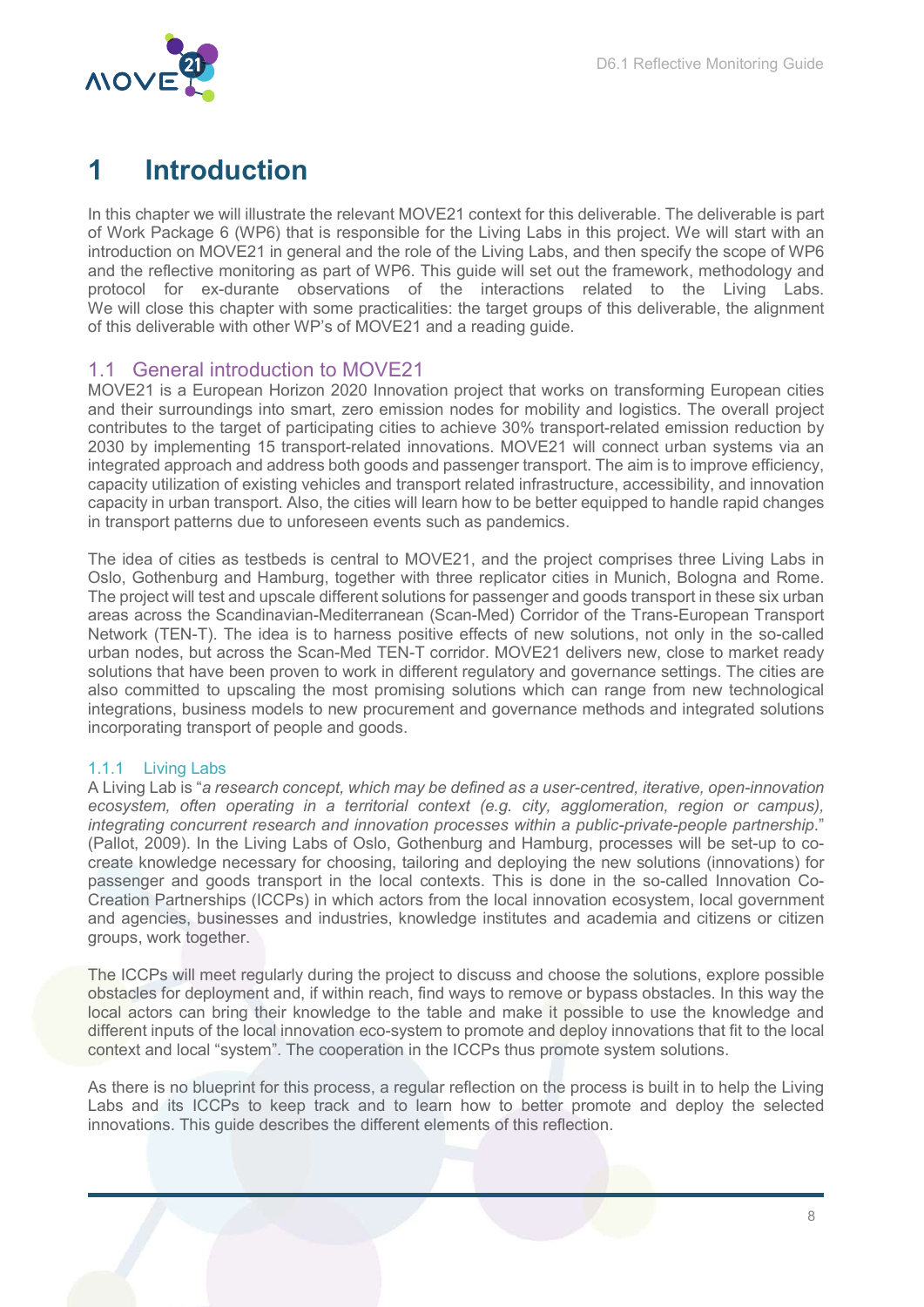

# 1.2 Introduction to WP6 and Reflective Monitoring

Activities in the Living Labs are monitored by WP6 (reflective monitoring) and WP8 (measuring and impact assessment) in order to assess their processes, impacts and implementations. This reflective monitoring guide will be used for the qualitative monitoring of the Living Labs and create a continuous loop of observations, reflections, and actions to improve the operation of the Living Labs and the deployment of innovations. It is about capturing lessons learned from the experiments and the process of co-creation in the Living Labs. In this project the focus is on system solutions; solutions that are not (yet) proven and require more than a simple implementation.

Researchers at Wageningen University (WUR) and the VU University of Amsterdam state that "if a project wants to realize the far-fetching ambitions of system innovation, then reflection and learning must be tightly interwoven within it" (Van Mierlo, 2010, p. 11). Monitoring and reflection should therefore not only focus on the innovations itself but also – and in the case of the monitoring in WP6 – specifically on the process towards innovation. Reflective monitoring is part of the process, not just an action in itself and encourages the Living Lab participants to reflect on some key items; project ambitions, current daily practices and their relation to the institutions and developments that allow opportunities for change and implementation of solutions.

The monitoring guide will describe how the different co-creation and implementation processes in the Living Labs are monitored (elaborated in chapter 3). Methods applied for Reflective Monitoring in MOVE21 will be (structured) observations, surveys, logbooks, and (in-depth) interviews (elaborated in chapter 4). In several joint workshops results of the monitoring will be discussed, validated and translated into new actions to improve ways of working. Best practices and lessons learned will be validated in joint workshops with representatives of the Living Labs in year 3 and 4. These are input for a Guide on improving city's capacities for promoting sustainable mobility and logistics innovations (D6.7) and a Practitioners guide for setting up self-sustaining innovation co-creation partnerships (D6.8).

# 1.3 Practicalities

This deliverable is written to flesh out the reflective monitoring of the activities in MOVE21. It might also serve as an inspiration for monitoring other innovation projects where co-innovation, co-creation and co-implementation processes are central constructs of a project.

There is a strong link to the other monitoring work package, WP8. In WP8 the focus is on monitoring impacts of the Living Labs (and the replicator cities; Munich, Bologna and Rome), which is more focused on quantitative monitoring. The monitoring that is taking place in WP6 under the reflective monitoring section is focused on the process leading towards these measures and impacts in the Living Labs. The results from the Reflective Monitoring in WP6 can deliver explanations for the results of the quantitative monitoring in WP8 (for example: why is the impact not as big as expected or how come the innovations did not scale?).

There is also a link to WPs 3, 4, 5 and 7. WP3 (the Urban Social Layer), WP4 (Governance Innovation) and WP5 (Technological Solutions and Integration) will exchange knowledge with the Living Labs on the topic of the urban social layer, governance, innovation capacity, technology solutions, technology integration and digital twins. Some of the tasks in WP6 will be taken up collectively with these WPs and collaboration between WP3, 4, 5 and 6 is evident in the Living Lab processes. With WP7 (Replication and Take-up), the link is mostly on knowledge exchange, capacity building and replication activities between the Living Labs and the replicator cities.

Finally, there is a link to WP1 and innovation management. The purpose of innovation management in WP1 is to build sustained innovation capability. In practice, that means to facilitate and support a working climate, structures, and ways of working that foster ideation, development and launch of innovations. While innovation management focusses on the project team and project partners, the reflective monitoring focusses also on the wider innovation ecosystem.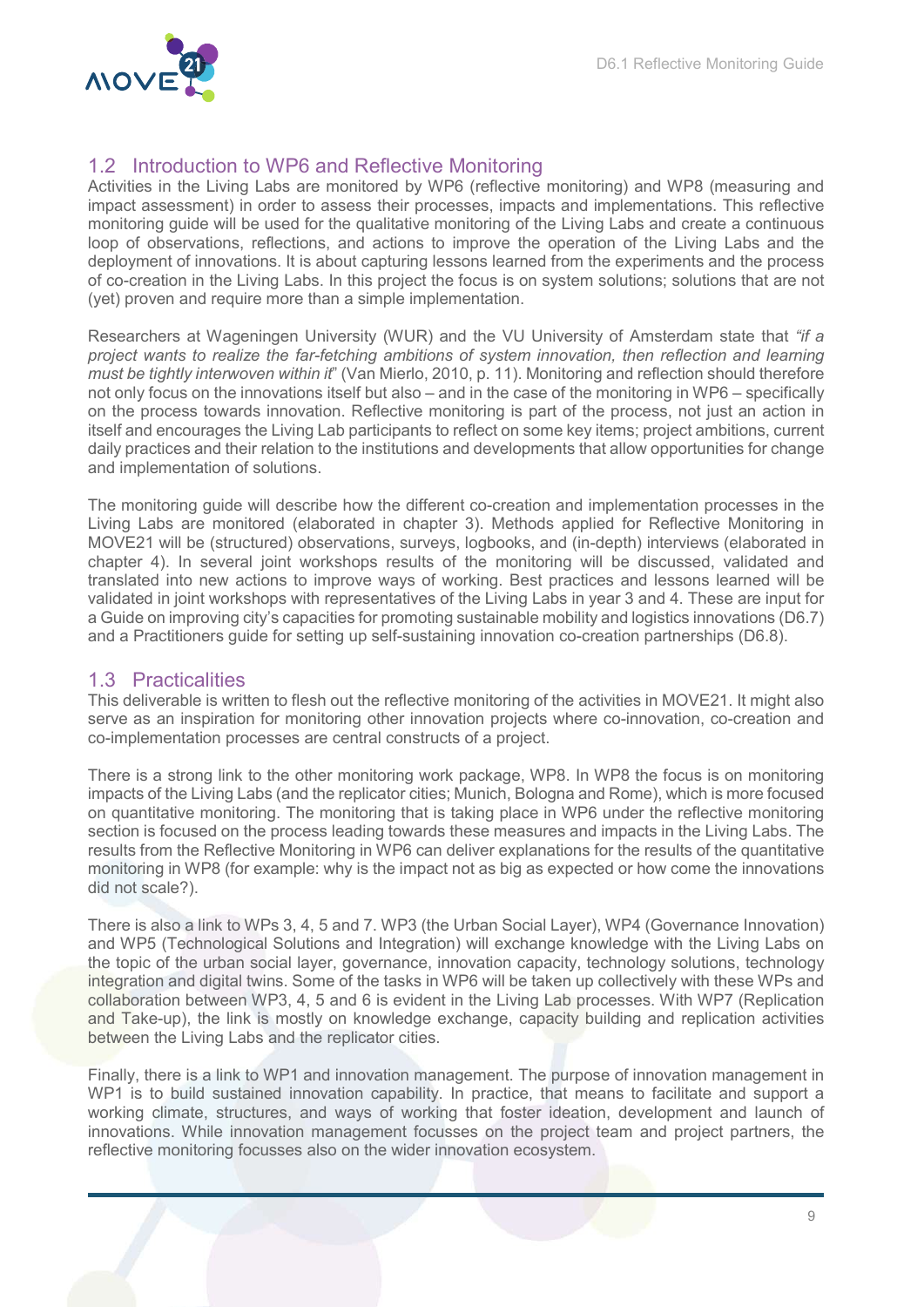

#### 1.3.1 Reading Guide

The Reflective Monitoring Guide contains 5 chapters and 6 appendices. Chapter 2 will provide the theoretical backgrounds on Reflective Monitoring. In chapter 3 the scope of the monitoring activities is described and contains also a section on the differences between the monitoring activities in WP8 and WP6 (3.1). Then the three main topics of the monitoring activities in MOVE21 are described: the Innovation Co-Creation Partnerships, Innovation Capacity and Policy Coherence (3.2). Chapter 4 will describe the monitoring methodologies that will be used to capture the processes in the Living-Labs and then will detail the used monitoring methodology per specific topic in the Living Labs. Chapter 4 will describe how the results of the Reflective Monitoring will be validated and finally taken up in the Deliverables of WP6 (4.5). Chapter 5 will describe the organisational matters concerning the Reflective Monitoring by providing practical information (5.1) as well as providing a planning and timeline of Reflective Monitoring activities (5.2). The appendices in chapter 7 contain all suggested (draft) protocols for the Reflective Monitoring Activities, with a separate appendix for each monitoring methodology.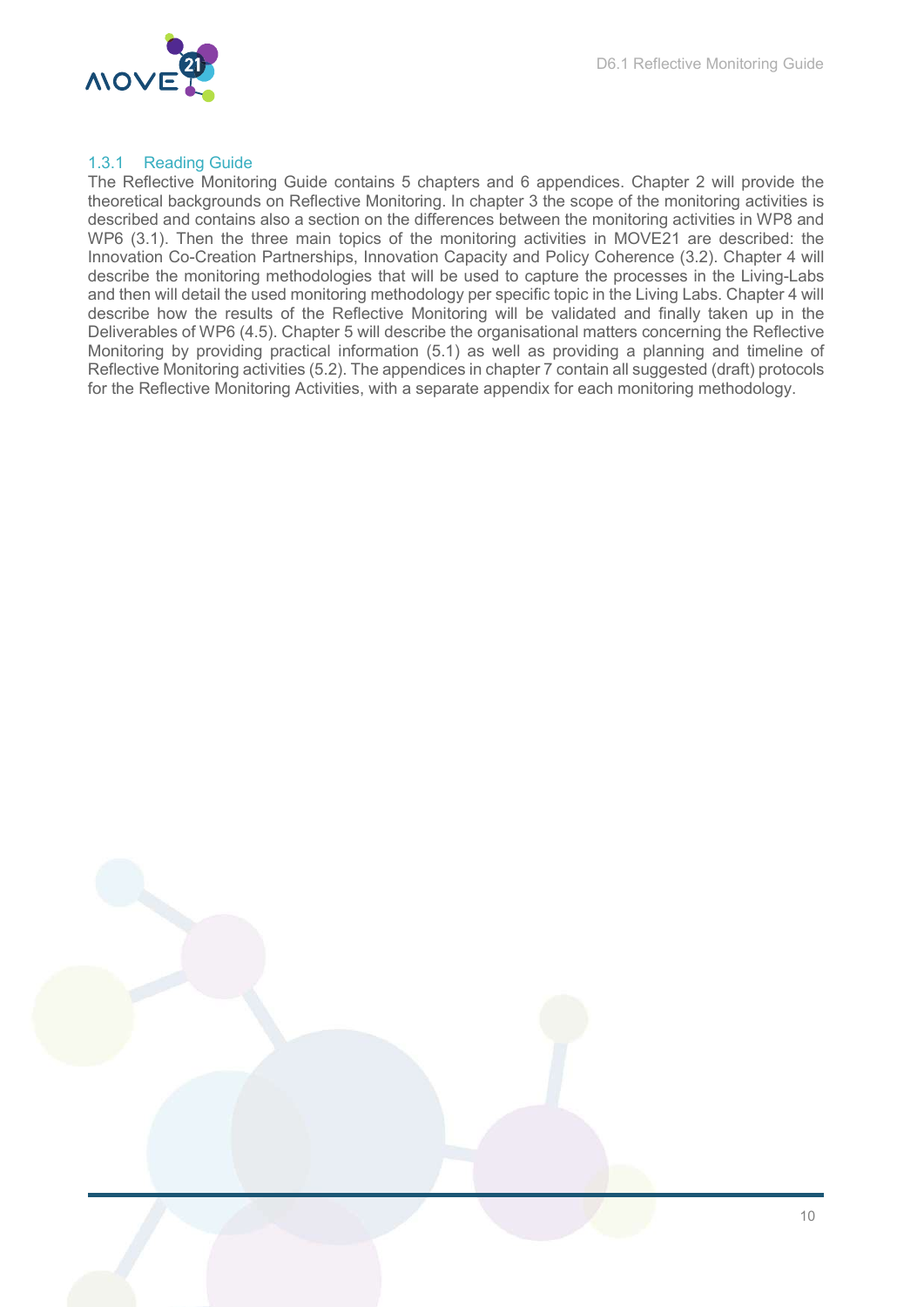

# 2 Theoretical Background

In this chapter the theoretical base capturing main insights from literature relevant for the Reflective Monitoring Guide is described. This chapter should answer questions as to what reflective monitoring is, why we apply this in MOVE21, what the methods and approaches are, what best practices are available and what is challenging when applying reflective monitoring to a project. This chapter is the base of the further descriptions in this deliverable on what is monitored, how it is monitored and the organizational matters of reflective monitoring within MOVE21 (chapters  $3 - 5$ ).

### 2.1 Reflection as a condition for learning

Contemporary mobility and logistics systems bring together disparate actors and multiple technologies, from individual consumers and their cell phones to multinational freight companies and their warehousing complexes. MOVE21 intends to develop increasingly sophisticated transportation-related socio-technical systems, or system solutions, combining mobility and freight. These solutions are likely to require novel arrangements, in which individuals, organizations and technologies are asked to perform new or different tasks. For this type of shift to succeed, careful attention needs to be paid to not only the goals and constraints of various actors (including technologies), but also to the dynamics of changing policy, innovation, and interaction processes.

In MOVE21, three types of processes are likely to require some level of change for durable system solutions to emerge, be implemented and ultimately stabilize. The first type consists of the interactions and dynamics within the Task Forces and Innovation Co-Creation Partnerships. It is through these interactions that the system solutions are expected to be initiated, created and expanded. The second type of process, which shapes the context within which the Task Forces and ICCPs operate, consists of policy processes in which increasing levels of coherence between various actors' goals and (policy) tools might become necessary. The third type of process of importance in MOVE21 consists of innovation processes, with a particular emphasis on the capacity of actors in the public sector to engage actors and outcomes of innovation processes.

The complexity of these three types of processes, and more broadly the ambitions and challenges embedded in the Living Labs, necessitates a deliberate effort to learn from, and adjust to, successes, failures, barriers, and accelerators, as the system solutions move from idea-stage to become everyday practices. In order to learn from these three types of processes across the three Living Labs, reflective monitoring will take place. Reflection, in the context of professional practice (Schön, 1983), can be understood as an activity that asks participants to combine experience and interaction, either individually or as a group, to increase understanding and enable future action(s). In organizations, reflective practices expand the notion of learning beyond procedures which seek to enhance a unit's ability to reach pre-defined goals (Argyris & Schön, 1978). Reflection, in Argyris and Schon's classic formulation, enables "double loop learning" (1978) which refers to experience-based changes or innovations related to organizational goals or decision-making rules and procedures.

In MOVE21, the Innovation Co-Creation Partnerships will form the focal point of strategic interactions and negotiations about the proposed system solutions. The Task Forces have the task to organise the process, invite relevant stakeholders and organise the sustainability of the ICCP beyond the lifetime of the project. In order to learn from and continuously enhance the process through which novel systems solutions are initiated, developed, tested, implemented and adjusted, the ICCPs and the Task Forces will engage in reflective monitoring. Furthermore, the Task Forces' ability to change goals and/or decision-making procedures based on their experiences, will also be assessed. While the reflective monitoring in MOVE21 primarily focuses on the ICCP and Task Force interactions and dynamics, supportive data-gathering and analysis efforts related to the relevant policy and innovation processes will also take place.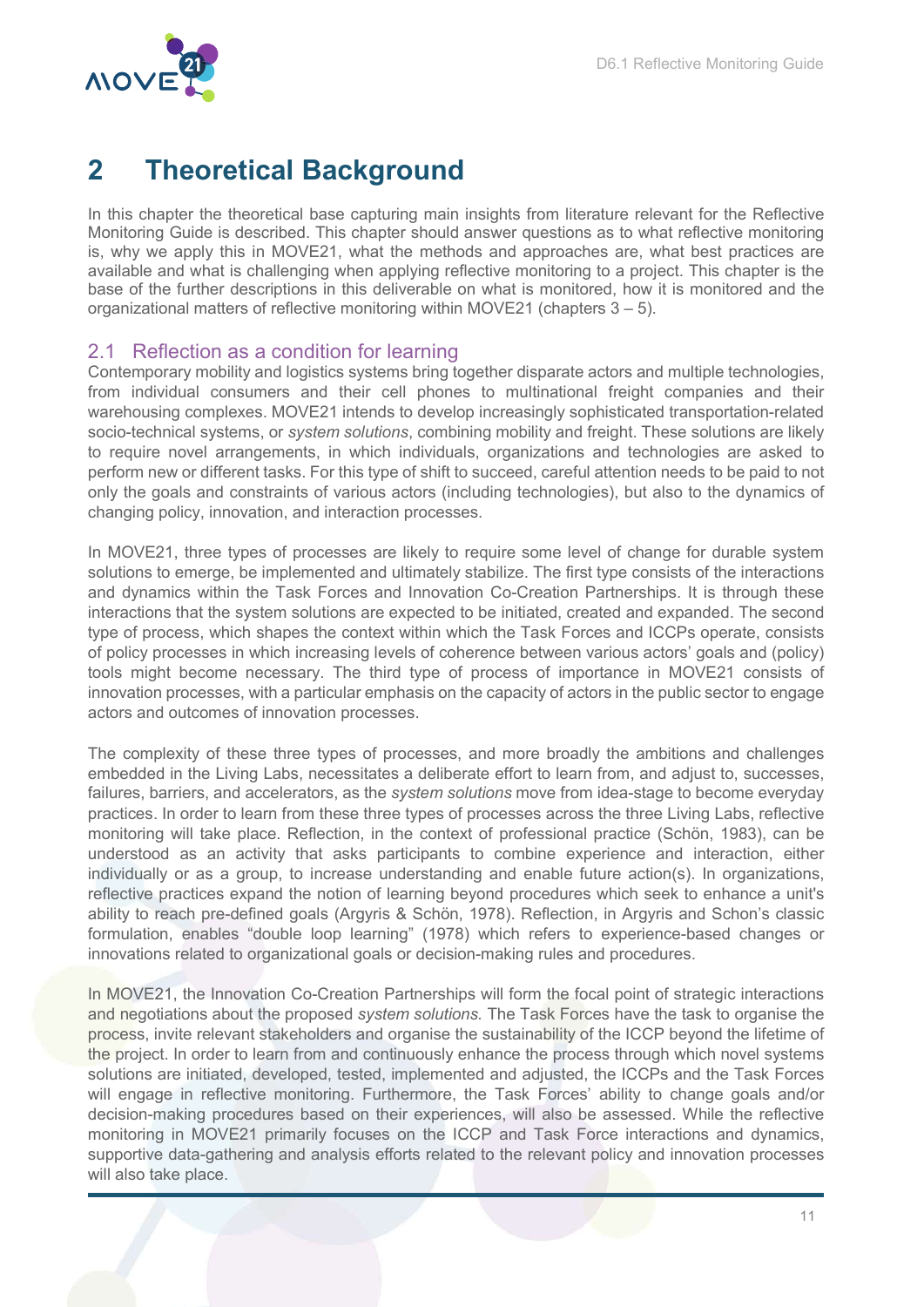

### 2.2 Reflective Monitoring: methods and approaches

Reflective monitoring (also referred to as reflexive monitoring) refers to a suite of approaches, intended to enable continuous (or at least regular) double loop learning in organizational contexts (Argyris & Schön, 1978). Particularly in situations where there is no stable, single organizational structure within which learning ought to take place, formalized monitoring can play an important role in enabling reflective practice. In MOVE21, as in similar multi-actor innovation processes related to sustainability, the reflective monitoring approach is highly relevant, since problem definition(s), stakeholder identification and interest articulation frequently exhibit key elements of "wicked problems" (Rittel & Webber, 1973). The members of the Innovation Co-Creation Partnerships and the related Task Forces cannot simply rely on established organizational goals, decision-making rules and procedures to determine appropriate courses of action. Reflective monitoring will assist the members of the ICCPs and the Task Forces in making sense of, engaging, enacting and appraising both existing and novel socio-technical regimes and related practices (Verwoerd et al., 2020).

At the centre of all reflective monitoring tools and approaches is the intent to provide participants with relevant information and evidence that allows them to collaboratively (re-)formulate goals and decisionmaking rules in the ICCPs. Gathering information is therefore only one element in a reflective monitoring scheme, since the joint re-formulation of goals and decision-making procedures requires active engagement with the actors at the centre of the innovation process(es). Reflective monitoring is "a form of action research in which the researcher acts as a sparring partner, facilitator, analyst and critical outsider of the innovation initiative, in various ways stimulating the reflection on the outcomes of activities in the name of the initiative in the light of the system innovation ambition and developments in its context." (Beers & Van Mierlo, 2017, p. 421). This combination of analysis and engagement requires specific research methods and interaction designs.

Most reflective monitoring methods and approaches (Van Mierlo, 2010) incorporate two distinct types of elements. The first consists of various forms of direct interaction with key actors, either individually (in interviews or surveys) or in groups (in organized workshops, focus groups or polls). The second element is based on observations, of relevant policy documents, meetings (recordings, notes, and/or transcripts), or public discourse (newspaper articles, media appearances by key actors, etc.). Due to the ongoing, and iterative nature of processes of innovation, interactive and observational datagathering typically occurs continuously, or at least repeatedly. The implementation of the specific datagathering methods requires the precise formulation or interview and/or survey questions, the formulation of themes and topics that structure document analyses or meeting observation protocols (Klaassen et al., 2020). Since the goal of reflective monitoring is to facilitate action-oriented learning, the initial formulation of data-gathering methods requires direct input from key actors, to ensure relevance and immediacy. As the relevant processes evolve, and learning takes place, some elements of these data-gathering methods might change, with survey questions or observation protocols shifting as new challenges or opportunities present themselves.

In order for these data-gathering efforts to enable changes in collaborative goals and decision-making rules within the ICCPs, a flexible process through which the results of data gathering are presented to, discussed with and ultimately acted upon by key actors is required. A reflective monitoring scheme therefore intentionally connects the learning process to learning outcomes through active communication. It is through these communicative interactions that actors can make sense of the information gathered and collaboratively determine appropriate changes (Beers et al., 2016). In the context of MOVE21, this means that the reflective monitoring scheme consists of both data-gathering techniques (based on interactions and observations) and communication processes.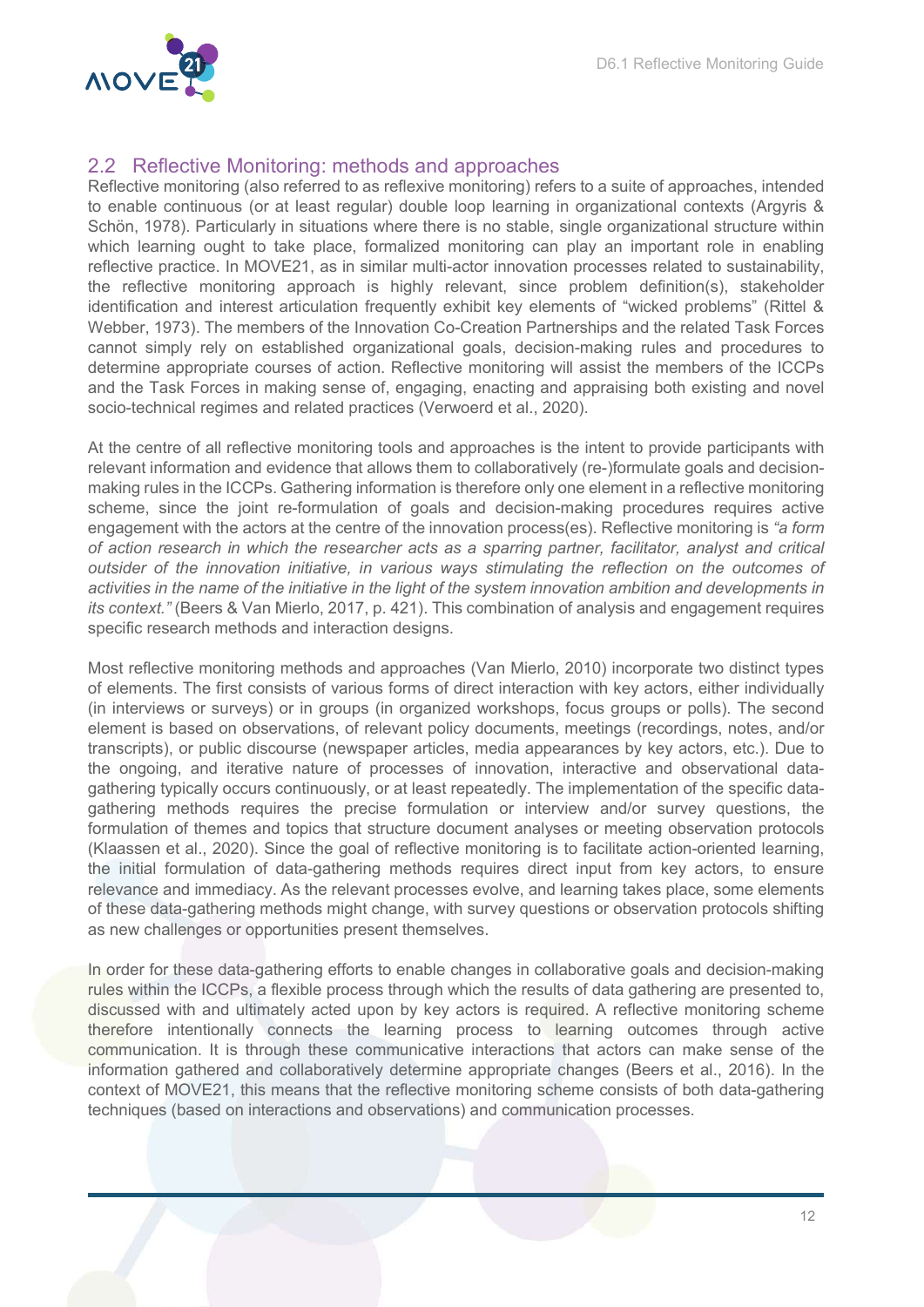

### 2.3 Local Knowledge and Reflective Monitoring

The relationship(s) between key actors (i.e., Task Force members), the broader community of stakeholders (i.e., potential ICCP members) and the analyst(s) in a reflective monitoring scheme are typically complex and dynamic. These relationships are also subject to some of the basic questions embedded in the reflective monitoring approach, like whether individual (or specific organizational) goals and constraints are effectively translated into, or at least acknowledged in, the (re-)formulation of more collective goals and decision-making procedures. Given these challenges, reflective monitoring approaches frequently rely on some kind of external "evaluator", acting mostly in a facilitative capacity, but occasionally engaging more like a "critical friend". (Klaassen et al., 2020, p. 232). This role is not one of distant observations and harsh judgments, but rather one of frequent deliberation and providing assistance in the joint formulation of (revised) goals and decision-making rules and procedures.

In multi-sited projects like MOVE21, reflective monitoring requires deep familiarity with multiple languages as well, as the ability to understand nuanced changes in goals and decision-making rules is necessary. In addition to the "evaluators" these processes require "monitors", or individuals who can conduct direct observations of interactions and relevant expressions in public discourse in the appropriate language. These local monitors collaborate closely with the facilitator of the overall reflective monitoring scheme, as specific methods or indicators require adjustments, or particular interventions become necessary to assist actors in moving towards double loop learning. While local monitors do not necessarily require specific skillsets, beyond linguistic fluency and communicative capacity, some aspects of facilitative leadership (Forester, 2017) are relevant to this role as well, including conflict assessment, collaborative problem solving, and coalition building.

#### 2.4 Reflective Monitoring in MOVE21: Indicators, Procedures and Methods

The iterative nature of reflective monitoring, and the need to adjust methods and approaches as new insights emerge and are incorporated, requires a flexible approach. Within MOVE21, three types of processes will be monitored in each city at the outset, namely the Innovation Co-Creation Partnership and Task Force interactions, municipal policy processes and the capacity of the municipal agencies to engage with, and in, various forms of innovation. The Innovation Co-Creation Partnerships interactions are initially at the centre of the reflective monitoring scheme, as preparations for, and negotiations about, the proposed systems solutions are expected to take place within those entities. As the proposed system solutions move from idea-stage to design and implementation, the other two types of processes, related to policy and innovation, are likely to become increasingly relevant, as the range of decisionmaking organizations and individuals of direct importance to the system solutions expands.

The Innovation Co-Creation Partnerships and the related Task Forces are engaged in sustainabilityoriented system innovation initiatives, which means that in addition to the basic (and ongoing) questions of representation and participation, the monitoring effort will engage questions related to (shared) problem framing, interest articulation, idea formation and implementation actions (Susskind & Van Maasakkers, 2012). As the Innovation Co-Creation Partnership(s) are developing and/or become more formalized, the focus of the reflective monitoring effort is likely to shift to the interactions and dynamics within those networks, although the focal areas of representation and participation, problem framing, interest articulation, idea formation and implementation will likely remain relevant.

The policy processes of relevance to the Innovation Co-Creation Partnerships cannot be fully foreseen at the outset of the project, as the proposed system solutions seek to develop new (combinations of) socio-technical regimes. Almost by definition, the development of a new socio-technical regime will encounter a range of policies and policy-makers, from different departments, sectors or disciplinary backgrounds, with different levels of comfort with, or support for, a new approach. The main goal of the reflective monitoring and the efforts of WP6 related to these policy processes is to assess and engage the range of relevant municipal and/or non-governmental actors that create and implement policies with some bearing on the proposed system solution. While policy change in and of itself is not a goal of the reflective monitoring effort, there is likely to be a need to understand and navigate unfamiliar and varied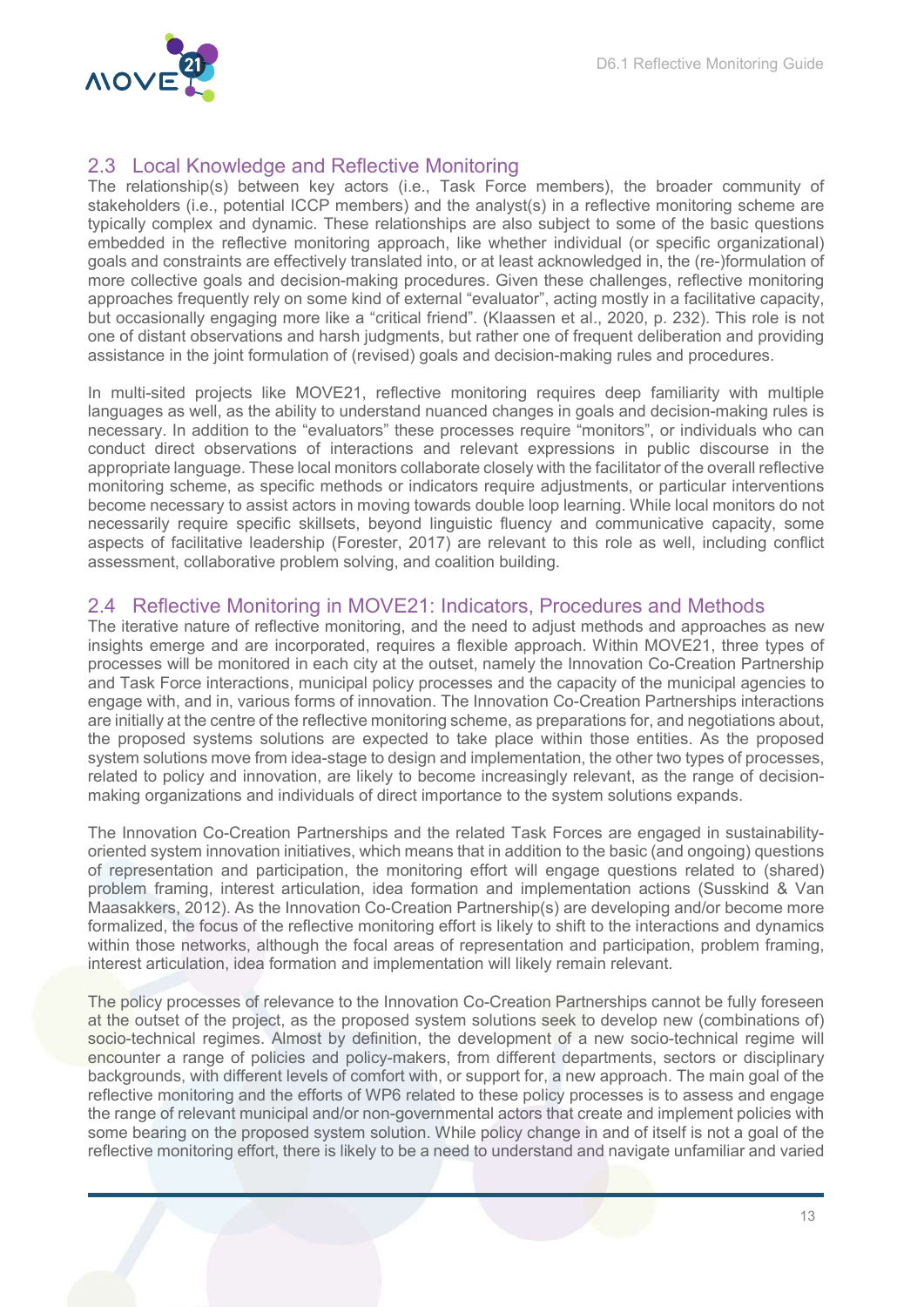

policy-terrains. In anticipation of this dynamic, the reflective monitoring effort related to policy seeks to facilitate double loop learning related to policy-relevant goals and decision-making procedures.

Innovations, or system innovations such as those likely to be proposed within MOVE21, will not only encounter a disparate range of policies and policymakers, these system solutions will probably also test the ability of various actors, both governmental and non-governmental, to take advantage of and/or cope with innovations in socio-technical regimes. This capacity, referred to as innovation capacity (for operationalization see appendix 6) in this guide, will be monitored by establishing a baseline at the outset of the project and then reviewing changes in year 3 or 4.

The following section of this guide will describe the application of the reflective monitoring effort in more detail, focusing on practical implementation actions, considerations and steps.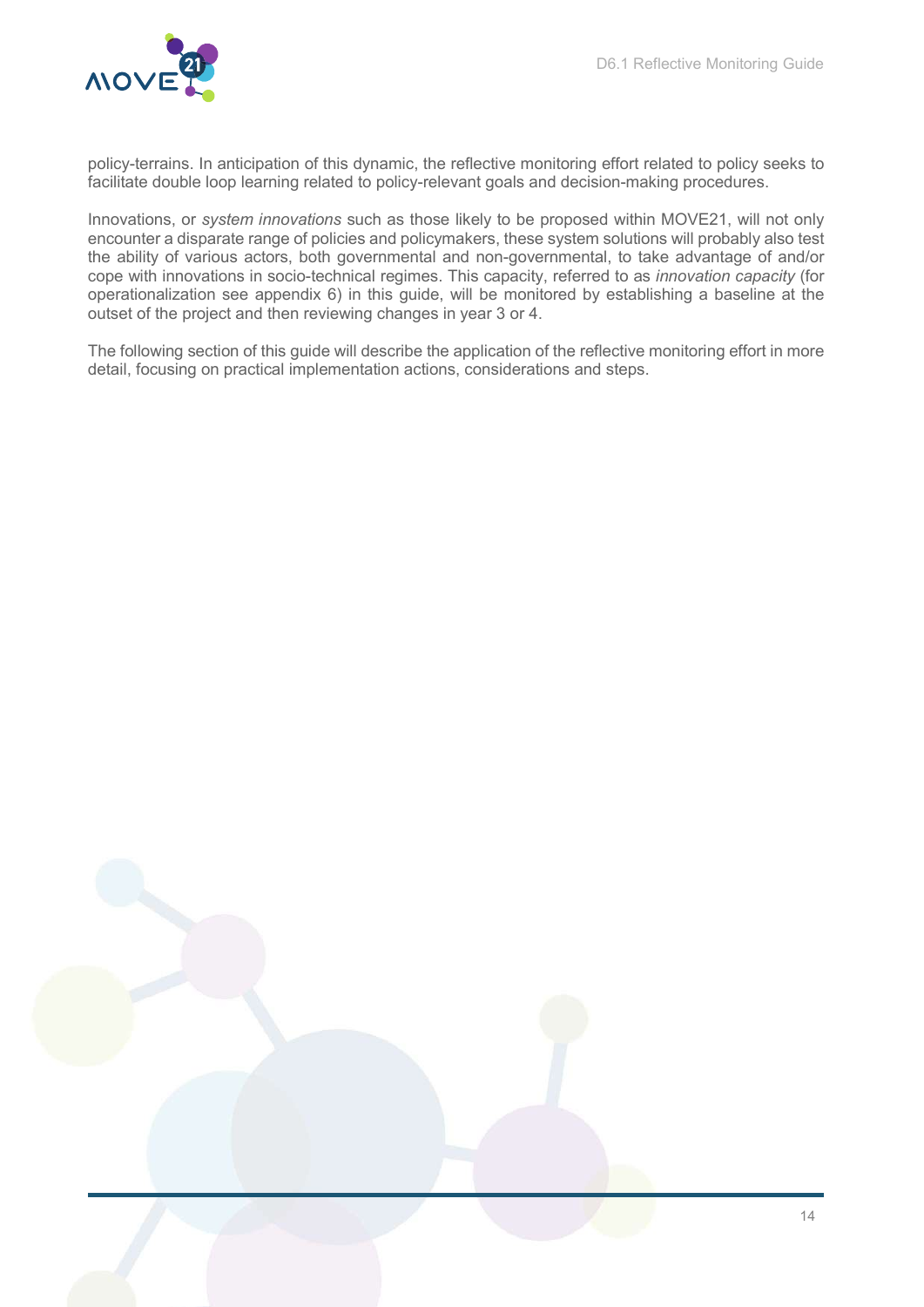

# 3 What is being monitored

This chapter will dive deeper into what is being monitored. It starts with the scope of the reflective monitoring – this also includes a description of what is *not* monitored (distinct also between the monitoring activities in WP8 versus WP6) – and explains its expected results and what reflective monitoring will contribute to the project. It will, furthermore, detail the three main monitoring topics: the process of the Innovation Co-Creation Partnerships, the Innovation Capacity of the city, and the process of Policy Coherence.

### 3.1 Scope of the Reflective Monitoring for MOVE21

The reflective monitoring activities will monitor the *process* of innovation in the Living Labs in a qualitative way. This innovation process will be monitored throughout the different stages of the project; from envisioning, agenda-setting and design towards experimenting, monitoring, learning and upscaling initiatives. The reflective monitoring includes – besides the monitoring – learning and acting upon learning throughout the project. The monitoring activities create a continuous loop of observations, reflections and actions to improve the processes in the Living Labs and the deployment of innovations. To report the lessons learnt along the way, three deliverables will be produced based on the reflective monitoring activities: Reflective monitoring interim report (D6.6), MOVE21 guide on improving city's capacities for promoting sustainable mobility and logistics innovations (D6.7), and Practitioners' guide for setting up self-sustaining innovation co-creation partnerships (D6.8). The insights from the reflective monitoring can also be used in the deliverables of other work packages (specifically: WP3, WP4, WP5, WP7, WP8 and WP10). Below the deliverables are listed that report the outcomes of the reflective monitoring process (D6.6, D6.7, and D6.8) and the deliverables of other WPs that may benefit from the outcomes of the reflective monitoring:

- D6.6 Reflective Monitoring: Interim Report (M30): This deliverable details the interim results of the reflective monitoring process for the three Living Labs and the intermediate results on increasing innovation capacity and on the process in the Innovation Co-Creation Partnerships. This deliverable will be used to adjust the project's direction and focus in the three Living Labs if necessary, in relation to fostering innovation capacity.
- D6.7 MOVE21 guide on improving city's capacities for promoting sustainable mobility and logistics innovations (M42): This deliverable is based on the reflective monitoring and its lessons learned on improving the innovation capacity in the three Living Lab cities. In several joint workshops, the results of the monitoring are discussed, validated and translated into new actions to improve ways of working. Best practices and lessons learned are validated in joint workshops with representatives from the cities (and the Replicator Cities), which form the input for this deliverable.
- D6.8 Practitioners' guide for setting up self-sustaining Innovation Co-Creation Partnerships (M46): This deliverable is based on the reflective monitoring and its lessons learned on the establishment and development of the innovation co-creation partnerships in the three Living Lab cities. Best practices and lessons learned are validated in joint workshops with representatives from the cities (and the Replicator Cities) and form the input for this deliverable that is intended as guidance for other cities wishing to create self-sustaining innovation cocreation partnerships.
- For WP3: Reflective Monitoring insights and results might be relevant as input for D3.3 (MOVE21 upscaling plan and transferability assessment) in which the upscaling potential on middle term (2025) and long term (beyond 2030) and conditions for success are described.
- For WP4: Reflective Monitoring insights and results might be relevant as input for the deliverables D4.2 (Governance innovation: solutions in MOVE21 and implication for other cities) as well as D4.3 (MOVE21 upscaling plan and transferability assessment – governance). The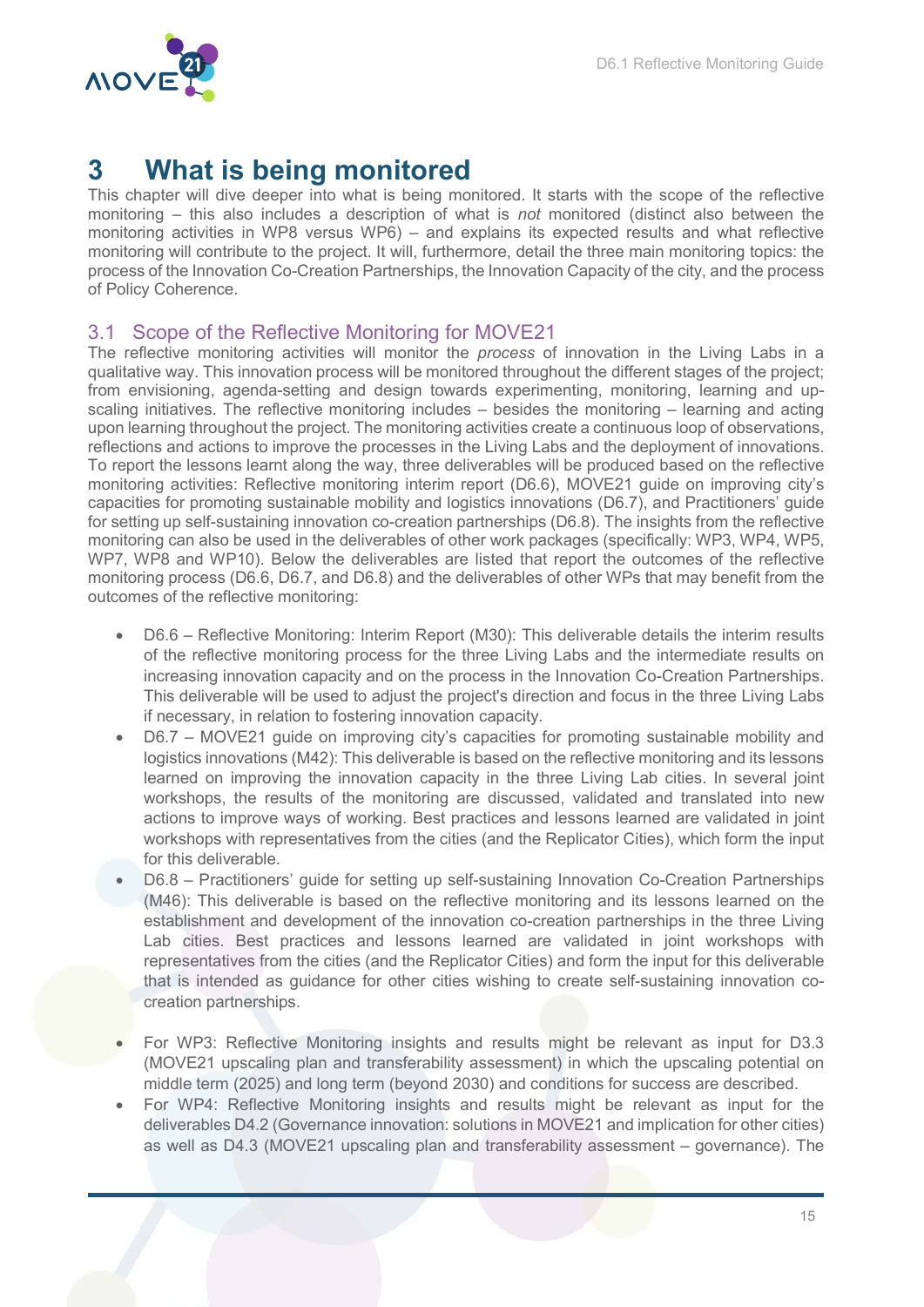

insights from the reflective monitoring might add to these deliverables and vice versa the reflective monitoring could benefit from the insights of these WP4 deliverables.

- For WP5: Reflective Monitoring insights and results might be relevant as input for D5.3 (MOVE21 technologies: upscaling and transferability assessment) for upscaling and replication on different levels; corridor, regional, local and micro levels.
- For WP7: Reflective Monitoring results and insights might be relevant to other cities as well (both replicators and cascade cities). Therefore, there is a link with the deliverables D7.2 (Replication Action Plans for Oslo, Gothenburg, Hamburg, Munich, Bologna and Rome) as well as D7.3 (Cascade Cities Action Plans).
- For WP8: Reflective Monitoring results and insights are relevant as input to D8.6 (Ex-post implementation of the Impact Analysis Framework). This deliverable will evaluate measures expost to ensure that the selected measures offer the expected results. The Reflective Monitoring could explain differences between the expected outcomes and the real-world results.
- For WP10: Reflective Monitoring results and insights are relevant as input to D10.7 (SUMP Topic Guide). The monitoring activities related to policy coherence are specifically relevant input for the guide that is written as part of the activities of WP7 and WP10 in D10.7.

The Reflective Monitoring taking place in WP6 is not focused on the measures and outcomes but on the process – specifically on the co-creation and implementation processes in the project. In WP8 – Measuring and Impact Assessment – the actual impact evaluations are taking place that review the solutions and measures developed in the Living Labs. WP8 also focuses on the evaluation and replication activities of the follower cities (WP7). Finally, WP8 analyses the overall impact of the project on the TEN-T network level to enable maximization of the most effective MOVE21 solutions. To support the monitoring activities in WP8, an Impact Analysis Framework is created based on existing evaluation guidelines and sets of proposed indicators in urban mobility (for example CIVITAS, SDG or SPROUT) as well as indicators on smart, sustainable and inclusive growth. The monitoring activities in WP6 could add to WP8 results, for instance by explaining the results that are found in WP8 (e.g., why is an innovation not successful, the process towards implementation, or how come the use of hubs is different than expected).

# 3.2 Topics for the Reflective Monitoring

The Reflective Monitoring Guide will focus on the processes of co-creation and implementation in the Living Labs specified to the following three categories of monitoring:

- 1. Innovation Co-Creation Partnerships (ICCPs),
- 2. Innovation Capacity,
- 3. Policy Coherence.

Below, each of the monitoring topics is operationalized with the corresponding Living Lab activities.

#### 3.2.1 Innovation Co-Creation Partnerships

The first topic for the reflective monitoring is the Innovation Co-Creation Partnerships. This section explains what activities are taking place in the ICCPs and what is being monitored.

#### 3.2.1.1 What are Innovation Co-Creation Partnerships?

One of the core components of each Living Lab is the Innovation Co-creation Partnership. The ICCPs will be built on already existing partnerships in the cities to ensure effective, sustainable, long-lasting arenas for open innovation in public-private partnerships. The following actors are invited to participate in the Innovation Co-creation Partnerships, many of which are also part of the existing partnerships: local authorities, industries, businesses, SMEs, infrastructure operators, public transport providers, utilities, knowledge institutes and representatives from civil society or citizens. The Partnerships are aimed at co-creating, tailoring, deploying and upscaling the mobility and logistics innovations to the local contexts. Besides co-creation, quadruple helix partners are also involved in assessing and reviewing measures in order to accelerate the uptake of mobility and logistics innovations in the city. The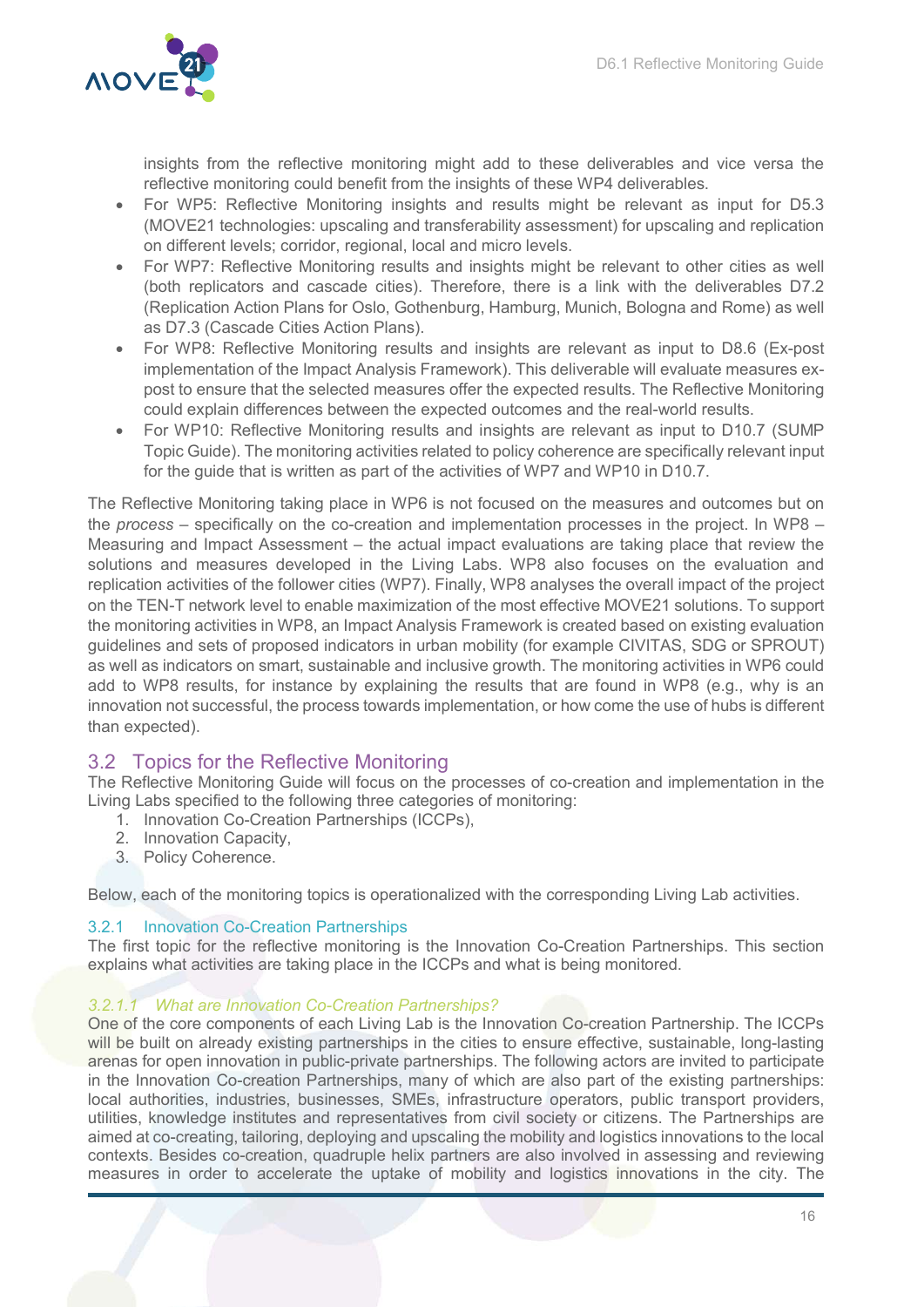

partnership model proposed in MOVE21 is replicable to other cities for co-creation of zero emission transport innovations across the EU.

The ICCPs are geared towards:

- Enhancing cooperation in local innovation ecosystems;
- Fostering an integrated approach for co-creating, tailoring, assessing and reviewing sustainable mobility and logistics innovations in the local context which is supported by state-of-the-art knowledge from businesses and research;
- Accelerating market uptake of good solutions;
- Sustaining deployment and upscaling of sustainable mobility and logistics innovations beyond the lifetime of the project.

The ICCPs will meet regularly to discuss the innovations that are proposed in the Living Labs: what are the local opportunities for innovation, what are the expected local impacts and how do they match the policy goals of the city, what better alternatives are available, what obstacles (technical, economical, legal, organisational, etc.) could be expected and how to remove them, how could innovations be adapted to the local situation for a better fit, how to create local favourable conditions for upscaling and market uptake. The ICCPs are provided with the necessary knowledge from several work packages for the discussions in a continuous knowledge brokerage process on the social, governance and technical conditions with experts. Together they will review the local conditions and propose actions or measures to make the innovations fit local contexts, discuss policy measures that should accompany the innovations, and develop local upscaling and follow-up plans.

The ICCP will seek to develop a dedicated organization and financing model to sustain it beyond the lifetime of the project. The Innovation Co-creation Partnerships established in MOVE21 will include a detailed business and investment plan for the different phases of the project. Joint activities that are able to generate funds should be considered and prioritized (e.g. workshops for ecosystem learning, collaborative testing and validation and the identification of opportunities and investment plans). It is expected that income from services and innovations will not entirely cover the needed funding, and thus other sources of funding should be explored and utilised where available.

#### 3.2.1.2 Monitoring activities

For the ICCPs several activities will be followed with the reflective monitoring. They are listed and explained below.

- ICCP establishment and meetings: The Innovation Co-Creation Partnerships are the chosen governance structure for co-creation and implementation in MOVE21 and each Living Lab has its own ICCP. The Reflective Monitoring focuses on the establishment of the ICCP and its development during the project: roles, tasks and representation of the ICCP, ICCP meetings, processes, dynamics and interactions and perception of the involved parties of the ICCP (satisfaction of its functioning and role in the processes in the Living Lab).
- Task Force (TF) establishment and interactions: An important part of the co-creation and implementation processes in the ICCP is steered via the Task Forces. Therefore, the process towards establishing the TF, and interactions during the project are an important monitoring topic. For this we will monitor the TF meetings, Quadruple Helix stakeholder representation, roles, ownership, community and/or shared responsibility in the Task Forces.
- Co-creation sessions on MOVE21 solutions: Within the ICCPs co-creation sessions are organized on the MOVE21 solutions. The goal of these sessions is to frame local problems and innovations and solutions, to assess and review local solutions as well as tailoring innovations to the local context. The reflective monitoring focuses on the number of sessions, the topics discussed, involved parties, outcomes and follow-up actions and agreements as well as the process and perceived satisfaction of these co-creation sessions.
- Workshops to bring together and exchange knowledge on specific topics with WP3, 4, and 5: Within the ICCP these so-called 'knowledge brokerage sessions' are organized on the MOVE21 solutions to facilitate knowledge exchange and discuss and analyse outcomes and the uptake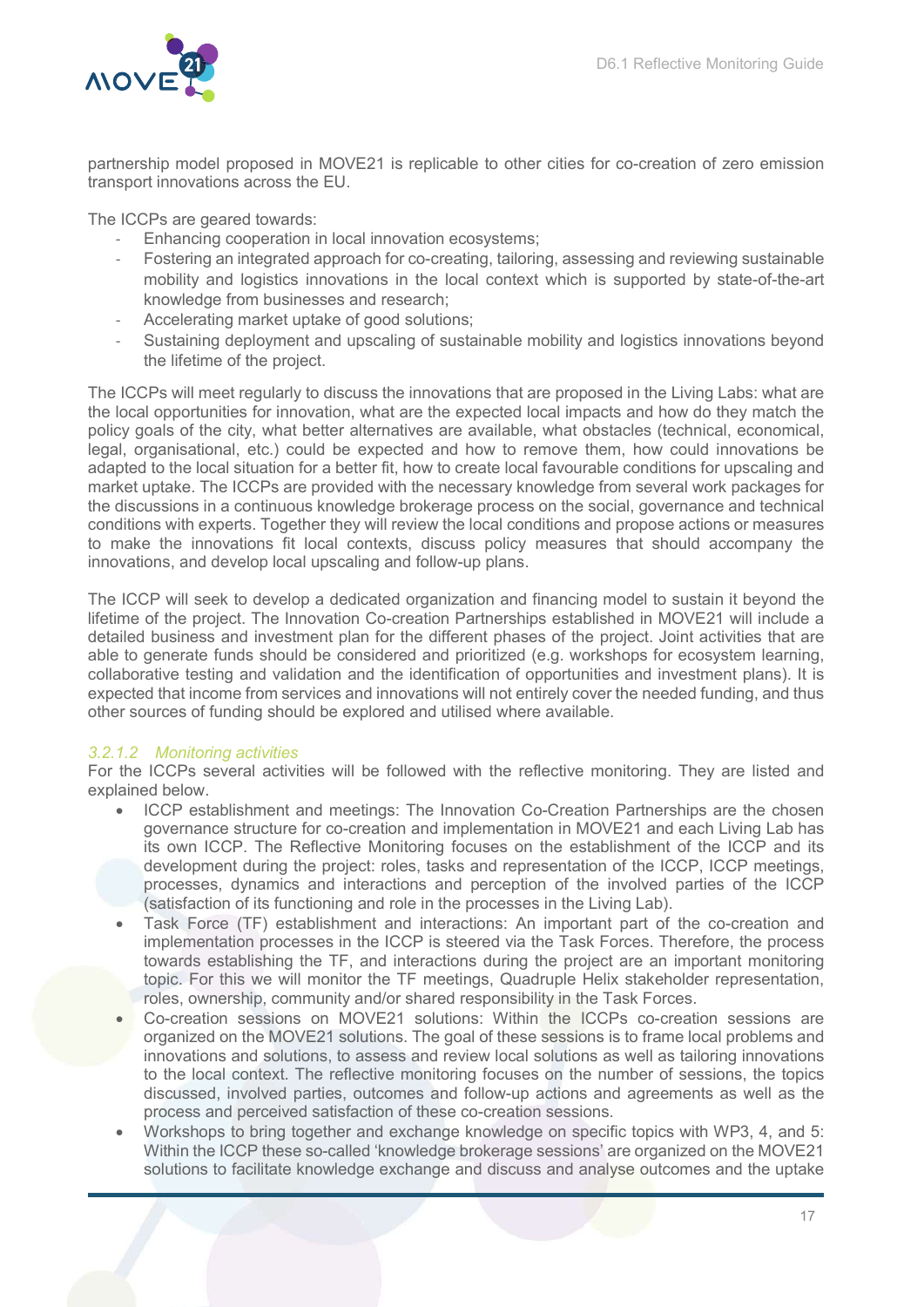

of knowledge. The reflective monitoring focuses on the number of sessions, the topics discussed, involved parties, outcomes and follow-up actions and agreements as well as the process and perceived satisfaction of these knowledge exchange sessions.

- Policy co-creation sessions amongst policy makers from various domains: Within the ICCPs (or within governmental organisations) policy co-creation sessions are organized on the MOVE21 solutions. The goal of these sessions is to facilitate policy making across domains and organize specific knowledge exchange to serve this goal. The reflective monitoring focuses on the number of sessions, the topics discussed, involved parties, outcomes and follow-up actions and agreements as well as the process and perceived satisfaction of these policy co-creation sessions.
- Sustaining the ICCP beyond the lifetime of the project: The sustainability of the cooperation is very important to ensure that the efforts of MOVE21, and specifically the partnership of the ICCP, are not solely focused on the time horizon of the project. The reflective monitoring focuses on the activities taken up by the Task Force or the ICCP to sustain the cooperation beyond the project, who were involved, the outcomes, the cooperation and the process and satisfaction on the efforts to sustain the activities.

#### 3.2.2 Innovation Capacity

The second topic for the reflective monitoring is the Innovation Capacity. This section explains what activities are taking place in the Living Labs and what is being monitored.

#### 3.2.2.1 What is Innovation Capacity?

Developing the cities' innovation capacity is an important condition for embedding novel ways of working within the cities' organisation. The need for innovation in the public sector is recognized more and more to improve services, products and policies to create public value. As a result of increasing complexity in handling (sustainability) transitions and challenges, the innovation capacity of cities needs to increase. This requires different skills, structures and capabilities in cities, who play an important role in facilitating urban innovation processes. Innovation capacity refers to the human, financial and institutional resources and skills that can catalyse, implement and promote innovative, collaborative, long-term bottom-up solutions (OECD, 2019). According to Lewis et al. (2018) Innovation Capacity is defined as: "a set of conditions that supports innovation or provides a supportive infrastructure; it is the set of factors that either allows innovation to occur or (more positively) actively encourages it". MOVE21's Grant Agreement focuses on three interdependent pillars to improve Innovation Capacity in this project for the Living Lab cities. These pillars are: organisation; technology, data and knowledge management; and partnerships. Within these pillars relevant innovative capabilities for cities are highlighted.

Based on these three pillars, an operationalisation of Innovation Capacity to support the reflective monitoring activities as well as innovation capacity building has been developed. This operationalisation uses five main elements; Leadership (e.g. transformational, connective leadership, dedicated teams), Organisation (e.g. culture, governance structures, access to funding, HRM policies, attitude towards risk, communication), Knowledge Management (e.g., access and ability to share and deal with knowledge, technology and data, knowledge translation, in context of innovations), Network (e.g. internal and external networks, co-operations and partnerships, collaboration structures/partnership models, stakeholder representation), and Learning (e.g. embedding lessons learned, continuous process of action and reflection, experimenting). In Appendix 6 a more elaborate description of the Innovation Capacity concept is given.

WP6 will be working on the topic of increasing innovation capacity in order to support the desired development, implementation and scale-up of co-created mobility and logistics innovations that add to the cities' goals and ambitions. To do so, there will be short evaluations on the present state of Innovation Capacity. This will both serve as a starting point as well as identify outlooks for improvement. There will also be dedicated sessions and trainings on the aspects that need improvement, for example on how to deal with organizational issues or improving knowledge management. Finally, the Living Labs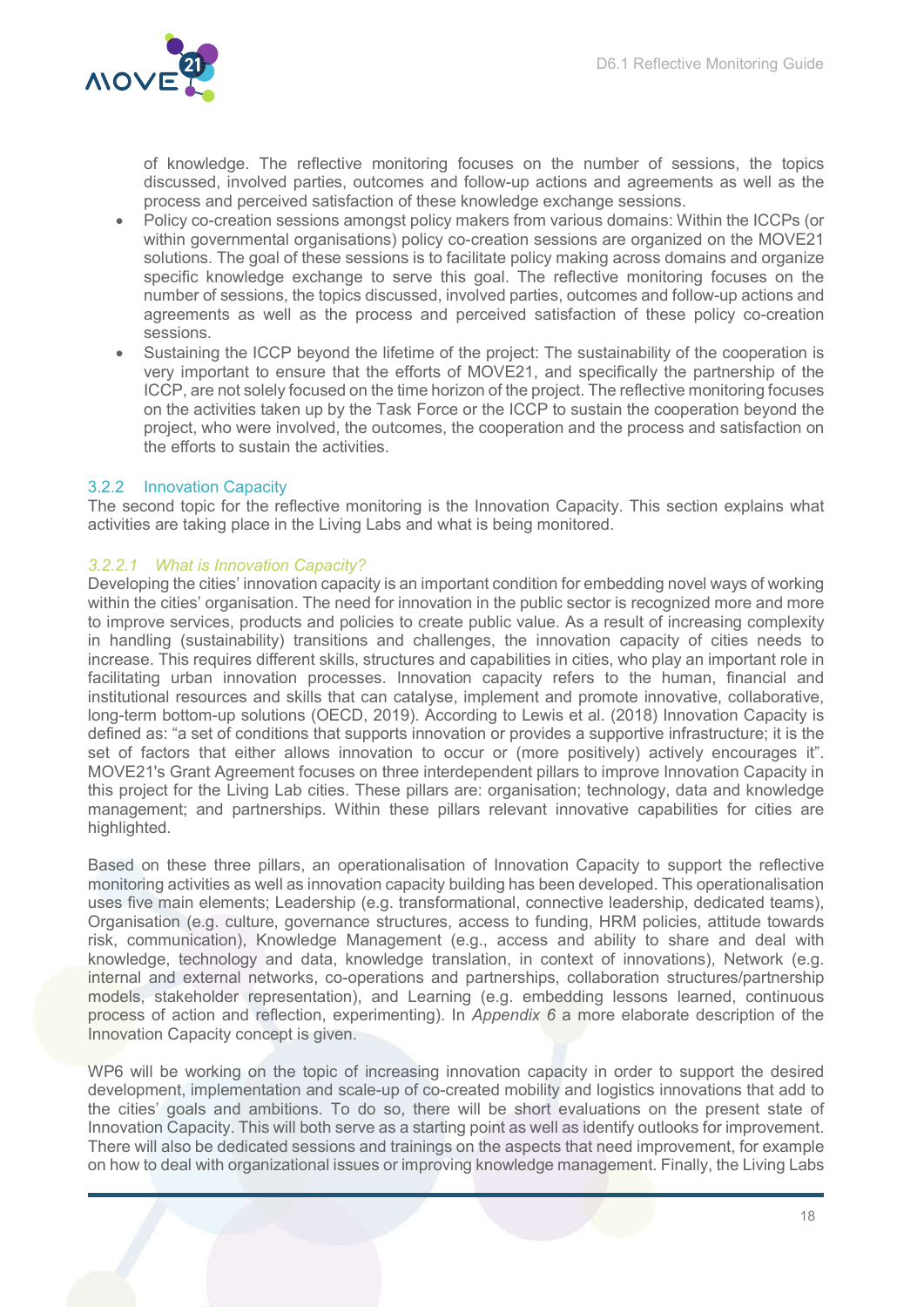will host knowledge brokerage sessions to deliver state of the art information and knowledge relevant for increasing innovation capacity.

#### 3.2.2.2 Monitoring Activities

Innovation capacity and results of the corresponding activities in WP6 are monitored, evaluated and validated as inputs for (amongst others) D6.7. This deliverable will combine the best practices and lessons learned for improving the city's capacities for promoting sustainable mobility and logistics innovations. To monitor and evaluate these activities in the Living Labs, this guide suggests monitoring the following activities, considering the process, impact and implementation of the activities:

- The present state of Innovation Capacity (starting point) and progress in Innovation Capacity for the Living Lab cities. We will establish a baseline at the start of the reflective monitoring activities in the project (for monitoring progress as well as determining relevant topics for knowledge brokerage sessions and support) and we will monitor the progress during the project with yearly intervals.
- Dedicated trainings and sessions on Innovation Capacity in the city: As part of WP6 sessions and two trainings will be organized on the topic of Innovation Capacity. The reflective monitoring will focus on the process and outcomes of these sessions, to which aspects of innovation capacity it contributes as well as to what extent the sessions contribute to resolving or removing existing bottlenecks. The monitoring activity described above is for a part responsible for scoping these sessions (based on the baseline and progress in Innovation Capacity in the Living Labs).

#### 3.2.3 Policy Coherence

The third topic for the Reflective Monitoring is the Policy Coherence. This section explains what activities are taking place in the project and in the Living Labs and what is being monitored.

#### 3.2.3.1 What is Policy Coherence?

The Living Labs will develop sustainable mobility and logistics innovations that are new and that need to be supported by a set of coherent, or even integrated, local policies and/or planning mechanisms in the appropriate fields such as mobility planning, urban planning, property development, infrastructure development and energy consumption in order to succeed. These policies need to be aligned with the cities' existing goals for 2030 in terms of emission reductions, modal split, the number of electric vehicles in circulation, energy efficiency, air pollution, and so on.

To achieve this, supportive local policies and conditions are developed and/or enhanced by policy makers in collaboration with experts from relevant domains. Obstructive local policies or regulations need to be removed or reduced. WP6 will facilitate policy co-creation sessions amongst policy makers from related domains (e.g., urban planning, mobility, energy). To this end, relevant expertise and knowledge from other WPs – especially WPs 3, 4 and 5 – needs to be included in the development of and discussions on policy coherence. Eventually, these efforts need to result in the implementation of the coordinated or integrated responses in the best way possible in the cities. Also, they will be taken up by relevant plans and strategies such as SUMPs and SULPs or important strategies.

#### 3.2.3.2 Monitoring Activities

For policy coherence the reflective monitoring is focused on the following aspects:

- Formulation of coordinated and integrated policy responses in the cities. The reflective monitoring focuses on the process of creating and formulating integrated policy responses and bringing together multiple municipal departments and/or non-governmental actors. The monitoring will include the awareness of, and agreement about, specific framing of policy relevant issues amongst policy makers, agenda setting (which issues are dealt with, by whom, how?), and which integrated policies/plans are proposed.
- The implementation of coordinated or integrated policy responses in cities. The reflective monitoring is focused on the outcomes of the process – (towards) the implementation of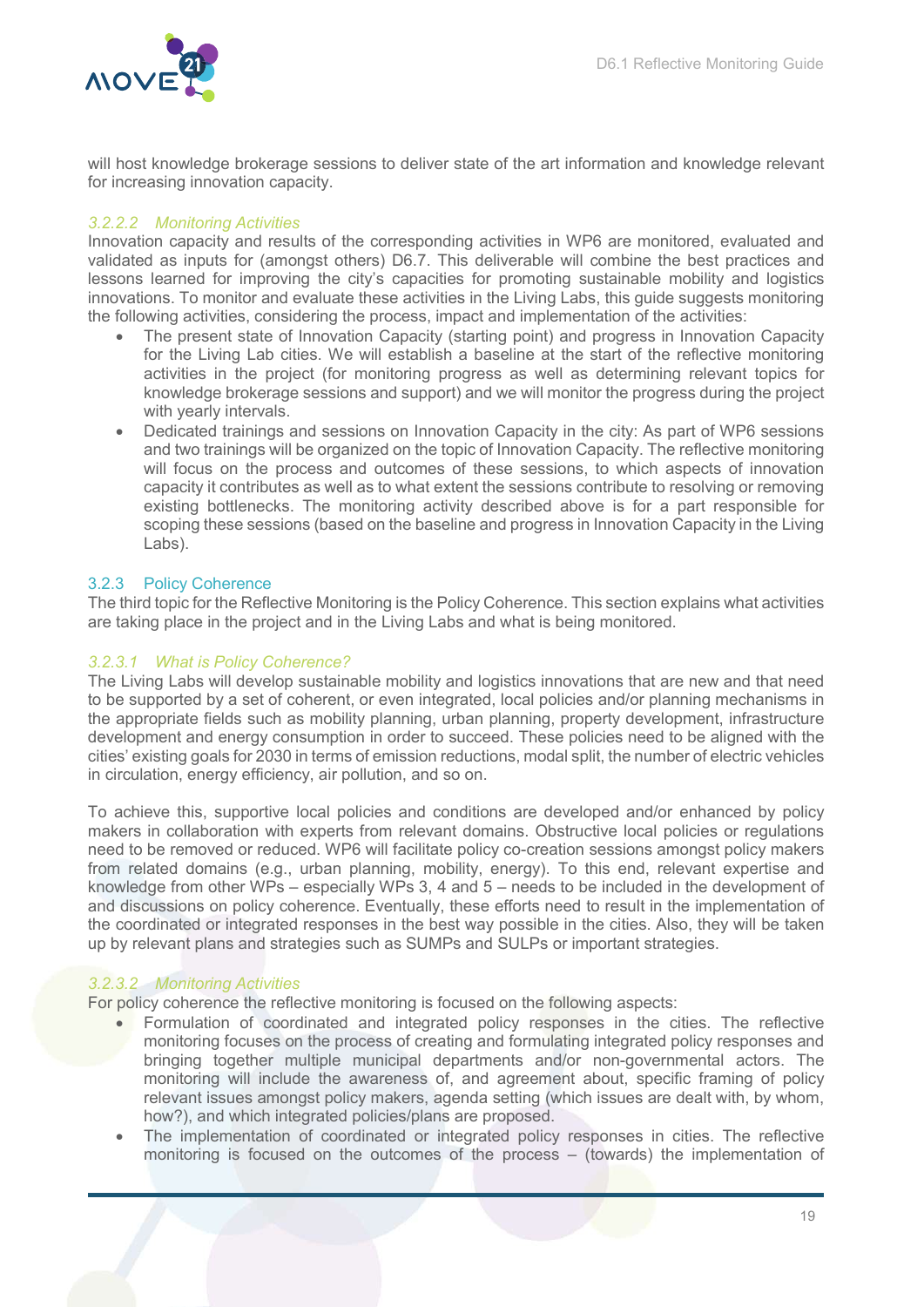

integrated policy responses: which integrated policies are implemented, when and by whom as well as who were involved.

- Remove obstructive local policies and regulations. This is focused on the process of removing barriers and obstructions related to the innovative system solution(s). The monitoring focuses on what obstructive policies/regulations for the innovations have been identified and how they are tackled, what proposals have been formulated to remove obstructive policies, what obstructive policies have been removed and when, what obstructive policies/regulations have been identified that do not fall under the mandate of the city and in what way is dealt with these obstructive policies/regulations.
- Uptake of policies in the relevant city plans and strategies (e.g., SUMPs and SULPs). Here the focus is on which formal municipal strategies/ambitions are in place that (could be) affect(ed by) MOVE21, how plans influence municipal ambitions/visions/…. or inspire MOVE21, and how MOVE21 adds to the (re)formulation of strategies and plans. The monitoring focuses on the assessment of current (municipal) ambitions, visions, strategies relevant to MOVE21, and analysis of current SUMPs and SULPs, SE(C)Aps of the city (relevant to MOVE21), revision dates of these plans and ambitions (based on interviews and D4.1), in year 3 how the project influenced plans and vice versa and finally in year 4 assessing how insights from MOVE21 impacted the ambitions, plans and strategies.

# 4 Applied Methodologies for Monitoring

This chapter explains how the ICCPs, Innovation Capacity and Policy Coherence are monitored throughout the project. The primary goal of the reflective monitoring effort is to enable shared, ongoing learning among and between the actors in the participating cities in MOVE21. This means that the reflective monitoring effort needs to be flexible. As new issues, opportunities and challenges emerge, certain monitoring activities or tools might require adjustments. The emphasis of the data-gathering within the reflective monitoring effort is on tracking (and making sense of) the co-creation, innovation and implementation processes in the participating cities. This requires collecting detailed information about the interactions and dynamics within the relevant meetings, groups and organizations, and how these relate to the goals of MOVE21.

Five types of monitoring methods will generate the majority of the empirical evidence necessary to inform the reflection process. These are 1) logbooks, 2) meeting observations, 3) participant exit surveys, 4) semi-structured interviews with key informants and 5) an online survey related to innovation capacity. The application of these tools, like the precise questions in a semi-structured interview guide or participant exit survey, could vary slightly (for instance by adding 1 or 2 questions or topics) after publication of this deliverable as to capture the processes in MOVE21 in the best way during the project and make the applied protocols as specific to the project as possible based on current knowledge. However, it is important not to change recurring protocols too much to allow comparison between Living Labs and progress over the years. Preliminary versions of all data-gathering protocols are attached to this guide (Appendices 1 – 5). While these protocols are all tailored to MOVE21 and the various types of meetings and interactions expected to take place during this project, they are generally based on, and informed by, earlier EU-funded projects like RUGGEDISED (H2020), Atelier (H2020) and GLOBAQUA (FP7).

The repeated use of a limited set of monitoring methods will facilitate the kind of continuous learning that reflective practice seeks to enable. While variations on each tool are embedded in the reflective monitoring effort in MOVE21, the next section briefly describes the underlying logic and basic components of each method, followed by an overview of how these methods will be applied to the core processes that will be monitored, namely co-creation related to the ICCPs, innovation related to municipal agencies and implementation of public (and potentially corporate) policies.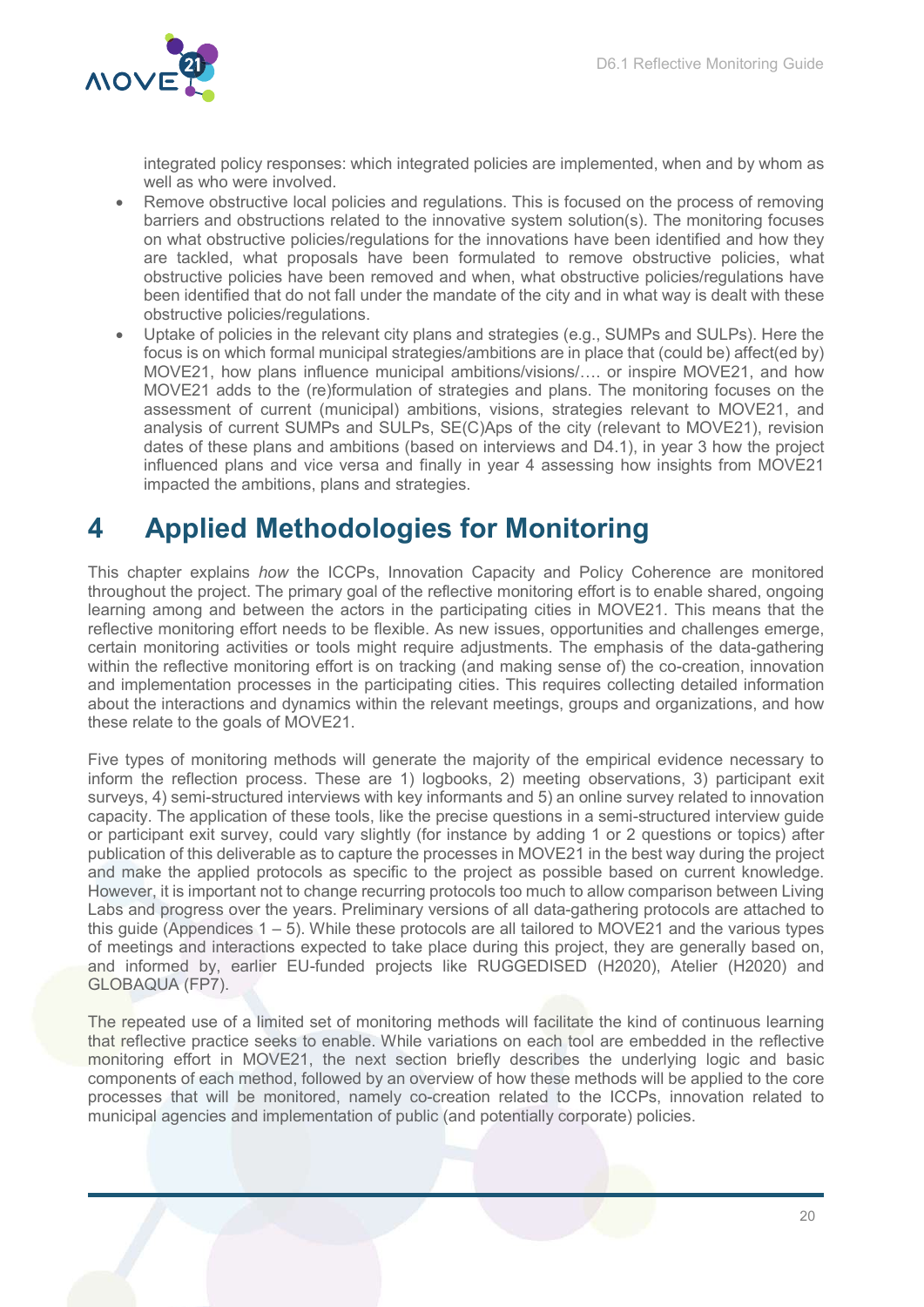

# 4.1 Monitoring Methodologies

#### 4.1.1 Logbooks

The main objective associated with the use of logbooks in MOVE21 is to consistently capture basic information about meetings and milestones in the participating cities. The logbook itself takes the form of a shared word document on MOVE21's workspace (cloud-based storage tool using Box, used for collaboration and document sharing). This format allows to quickly entering information like meeting dates and attendees, agenda items and key decisions. This type of information gathering will assist the reflective monitoring effort by enabling those actors not directly involved in a specific city to "follow along" with the process and interactions, but it will also make retrospective "process tracing" possible. For example, by tracking which individuals and organizations are present in key meetings over a longer period of time, insight will be gained into level(s) of involvement and engagement in the MOVE21 process.

As this is a continuous effort over the course of the project, the frequency with which the logbooks are to be updated is roughly once a month, in order to increase the reliability and precision of the information entered. The interactions and meetings in the Task Force as well as the ICCPs will be logged. In both cases, the Living Labs' project managers – together with "local monitors" (see section 5.1 for more information on the local monitor) –will be responsible for updating the logbooks at regular intervals. The logbook is described in Appendix 1.

#### 4.1.2 Meeting Observations

To understand the roles and responsibilities of participants in the Task Forces and ICCPs, as well as the more subtle dynamics taking place during key interactions, the reflective monitoring effort will require meeting observations. In order to structure this form of evidence gathering, there are three meeting observation protocols (see Appendix 2), generally to be filled out by the local monitor. These protocols consist of a list of questions that seek to capture relevant information about the content and dynamics during and/or immediately after key meetings of the Living Lab Task Force and the ICCP. The distributed nature of MOVE21 participants and relevant actors necessitates a central strategy to gather information about multiple meetings across various locations and in several languages.

The local monitors are expected to fill out these protocols on a quarterly basis, totalling 4 observations per calendar year. The selection of which meeting(s) to observe is left up to the local monitor, with the understanding that selection criteria should include whether or not key decisions will be made at a specific meeting, if specific interactions are extra-ordinary or if attendance is particularly high (or low). Completing the protocol for a single meeting should require roughly 10-15 minutes, depending on the level of detail provided and the length of the meeting observed.

In addition to routine ICCP meetings, the MOVE21 project includes specific sessions on co-creation, knowledge brokerage and innovation capacity. During those meetings, structured observations can also provide useful evidence to inform reflections. When TNO staff is present at those meetings, they will consult with the Living Lab project managers and local monitors to determine the most appropriate person to fill out the structured observation protocol for that meeting.

#### 4.1.3 Participant Exit Surveys

The impressions, opinions and levels of satisfaction among participants in MOVE21-related meetings are an important source of information which can inform goal-setting, meeting formats, procedural rules and decision-making. Gathering regular information about the ways in which multiple participants experience relevant meetings is part of the reflective monitoring effort. This data will be collected through questionnaires, including a mix of closed and open-ended questions. Five (slightly) different versions of these exit surveys are likely to be necessary, to capture specific elements of interests in the following meeting types (see Appendix 3).

- Task Force meetings (3A)
- $\bullet$  ICCP meetings (3A)
- Co-creation sessions on specific MOVE21 solutions (3B)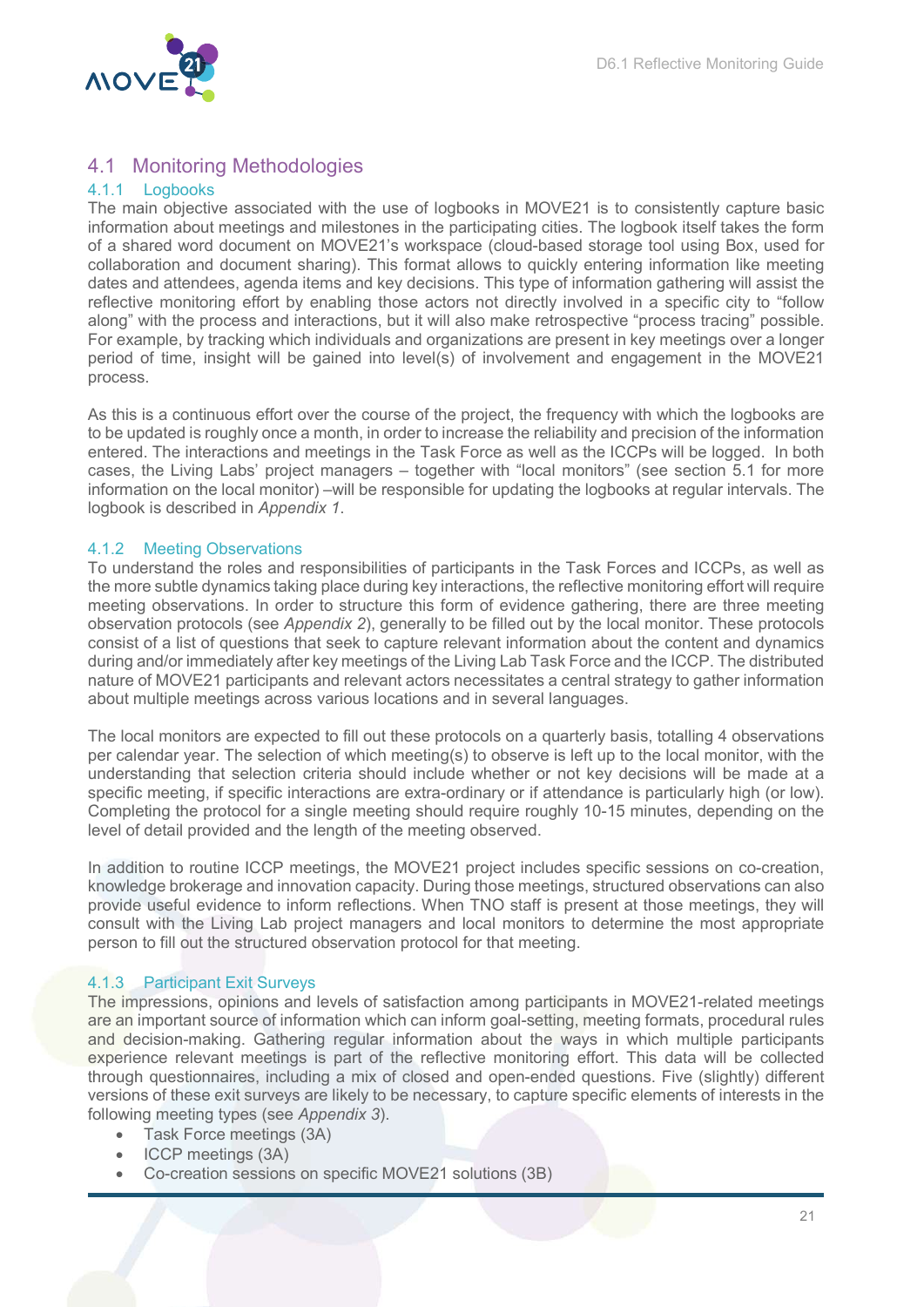

- Knowledge brokerage sessions on specific topics in WP 3, 4, and 5 (3B)
- Dedicated training sessions on innovation capacity in the cities (3B)

In order to maximize the response rate of these surveys, they will be handed out (and returned) in hardcopy as much as possible. Local monitors will be responsible for the distribution and collection of the exit surveys, but data entry will take place at TNO. When necessary, due to social distancing requirement or other critical reasons, the surveys can also be distributed online, which will reduce data entry requirements.

Following the logic of the meeting observations, in which the local monitors apply the method to a meeting of their choice on a quarterly basis, the participant exit surveys will be distributed to all participants of a Task Force or ICCP meeting roughly 4 times per year. The occasion at which the survey is distributed can but does not have to be the same meeting that is entered into the observation protocol. Since the surveys are more likely to be filled out when written in the local language, the local monitors will collaborate with TNO staff to translate the relevant questionnaires. For the remaining three meeting types (co-creation, knowledge brokerage and innovation capacity training), TNO staff will prepare, distribute and collect the questionnaires, in English.

#### 4.1.4 Semi-structured Interviews

In order to gather information about, make sense of, and meaningfully engage the complexity of the relevant socio-technical systems, in-depth conversations are necessary as part of the reflective monitoring effort in MOVE21. These will take the form of semi-structured interviews, enabling guided discussions about the processes of collaboration, innovation and implementation regarding the system innovations likely to be proposed, discussed and implemented within the context of MOVE21.

Semi-structured interviews are a form of information gathering that allow respondents to express frames, concepts and categories in response to a set of open-ended questions or prompts. Particularly in contexts with high levels of ambiguity and complexity, this method generates evidence that enables insights and observations based on emerging and/or unique features and dynamics, as opposed to more structured methods, like surveys, in which the creator of the questionnaire has to define and make explicit specific constructs and frames of interest.

The semi-structured interviews related to the reflective monitoring in MOVE21 will consist of one-onone conversations, approximately 45-60 minutes in length and generally be conducted by TNO staff, potentially supported by the local monitor. There are five different interview guides (see Appendix 4), geared towards:

- 1) the establishment of the Task Force,
- 2) the baseline assessment of innovation capacity in the relevant municipal agencies,
- 3) progress and policy change(s) in year 3 of the project,
- 4) progress and policy change(s) in year 4 of the project,
- 5) innovation capacity assessment at the end of the project.

The interview guides are intentionally broad in scope and likely to change over the course of the project, in order to capture relevant trends and issues.

#### 4.1.5 Innovation Capacity Survey

The ability of civil servants and their organizations to engage innovative technologies, processes and arrangements is central to the success of MOVE21, and socio-technical transitions more broadly. In order to assess, monitor, reflect on and ultimately enhance this capacity, TNO will conduct a series of baseline semi-structured interviews with municipal staff in Oslo, Gothenburg and Hamburg, followed by the broader electronic distribution of a standardized innovation capacity self-assessment survey to municipal staff in years 3 and 4 of the project. The specific wording of these surveys has not yet been determined, as the initial round of semi-structured interviews will inform the exact questions in these surveys. A mix of closed and open-ended questions is likely to be used. To maximize the response rate, local monitors might be asked to assist in translating these surveys, although distribution and collection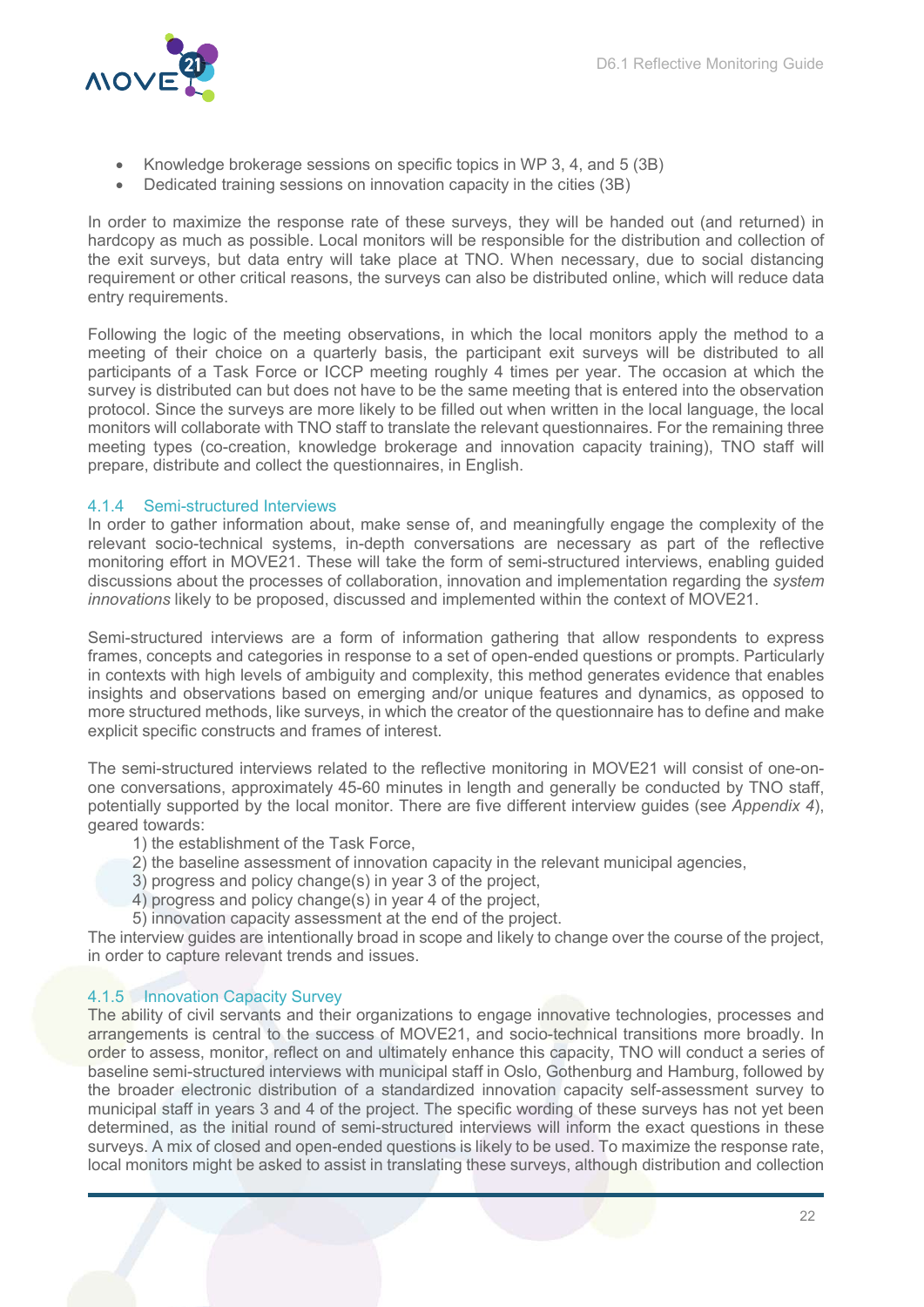

will be the responsibility of TNO. The initial draft of the Innovation Capacity Self-Assessment Survey is described in Appendix 5.

These monitoring methods connect to the specific processes at the centre of MOVE21 in multiple, sometimes overlapping ways. The next sections specify how each (version of) the five monitoring methods relate to those interactions.

### 4.2 Monitoring Innovation Co-Creation Partnerships

The Innovation Co-Creation Partnerships are at the centre of the MOVE21 project and will therefore be critical to the reflective monitoring effort as well. Several of the monitoring methods described in section 4.1 will be utilized related to the ICCPs. The table below outlines which activities will be monitored, which (versions of) the methods will be used, and which specific focal points will be embedded in the respective methods.

| <b>Activity</b>                                                      | <b>Method and Version</b>                                      | <b>Focus and Details</b>                                                                         |  |  |  |  |
|----------------------------------------------------------------------|----------------------------------------------------------------|--------------------------------------------------------------------------------------------------|--|--|--|--|
| <b>Task Forces</b>                                                   | 1: Logbook                                                     | Task Force meetings and representation                                                           |  |  |  |  |
|                                                                      | 2A: Meeting observation<br>protocol for Task Force             | Task Force meetings and roles, sense of ownership,<br>community and/or shared responsibility     |  |  |  |  |
|                                                                      | 4A: Semi-structured interview<br>protocol                      | Representation in the Task Force, roles, sense of<br>ownership, community, shared responsibility |  |  |  |  |
| <b>ICCP</b> meetings                                                 | 1: Logbook                                                     | Establishment, meetings and representation in the<br><b>ICCP</b>                                 |  |  |  |  |
|                                                                      | 2A: Meeting observation<br>protocol for ICCP meetings          | Role, tasks and representation of ICCP, topics<br>discussed, processes and dynamics              |  |  |  |  |
|                                                                      | 3A: Participant exit survey                                    | Processes, dynamics and interactions of ICCP,<br>satisfaction.                                   |  |  |  |  |
| <b>Co-creation sessions on</b><br><b>MOVE21 solutions</b>            | 1: Logbook                                                     | Number of sessions, objectives, involved parties,<br>outcomes and follow-ups                     |  |  |  |  |
|                                                                      | 2B: Meeting observation<br>protocol for co-creation            | Meeting objectives, topics discussed, dynamics and<br>interactions.                              |  |  |  |  |
|                                                                      | 3B: Participant exit survey for<br>co-creation sessions        | Processes, dynamics and interactions during<br>sessions, satisfaction.                           |  |  |  |  |
| Knowledge brokerage<br>sessions on specific<br>topics with WP3, 4, 5 | 1: Logbook                                                     | Number of sessions, objectives, involved parties,<br>outcomes and follow-ups.                    |  |  |  |  |
|                                                                      | 2B: Meeting observation<br>protocol for knowledge<br>brokerage | Meeting objectives, topics discussed; involved parties                                           |  |  |  |  |
|                                                                      | 3B: Participant exit survey for<br>knowledge brokerage session | Processes, dynamics and interactions during<br>sessions, satisfaction.                           |  |  |  |  |
| <b>Policy co-creation</b><br>sessions amongst                        | 1: Logbook                                                     | Number of sessions, objectives, involved parties,<br>outcomes and follow-ups                     |  |  |  |  |

#### Table 1: Monitoring activities, methods and details related to ICCPs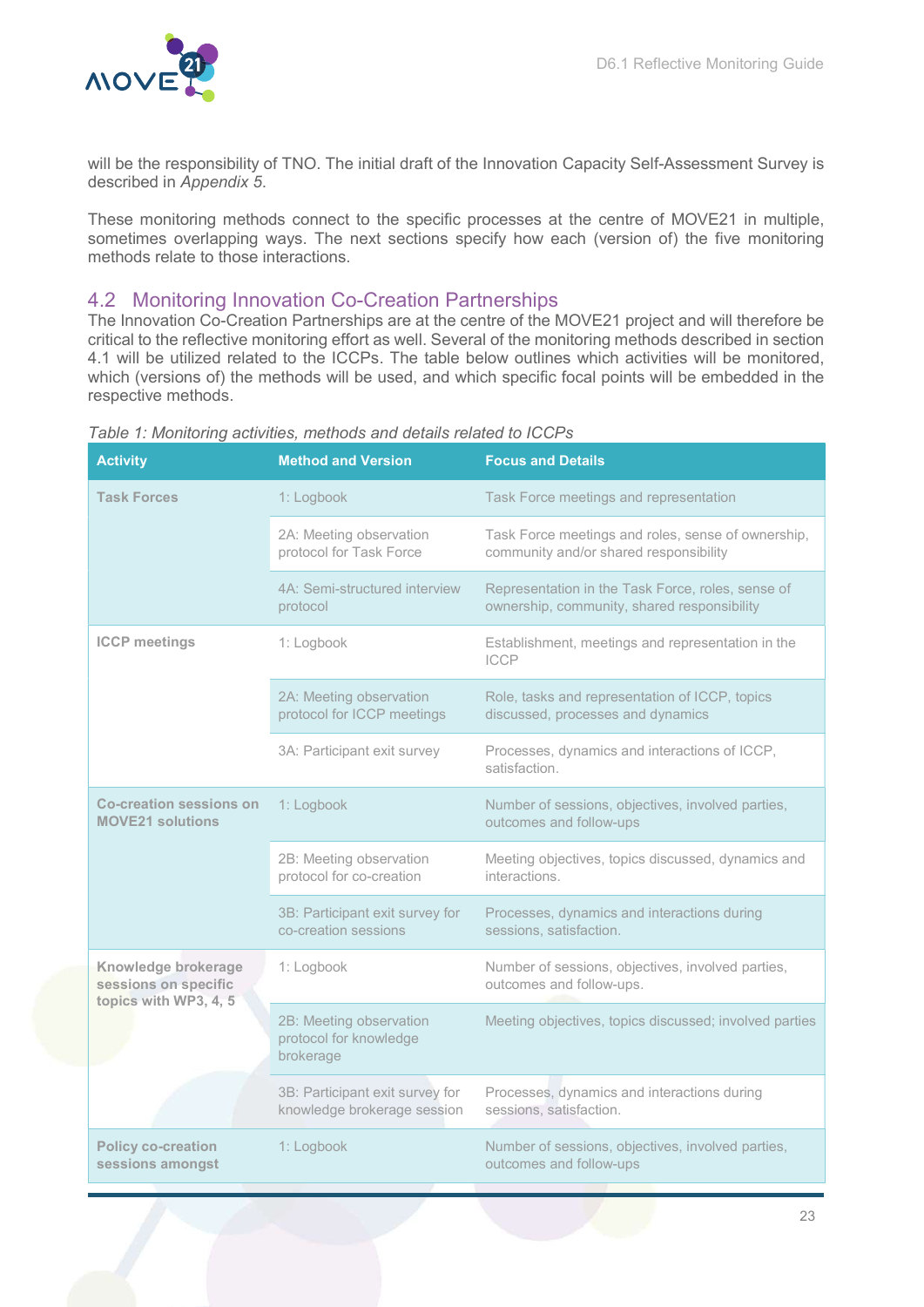

| policy makers from<br>various domains                               | 2B: Meeting observation<br>protocol for co-creation            | Meeting objectives, topics discussed, dynamics and<br>interactions.                      |  |  |  |
|---------------------------------------------------------------------|----------------------------------------------------------------|------------------------------------------------------------------------------------------|--|--|--|
|                                                                     | 3B: Participant exit survey for<br>knowledge brokerage session | Processes, dynamics and interactions during<br>sessions, satisfaction.                   |  |  |  |
| <b>Sustaining the ICCP</b><br>beyond the lifetime of<br>the project | 1: Logbook                                                     | Activities are taken up by the ICCP, involved parties,<br>outcomes                       |  |  |  |
|                                                                     | 4C+4D: Semi-structured<br>interviews for progress              | Experiences with MOVE 21, lessons learned, future<br>cooperation, sustainability of ICCP |  |  |  |
|                                                                     | 3A: Participant exit survey for<br><b>ICCP</b>                 | Overall satisfaction, expectations for future<br>collaboration(s)                        |  |  |  |

# 4.3 Monitoring Innovation Capacity

This section describes the methodologies used for monitoring the activities related to the Innovation Capacity. The table below provides a detailed schedule of the relevant methodologies (and versions), as well their focal points and goals.

| <b>Activity</b>                                                                                     | <b>Method and Version</b>                                                                     | <b>Focus and Details</b>                                                                                          |  |  |
|-----------------------------------------------------------------------------------------------------|-----------------------------------------------------------------------------------------------|-------------------------------------------------------------------------------------------------------------------|--|--|
| <b>Present state of</b><br><b>Innovation Capacity</b><br>(starting point)                           | 4B: Semi-structured interview<br>on Innovation Capacity<br>baseline                           | Assess municipal leadership, organization,<br>knowledge management, network and learning<br>related to innovation |  |  |
| <b>Progress of Innovation</b><br>Capacity in the city                                               | 5: Standard innovation<br>capacity survey (to be<br>finalized through baseline<br>interviews) | Monitor progress years 3 and 4                                                                                    |  |  |
| <b>Dedicated training</b><br>workshops and<br>sessions on Innovation<br><b>Capacity in the city</b> | 3B: Exit survey for Innovation<br>Capacity sessions                                           | Number and objectives of session, interactions and<br>dynamics, outcomes, satisfaction                            |  |  |
|                                                                                                     | 2B: Meeting observation<br>protocol for knowledge<br>brokerage                                | Meeting objectives, topics discussed, dynamics and<br>interactions.                                               |  |  |
| <b>Final state of Innovation</b><br>Capacity (closing point)                                        | 4F: Semi-structured interview<br>on Innovation Capacity<br>progress                           | Changes in innovation capacity over the course of<br>the project, bottlenecks observed/removed.                   |  |  |

Table 2: Monitoring activities, methods and details related to Innovation Capacity: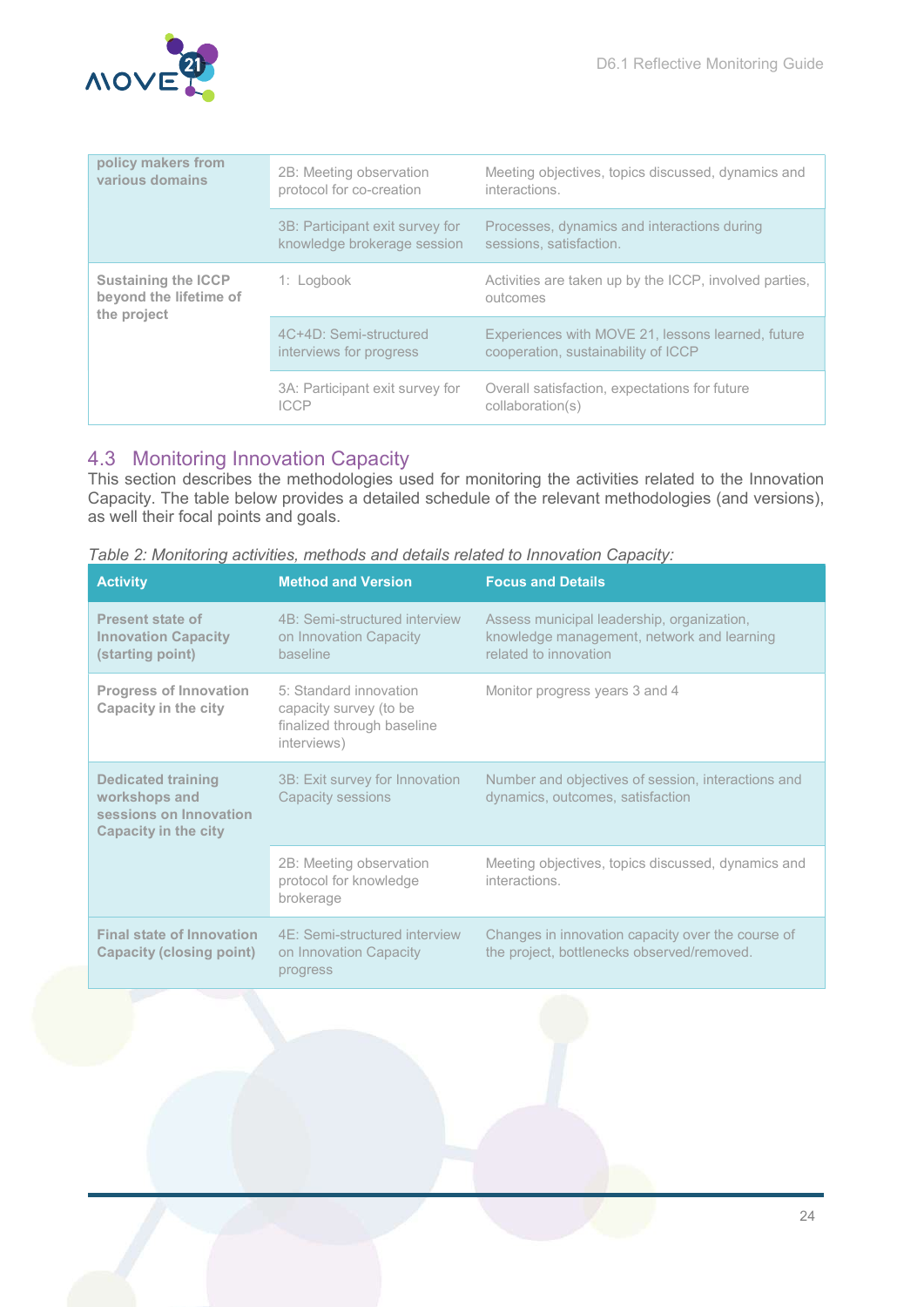

# 4.4 Monitoring Policy Coherence

This section describes the methodologies used for monitoring the activities related to the Policy Coherence. In the table below a first draft of the proposed methodologies is given – which needs to be detailed in the coming months.

Table 3: Proposed monitoring methodologies for Policy Coherence:

| <b>Activity</b>                                                                              | <b>Method and Version</b>            | <b>Focus and Details</b>                                                                                         |  |  |  |
|----------------------------------------------------------------------------------------------|--------------------------------------|------------------------------------------------------------------------------------------------------------------|--|--|--|
| <b>Formulation of</b><br>coordinated or                                                      | 1: Logbook                           | Which integrated policies/plans are discussed or<br>related to discussions?                                      |  |  |  |
| integrated policy<br>responses in the cities                                                 | 2A: Meeting observation<br>protocol  | Agenda setting: which integrated issues are dealt<br>with? By whom? How?                                         |  |  |  |
|                                                                                              | 4A: Semi-structured interview        | Awareness of, and agreement about, specific framing<br>of policy relevant issues amongst policy makers           |  |  |  |
| Implementation of<br>coordinated or<br>integrated policy                                     | 1: Logbook                           | Which integrated policies are implemented? When?                                                                 |  |  |  |
| responses in cities                                                                          | 4C+4D: Semi-structured<br>interviews | Which integrated policies are implemented? Who<br>were involved? By whom?                                        |  |  |  |
| Remove obstructive<br>local policies and<br>regulations                                      | 1: Logbook                           | What obstructive policies/regulations for the<br>innovations have been identified? How?                          |  |  |  |
|                                                                                              | 4C+4D: Semi-structured<br>interviews | What obstructive policies (municipal and otherwise)<br>have been encountered, engaged or overcome?<br>How? When? |  |  |  |
| Uptake of policies in the<br>relevant city plans and<br>strategies (e.g. SUMPs<br>and SULPs) | 4A: Semi-structured interviews       | Assessment of the current (municipal) ambitions,<br>visions, strategies (incl. SUMPS etc.) relevant to<br>MOVE21 |  |  |  |
|                                                                                              | 4D: Semi-structured interviews       | Assessment of how insights from MOVE21 impacted<br>the ambitions, plans, strategies in year 4.                   |  |  |  |
|                                                                                              | 1: Logbook                           | Decisions and dates related to changes in policies,<br>plans and strategies                                      |  |  |  |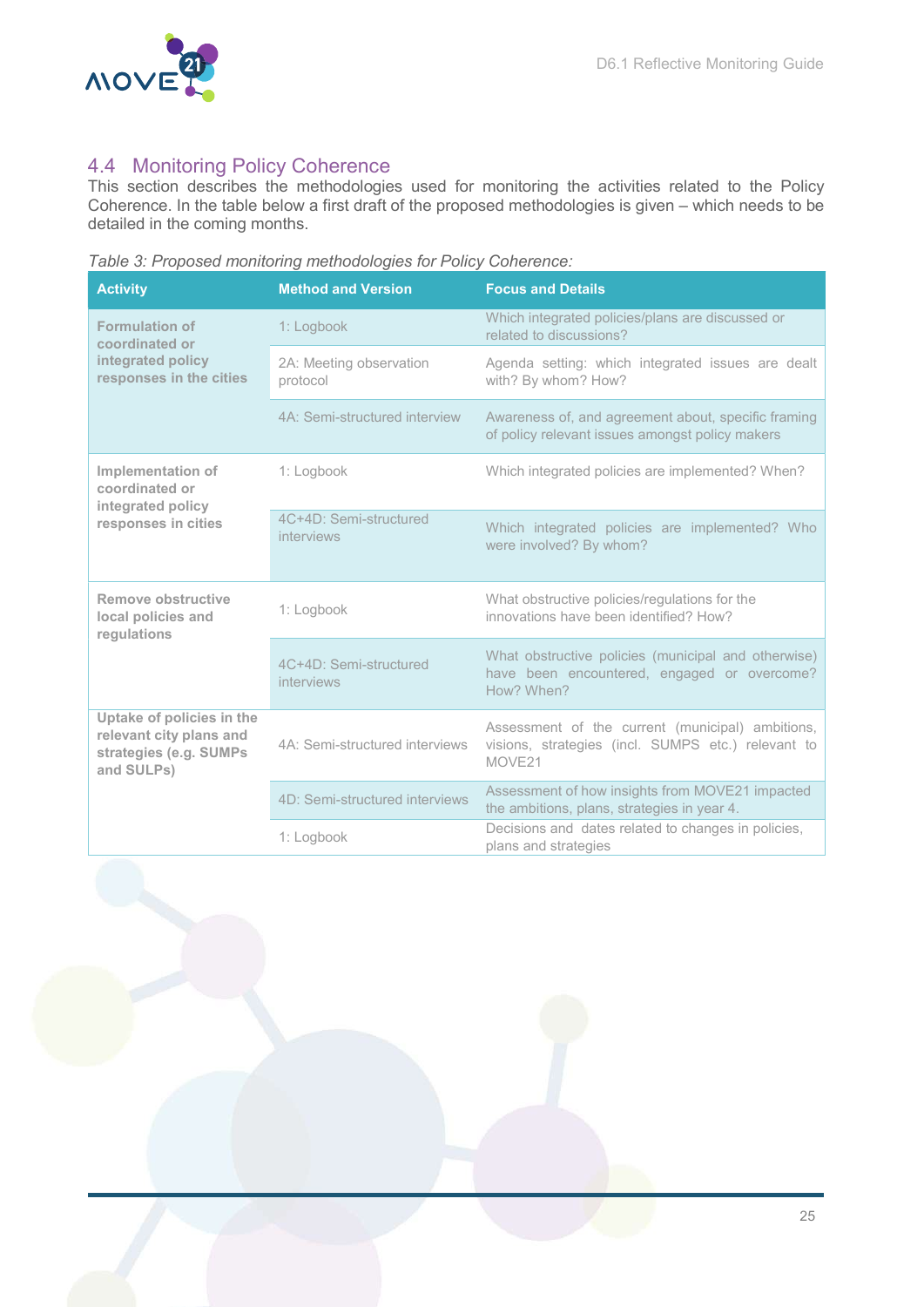

# 4.5 Validation of Reflective Monitoring results

The results of the Reflective Monitoring process will need to be validated for them to be incorporated in the deliverables D6.6 (Reflective Monitoring Interim Report), D6.7 (MOVE21 guide on improving city's capacities for promoting sustainable mobility and logistics innovations) and D6.8 (Practitioners' guide for setting up self-sustaining innovation co-creation partnerships). The monitoring activities create a continuous loop of observations, reflections and actions to improve the operations of the Living Labs and the deployment of innovations. For the validation of the lessons learned there are several activities planned in WP6 that should contribute to this.

For D6.6, the interim report, information is gathered through specific reflective monitoring activities up until that moment (including activities until Q2 2023). For the monitoring of the ICCPs and Policy Coherence this includes the logbooks, observations of the Task Force and ICCP meetings, exit surveys of co-creation and knowledge brokerage sessions as well as the interviews assessing the establishment of the Task Force and ICCP's. For Innovation Capacity the baseline interviews and the first training on Innovation Capacity will be included. In Q2 of 2023 validation and knowledge brokerage workshops will be organized to share results thus far, organize exchange on the insights as well as validating and completing insights to incorporate in D6.6. These workshops could be organized per Living Lab, per topic and/or combined (Replicator Cities are also invited for validation).

For D6.7, the guide on improving city's capacities for promoting sustainable mobility and logistics innovations, information is gathered specifically through the monitoring efforts on Innovation Capacity (in addition to other WP6 activities). The insights from the monitoring activities related to ICCPs and Policy Coherence will also be included when relevant. Included are – in addition to the insights gathered up until the interim report, the outcomes of the Innovation Capacity self-assessment tool and the results of the second training on Innovation Capacity. In Q2 2024, WP6 will organize validation and knowledge brokerage workshops to share results thus far, organize exchange on the insights as well as validating and completing insights to incorporate in D6.7 – from the reflective monitoring activities and results input will be given to these validation workshops. These workshops could be organized per Living Lab, per topic and/or combined (Replicator Cities are also invited for validation).

For D6.8, the practitioners' guide for setting up self-sustaining innovation co-creation partnerships, Information is gathered specifically through the monitoring efforts on ICCPs. The insights from the monitoring activities related to Innovation Capacity and Policy Coherence will also be included when relevant. Included are – in addition to the insights gathered up until the interim report, the outcomes of the progress interviews in 2023 and 2024, and the logbooks, observations and exit surveys that have been gathered up until Q3 2024. In Q4 2024, WP6 will organize validation and knowledge brokerage workshops to share results thus far, organize exchange on the insights as well as validating and completing insights to incorporate in D6.8 – from the reflective monitoring activities and results input will be given to these validation workshops. These workshops could be organized per Living Lab, per topic and/or combined (Replicator Cities are also invited for validation).

For all deliverables counts that we will ask the appointed local monitors to be involved in the process running up to writing the deliverables to make sure we pinpoint the most important insights from the Reflective Monitoring Process leading up to the due date of the deliverable.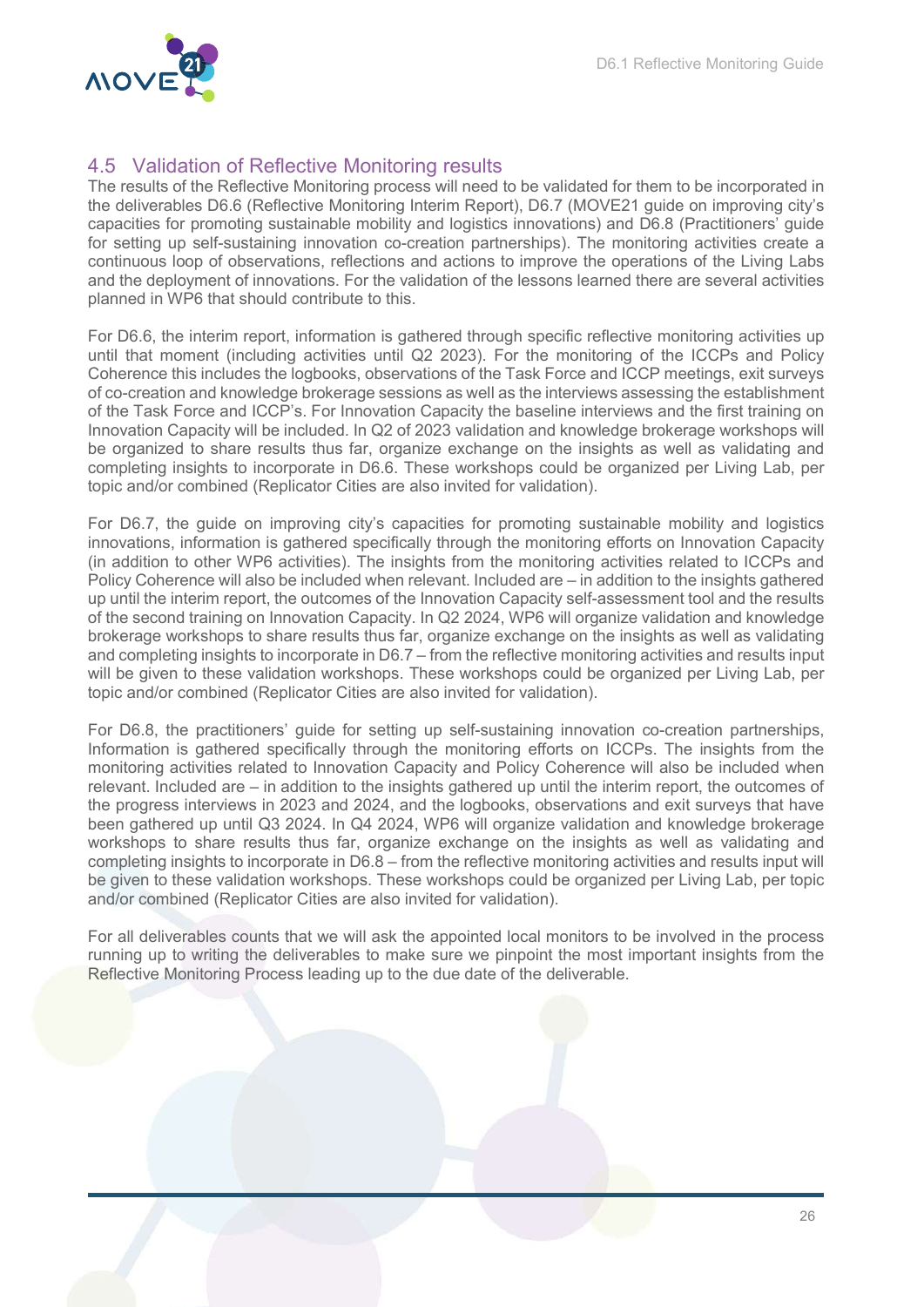

# 5 Organisational Matters

This chapter specifies the distribution of tasks and roles within the reflective monitoring process throughout the years. The chapter will go into the practicalities of the monitoring. Finally, there is a subsection on planning of the reflective monitoring activities in the project.

### 5.1 Practical information

The reflective monitoring is mainly the task of TNO. In chapter 3 and 4, the monitoring topics and activities with the corresponding methodologies are described. Although TNO will do most of the work for the reflective monitoring, TNO needs to interact with the Living Labs in order to get the required data and information. Input for reflective monitoring is gathered from the Living Labs – the 'subjects' of the monitoring activities – by interviews, surveys, observations and logbooks. The role of the Living Lab ecosystem in the monitoring process as well as the time it will consume is described in more detail in the appendices 1-5.

For the Reflective Monitoring, so-called 'local monitors' are appointed to be the eyes and ears in the Living Labs as TNO is not participating in these. A lot of the co-creation, co-innovation and coimplementation processes take place during regular meetings. The local monitors take part in the meetings to observe the process, or to hand out the exit surveys. The interaction in the Living Labs will mostly be done in the local language – which is another reason to appoint local monitors, who speak the local language. The local monitors can help in translating surveys or important documents and are a first contact point for the reflective monitoring team. For each Living Lab a local monitor is appointed that is part of the knowledge side of the collaboration structure. The local monitors will connect to the Living Lab Task Force and are therefore up to date on important events, steps that are being taken or meetings that are coming up that might be interesting to include in the reflective monitoring process. The local monitors are:

- Oslo: Marianne Stølan Rostoft (TOI)
- Gothenburg: Håkan Perslow (RISE)
- Hamburg: Sophie Naue (HCU)

All Reflective Monitoring deliverables will be in English as well as some of the Reflective Monitoring activities (for example the interviews, conducted by TNO).

#### 5.2 Conditions for successful monitoring

For the reflective monitoring observations and interactions to be fruitful, several basic conditions have to be met. The first is that the key actors are aware and broadly supportive of (or at least not fundamentally opposed to) the monitoring effort. The second is that the key actors, together, represent the organizations and/or communities of immediate relevance to the innovation and/or transition project at hand. In other words, questions (and reflections) about representation, participation and engagement form the basis of any reflective monitoring scheme, since the diversity and range of goals and decisionmaking procedures is at the heart of double-loop learning. These questions (and their answers) about representation, participation and engagement are frequently returned to regularly as new insights and learning outcomes make clear that additional (or different) organizations and/or communities need to be involved. The third condition is that the connection between the learning process and learning outcomes is (and remains) bi-directional, meaning that the revision of goals and decision-making rules results in the formulation of new monitoring questions, indicators and ultimately insights.

### 5.3 Planning and timeline

This section of the chapter provides an overview of Reflective Monitoring actions in a timeline. This overview also shows the connected parties or individuals and – if applicable – the connected protocols or methodologies.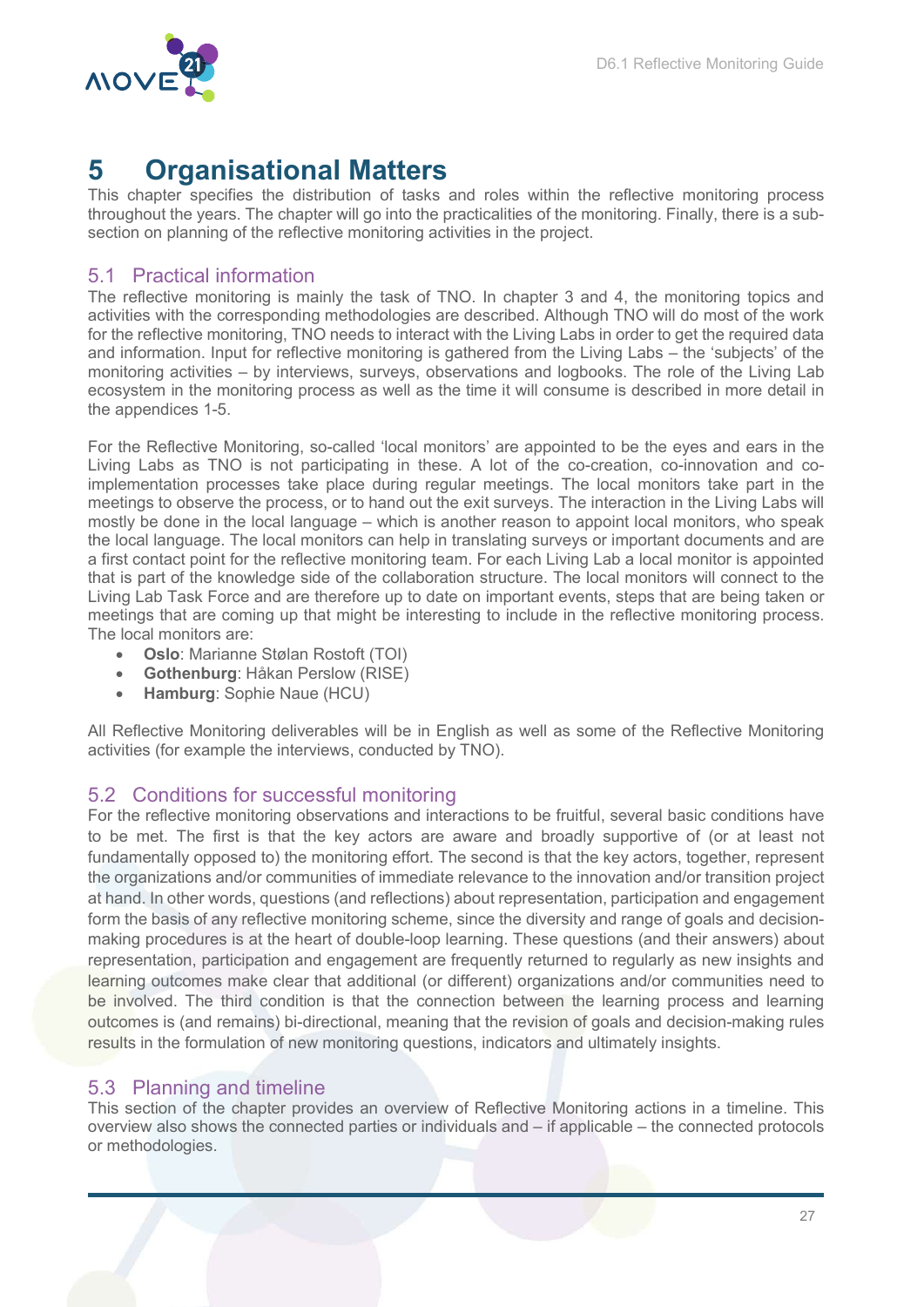| MOVE |               |                 |                       |                                        |                         |                      |                   |                               |                      |                                              |                                              |                                        |              |                                 |                         |      | DO'T TZQUQAINQ IMOHITOHIIA QAIQ |
|------|---------------|-----------------|-----------------------|----------------------------------------|-------------------------|----------------------|-------------------|-------------------------------|----------------------|----------------------------------------------|----------------------------------------------|----------------------------------------|--------------|---------------------------------|-------------------------|------|---------------------------------|
|      |               | Coherence       | Policy                |                                        |                         | Capacity             | <b>Innovation</b> |                               |                      |                                              | <b>ICCP's</b>                                |                                        | + Milestones | <b>Deliverables</b>             |                         |      |                                 |
|      | 4: Interviews | 3: Exit Surveys | 2: Observations       | 1: Logbooks                            | 5: Self-Assessment tool | 4: Interviews        | 3: Exit Surveys   | 2: Observations               | 4: Interviews        | 3: Exit Surveys                              | 2: Observations                              | 1: Logbooks                            | Milestones   | Deliverables                    |                         |      |                                 |
|      |               |                 | ×                     |                                        |                         | $\pmb{\mathfrak{w}}$ |                   |                               |                      |                                              |                                              |                                        |              |                                 | ខ                       |      |                                 |
|      |               |                 | ×                     | Regular updates                        |                         |                      |                   |                               | Þ                    | A at least once / quarter, B when applicable | A at least once / quarter, B when applicable | Regular updates, at least once / month |              | D6.2/6.3/<br>6.4 +<br>D6.5      | <b>D</b>                | 2022 |                                 |
|      |               |                 | ×                     | at least once / month                  |                         |                      |                   |                               |                      |                                              |                                              |                                        |              |                                 | <b>O</b>                |      |                                 |
|      |               | œ               | ă                     |                                        |                         |                      | $\omega$          | $\omega$                      |                      |                                              |                                              |                                        |              |                                 | 54                      |      |                                 |
|      |               |                 | ×                     | Regular update                         |                         |                      |                   |                               |                      | A at least once / c                          |                                              |                                        |              |                                 | ā                       |      |                                 |
|      |               |                 | Þ<br>*********        |                                        | o,                      |                      |                   |                               |                      |                                              | A at least once / quarter, B when applicable | Regular updates, at least once / month | 8SM          | epire<br><b>B</b><br><b>Sig</b> | $\overline{\mathbf{a}}$ | 2023 |                                 |
|      |               | $\varpi$        | $\lambda$ +B          | <b>St</b> once / month                 |                         |                      | $\bullet$         | $\omega$                      |                      | quarter, B when applicable                   |                                              |                                        |              | 9.80                            | es                      |      |                                 |
|      | $\circ$       |                 | ×                     |                                        |                         |                      |                   |                               | $\ddot{\phantom{0}}$ |                                              |                                              |                                        |              |                                 | 50                      |      |                                 |
|      |               |                 | $\,$                  |                                        |                         |                      |                   |                               |                      |                                              |                                              |                                        |              |                                 | ã                       |      |                                 |
|      |               | $\pmb{\varpi}$  | A+B                   | Regular updates, at least once / month | <b>o</b>                |                      |                   |                               |                      | A at least once / quarter, B when applicable | A at least once / quarter, B when applicable | Regular updates, at least once / month | OLSM         | /alidation<br>activities        | <b>S2</b>               | 2024 |                                 |
|      |               |                 | $\blacktriangleright$ |                                        |                         |                      |                   |                               |                      |                                              |                                              |                                        |              | <b>DG.7</b>                     | <b>co</b>               |      |                                 |
|      | $\bullet$     |                 | ×                     |                                        |                         | m                    |                   |                               | p                    |                                              |                                              |                                        | <b>MSS</b>   | <b>Validation</b><br>activities | <b>DO</b>               |      |                                 |
|      |               |                 |                       |                                        |                         |                      |                   | Finalise Project Deliverables |                      |                                              |                                              |                                        |              | 8.8                             | ٩                       | 2025 | 28                              |
|      |               |                 |                       |                                        |                         |                      |                   |                               |                      |                                              |                                              |                                        |              |                                 |                         |      |                                 |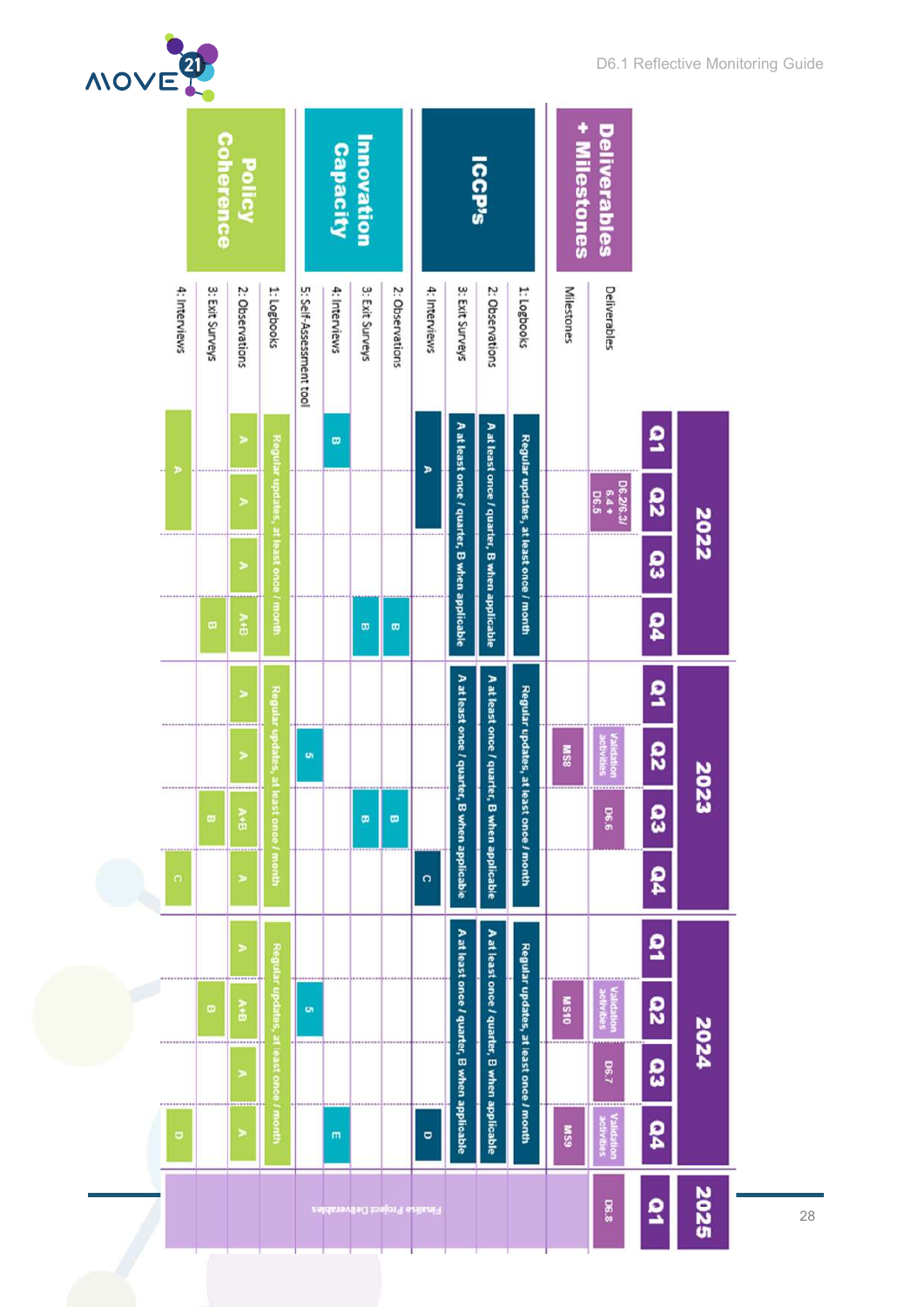

# 6 References

Argyris, C., & Schön, D. A. (1978). Organizational Learning. Addison-Wesley Pub. Co.

Beers, P. J., & Van Mierlo, B. (2017). Reflexivity and Learning in System Innovation Processes. Sociologia Ruralis, 57(3), 415–436. https://doi.org/10.1111/soru.12179

Beers, P. J., van Mierlo, B., & Hoes, A.-C. (2016). Toward an Integrative Perspective on Social Learning in System Innovation Initiatives. Ecology and Society, 21(1). https://www.jstor.org/stable/26270338

Forester, J. F. (2017). Planning in the Face of Conflict: The Surprising Possibilities of Facilitative Leadership (1st edition). Routledge.

Klaassen, P., Verwoerd, L., Kupper, F., & Regeer, B. (2020). Reflexive monitoring in action as a methodology for learning and enacting Responsible Research and Innovation. In Assessment of Responsible Innovation. Routledge.

Lewis, J. M., Ricard, L. M., & Klijn, E. H. (2018). How innovation drivers, networking and leadership shape public sector innovation capacity. International Review of Administrative Sciences, 84(2), 288– 307. https://doi.org/10.1177/0020852317694085

Meijer, A. (2019). Public Innovation Capacity: Developing and Testing a Self-Assessment Survey Instrument. International Journal of Public Administration, 42(8), 617–627. https://doi.org/10.1080/01900692.2018.1498102

OECD. (2019). Enhancing Innovation Capacity in City Government. OECD Publishing. https://doi.org/10.1787/f10c96e5-en

Pallot, M. (2009). Engaging Users into Research and Innovation: The Living Lab Approach as a User Centred Open Innovation Ecosystem. Webergence. https://web.archive.org/web/20120509081658/http://www.cweprojects.eu/pub/bscw.cgi/1760838?id=715404\_1760838

Rittel, H. W. J., & Webber, M. M. (1973). Dilemmas in a general theory of planning. Policy Sciences, 4(2), 155–169. https://doi.org/10.1007/BF01405730

Schön, D. A. (1983). The reflective practitioner: How professionals think in action. Basic Books.

Susskind, L., & van Maasakkers, M. (2012). Building Consensus for Sustainable Development. In K. Zoeteman, Sustainable Development Drivers. Edward Elgar Publishing. http://www.elgaronline.com/view/9780857934895.00024.xml

Timeus, K., & Gascó, M. (2018). Increasing innovation capacity in city governments: Do innovation labs make a difference? Journal of Urban Affairs, 40(7), 992–1008. https://doi.org/10.1080/07352166.2018.1431049

Van Mierlo, B. (2010). Reflexive monitoring in action: A guide for monitoring system innovation projects. Wageningen UR, Communicatie en Innovatiestudies [etc. http://edepot.wur.nl/149471

Verwoerd, L., Klaassen, P., van Veen, S. C., De Wildt-Liesveld, R., & Regeer, B. J. (2020). Combining the roles of evaluator and facilitator: Assessing societal impacts of transdisciplinary research while building capacities to improve its quality. Environmental Science & Policy, 103, 32–40. https://doi.org/10.1016/j.envsci.2019.10.011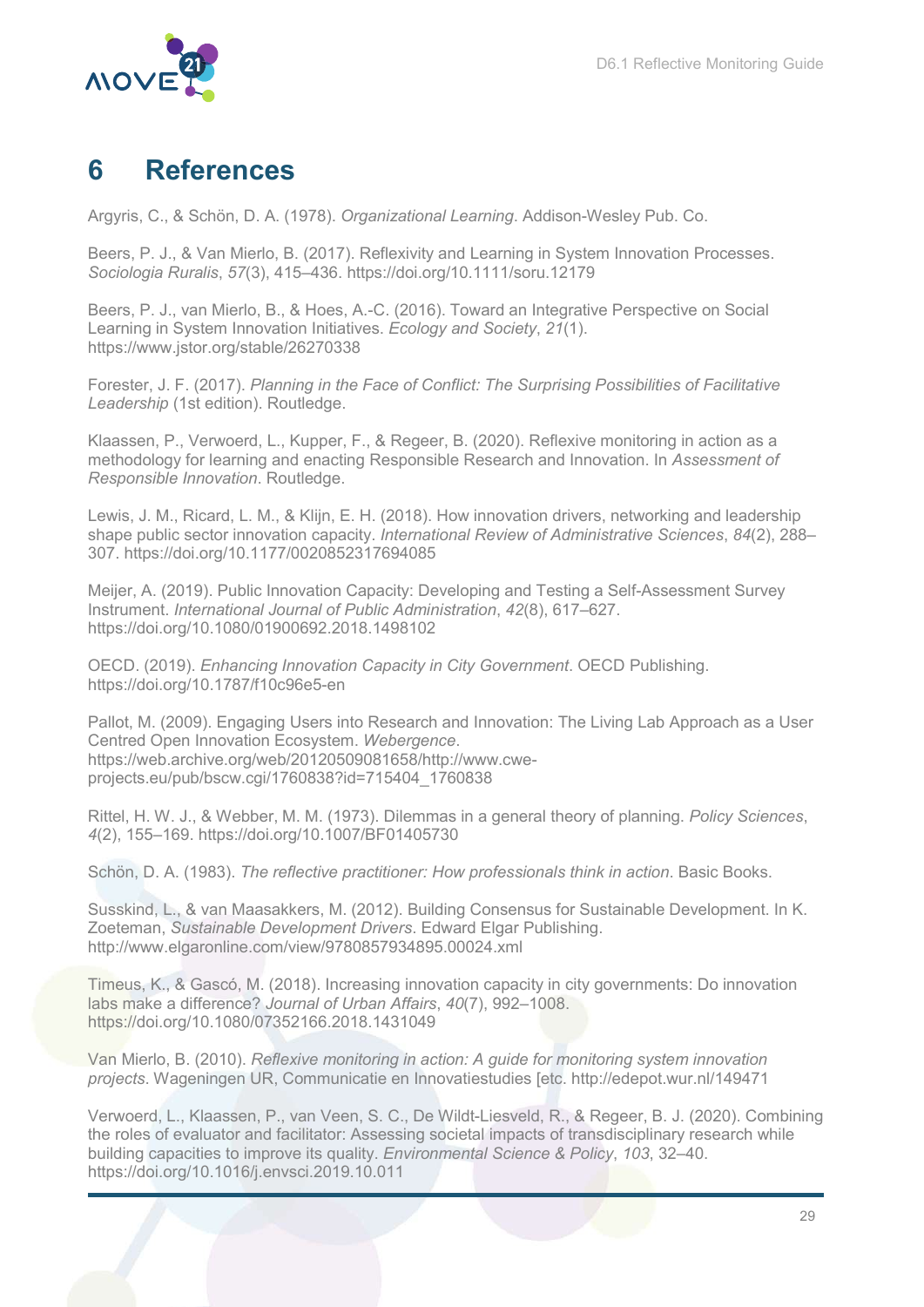

# 7 Appendix

| APPENDIX 6- INNOVATION CAPACITY INTRODUCTION AND OPERATIONALISATION 55 |  |
|------------------------------------------------------------------------|--|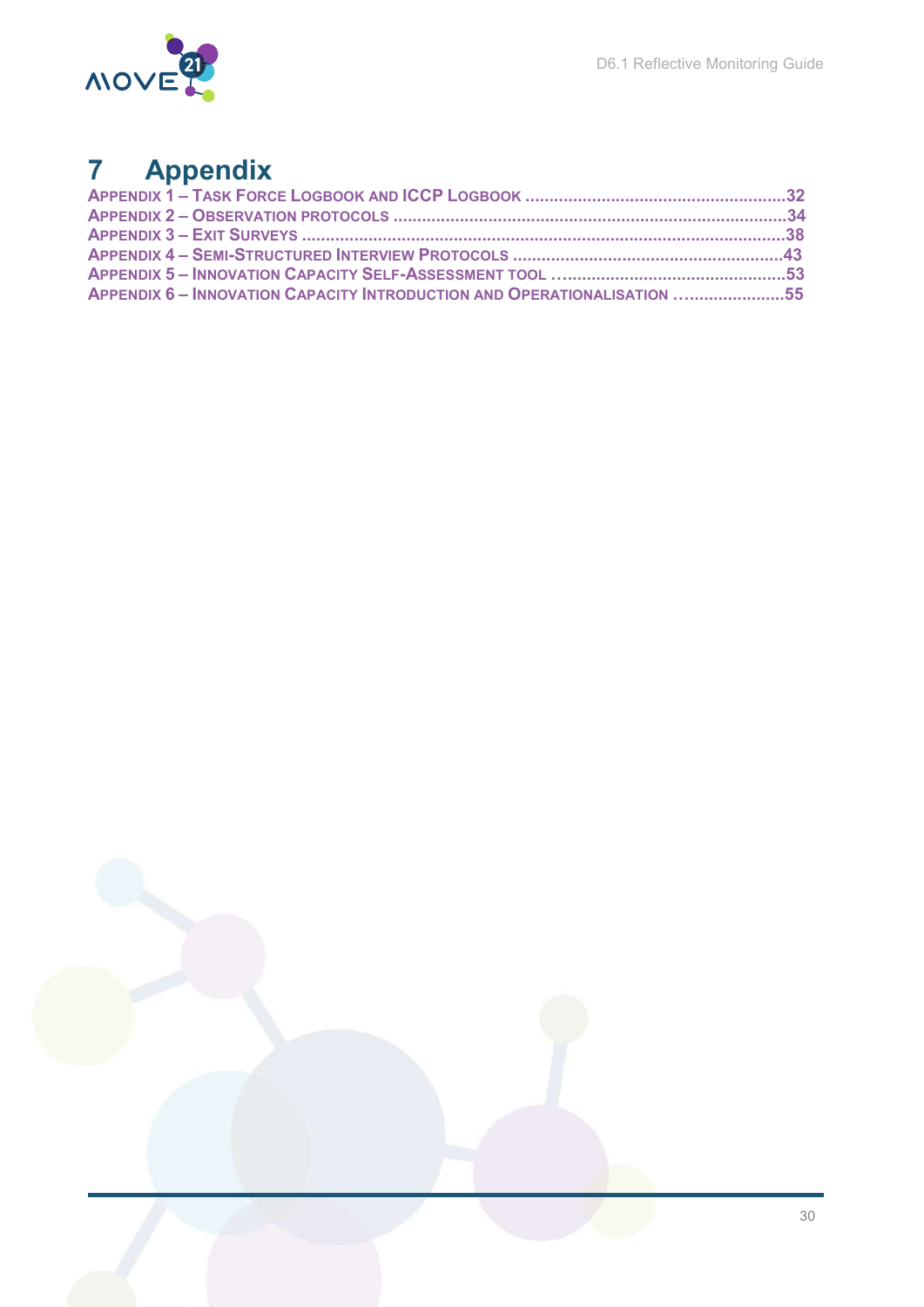

# Appendix 1 – Logbook

The logbook is used for monitoring meetings within the Task Force as well as the ICCP. The main objective associated with the use of a logbook in MOVE21 is to consistently capture basic information about meetings and milestones in the participating cities. The logbook itself takes the form of a shared word document. This format allows for quickly entering information like meeting dates and attendees, agenda items and key decisions. This type of information gathering will assist the reflective monitoring effort by enabling those actors not directly involved in a specific city to "follow along" with the process and interactions, but it will also make retrospective "process tracing" possible. For example, by tracking which individuals and organizations are present in key meetings over a longer period of time, insight will be gained into level(s) of involvement and engagement in the MOVE21 process.

 Below a short description of the range of meeting types about which we intend to gather information through the logbooks:

- o Bilateral meetings between TNO staff and Task Force members
- o Work Package meetings
- o Task Force meetings
- o Bilateral meetings between TNO staff and ICCP members
- o Small group meetings which include two or more ICCP members
- o Partnership meetings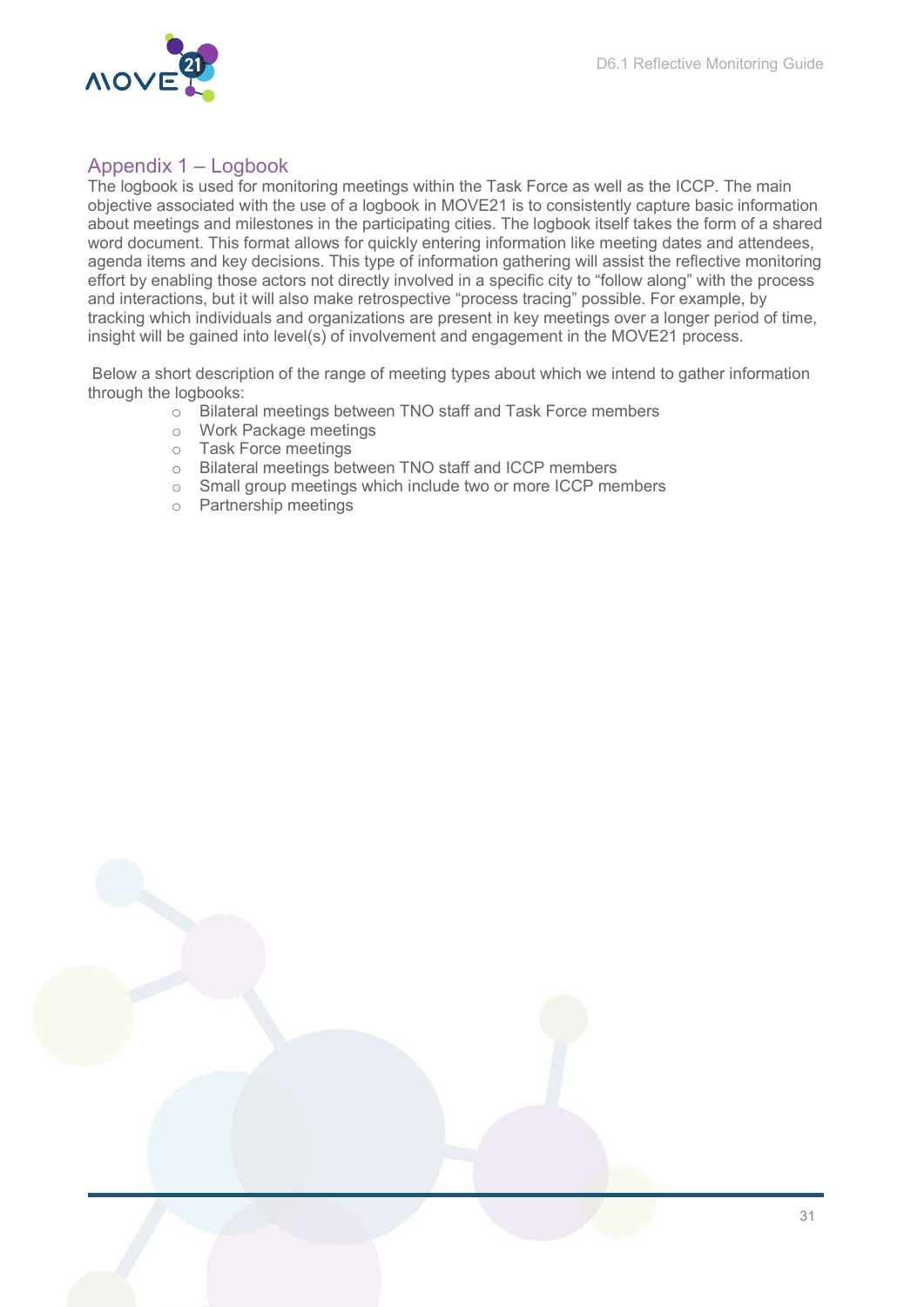

| Logbook                    |                                                    |          |                                                                                                                            |                                                                                |                                |  |  |  |  |  |
|----------------------------|----------------------------------------------------|----------|----------------------------------------------------------------------------------------------------------------------------|--------------------------------------------------------------------------------|--------------------------------|--|--|--|--|--|
| Goals:                     |                                                    |          | Capture basic information about meetings and milestones in the<br>participating cities in a regular and consistent manner. |                                                                                |                                |  |  |  |  |  |
| To be filled out by:       |                                                    | or TNO)) | Living Lab project manager (with others (e.g., local monitors,                                                             |                                                                                |                                |  |  |  |  |  |
| Estimated time commitment: |                                                    |          | 10 minutes for every entry                                                                                                 |                                                                                |                                |  |  |  |  |  |
| Frequency:                 |                                                    |          | Ongoing, updating at least once a month                                                                                    |                                                                                |                                |  |  |  |  |  |
| Meeting<br>Date            | Organisations<br>Meeting<br>Present<br><b>Type</b> |          | Topics (issues,<br>opportunities,<br>obstacles, policies<br>discussed)                                                     | <b>Decisions</b><br>made,<br>actions<br>requested<br>and/or direct<br>outcomes | Relevant<br>Work<br>Package(s) |  |  |  |  |  |
| dd/mm/yy                   | Bilateral/<br>Task<br>force/ICCP                   |          |                                                                                                                            |                                                                                |                                |  |  |  |  |  |
|                            |                                                    |          |                                                                                                                            |                                                                                |                                |  |  |  |  |  |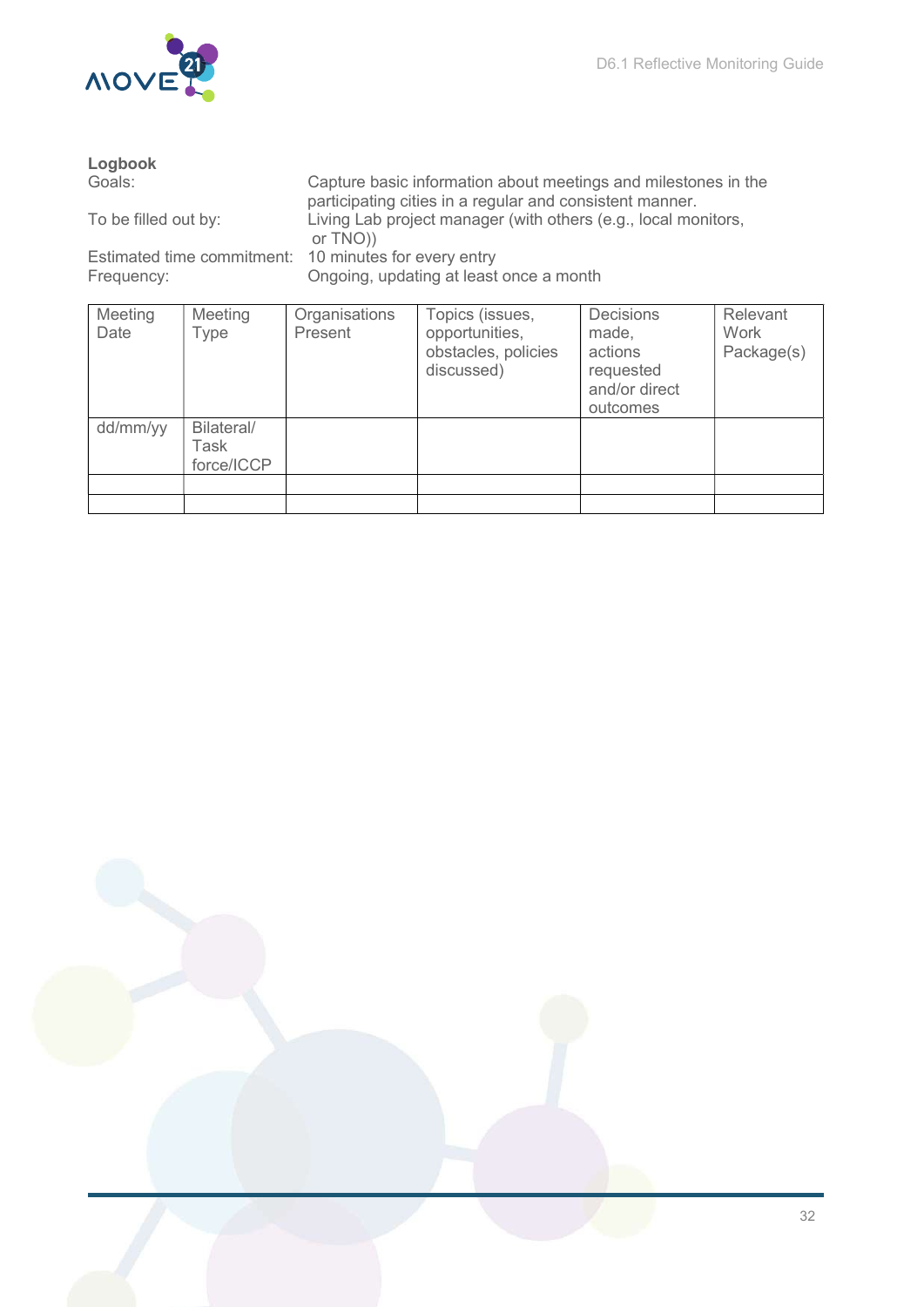

### Appendix 2 – Observation Protocols

There are three types of observation protocols:

- 2A: a meeting observation protocol for Task Force meetings and ICCP meetings
- 2B: a meeting observation protocol for knowledge brokerage and co-creation sessions

These meeting observation protocols are designed to capture more specific information than the logbooks provide about key meetings. In addition to participants and topics, these protocols will allow for analyses of perceptions regarding progress and/or concern(s) related to the project(s) and interactional dynamics. Only one person (the local monitor for the Task Force and ICCP meetings, TNO staff for knowledge brokerage, co-creation and other special sessions) is required to fill out the relevant protocol, which should take no more than 10 minutes. By completing these protocols on a regular (once every quarter) basis, longer term trends and dynamics will become visible.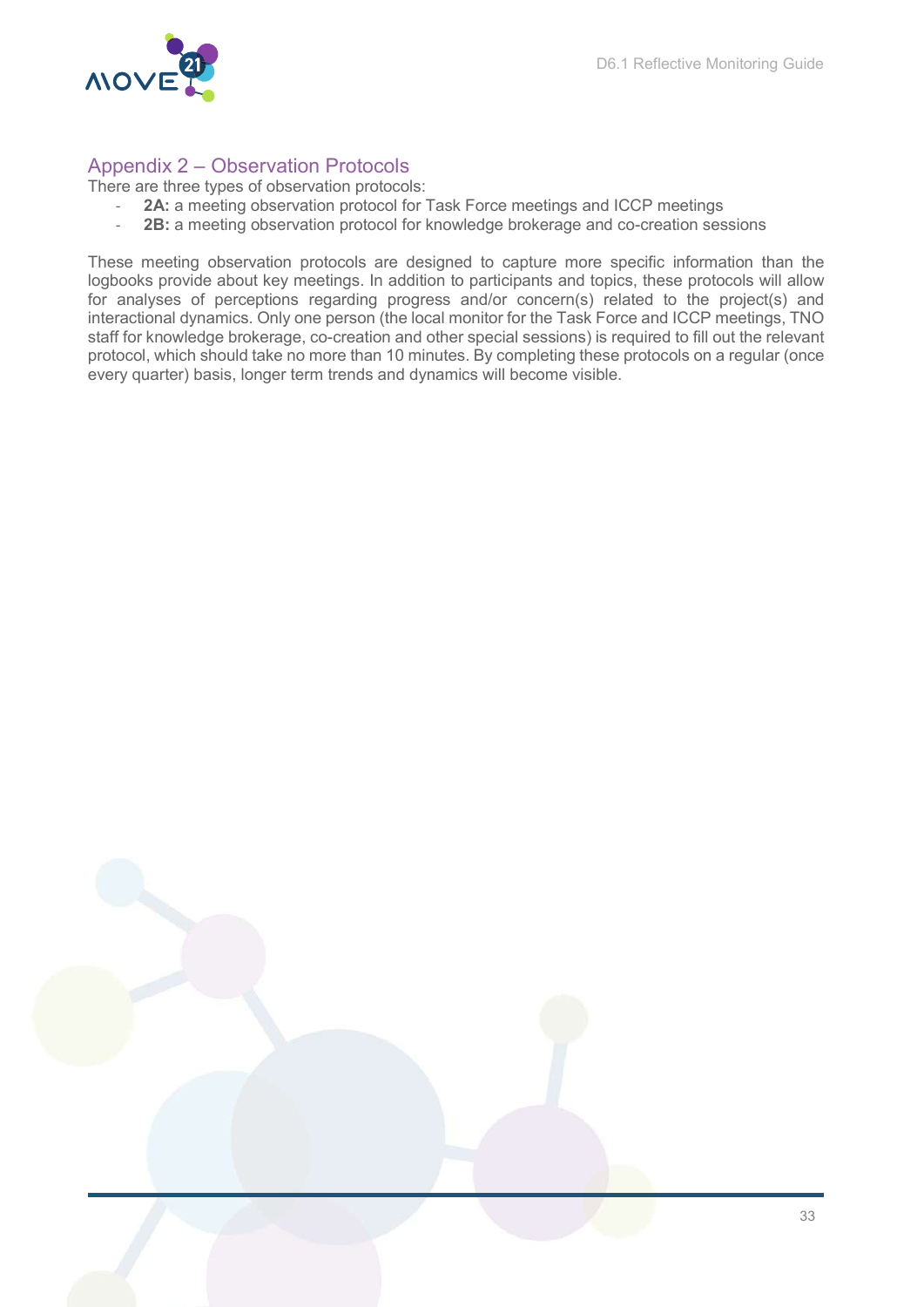

#### Appendix 2A – Meeting observation protocol for Task Force meetings & ICCP meetings

| Goals:                                                | Capture information about participant perceptions (related to progress,<br>concerns, decisions and expected outcomes) and interactions during<br>task force and ICCP meetings. |
|-------------------------------------------------------|--------------------------------------------------------------------------------------------------------------------------------------------------------------------------------|
| To be filled out by:                                  | Local monitor                                                                                                                                                                  |
| Estimated time commitment: 10 minutes for every entry |                                                                                                                                                                                |
| Frequency:                                            | Ongoing, observing at least one meeting per quarter                                                                                                                            |

Meeting type: please select which meeting type applies Task Force Meeting / ICCP meeting

#### Meeting date/time:

#### Location:

#### Meeting Chairperson/Facilitator:

#### Attendees and Affiliations:

- 1. Name, affiliation:
- 2. …, …
- 3. …, …
- 4. …, …
- 5. …, …

#### Key Topics:

(Please provide a brief description of key topics, using key words or brief sentences. This can be based on a formal meeting agenda or direct observation during meeting based on time spent)

#### Area(s) of Progress:

(If new ideas emerged or particular options or choices appear to gain momentum during the meeting, please describe those here in keywords or brief sentences)

#### Issues of Concern:

(Please describe, in keywords or brief sentences, new or known challenges related to the activities of the Task Force/ICCP which were discussed during the meeting)

#### Decisions and Outcomes:

(If/when decisions or outcomes of direct relevance to the Task Force/ICCP activities are announced and/or taken during the meeting, please describe those here in keywords or brief sentences)

#### Atmosphere

(Please describe the general atmosphere, like were conflicts emerging?, how were they dealt with?, was there a balanced input from all partners?, etc.)

#### Additional Observations/Reflections:

(If/when other elements of the meeting appear noteworthy, like specific dynamics, attendee(s), opportunities or challenges, please enter them here)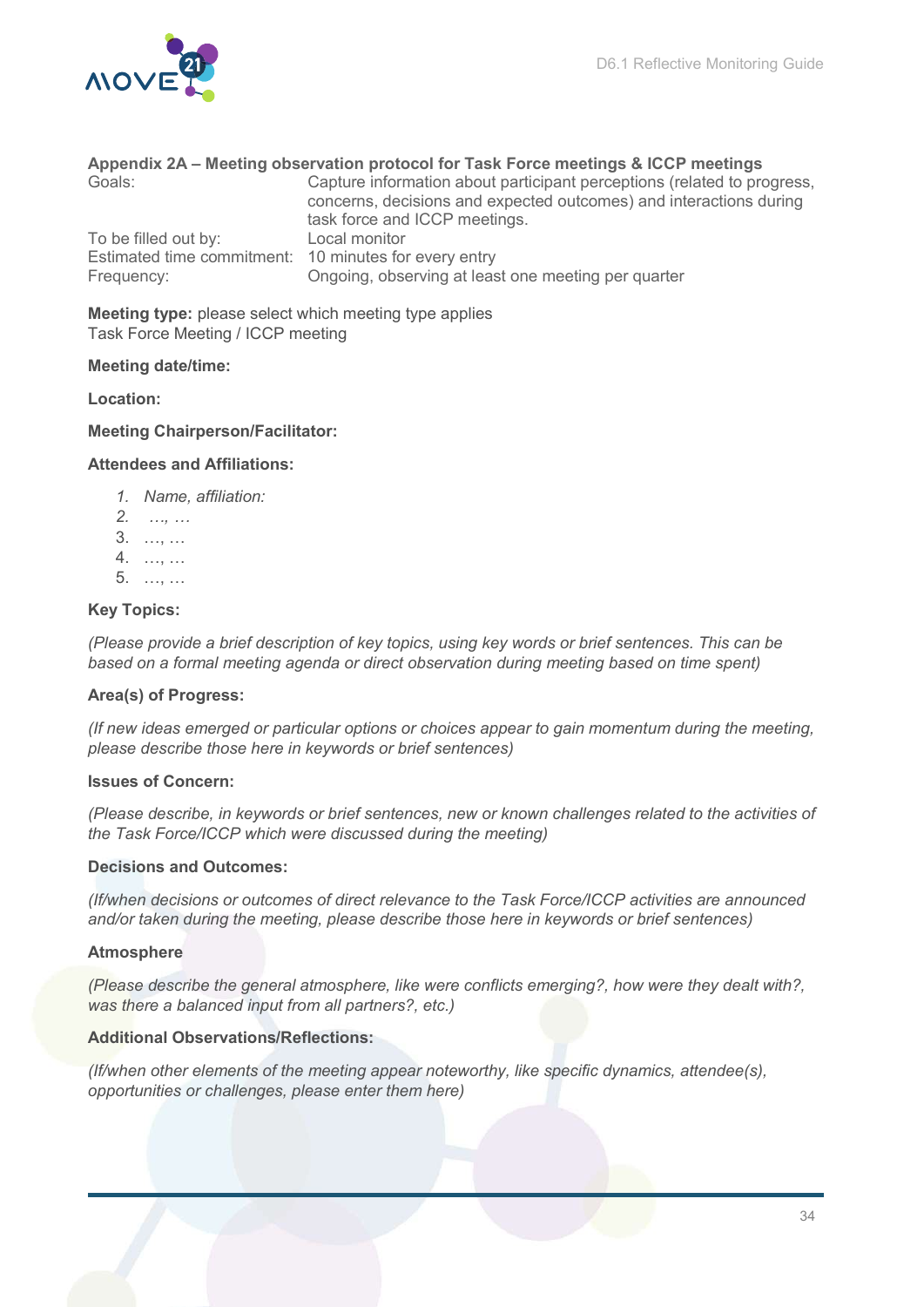

| sessions                                              | Appendix 2B – Meeting observation protocol for Knowledge Brokerage and Co-Creation                                                                                                                            |
|-------------------------------------------------------|---------------------------------------------------------------------------------------------------------------------------------------------------------------------------------------------------------------|
| Goals                                                 | Capture information about participant perceptions (related to progress,<br>concerns, decisions and expected outcomes) and interactions during<br>knowledge brokerage, co-creation and other special sessions. |
| To be filled out by:                                  | <b>TNO</b> staff                                                                                                                                                                                              |
| Estimated time commitment: 10 minutes for every entry |                                                                                                                                                                                                               |
| Frequency:                                            | Ongoing, observing at least one meeting per quarter                                                                                                                                                           |

#### Meeting date/time:

Location:

#### Meeting Chairperson/Facilitator:

#### Attendees and Affiliations:

- 1. Name, affiliation:
- 2. …, …
- 3. …, …

#### Session Objectives:

Were stakeholders involved in the preparation phase of the knowledge brokerage/co-creation session, and for which specific purpose(s)?

- -Determination of specific objectives;
- -Discussion of relevant types/sources of knowledge/expertise;
- -Preparation of agenda-items and activities;
- -Discussion of invitation list and/or strategy

-other, ...

Provide a brief description of key goals for the session, using key words or brief sentences. This can be based on a formal meeting agenda or direct observation during meeting based on objectives:

-Objective 1: …

-Objective 2: …

#### Session Dynamics/Interactions:

Who was the facilitator of the knowledge brokerage/co-creation event?

- 1. Members of task force/ICCP
- 2. One of the stakeholders:
- 3. Knowledge institutes
- 4. Citizens, civil society organisations
- 5. Policy makers
- 6. Industries
- 7. External professional facilitator
- 8. Other……………………..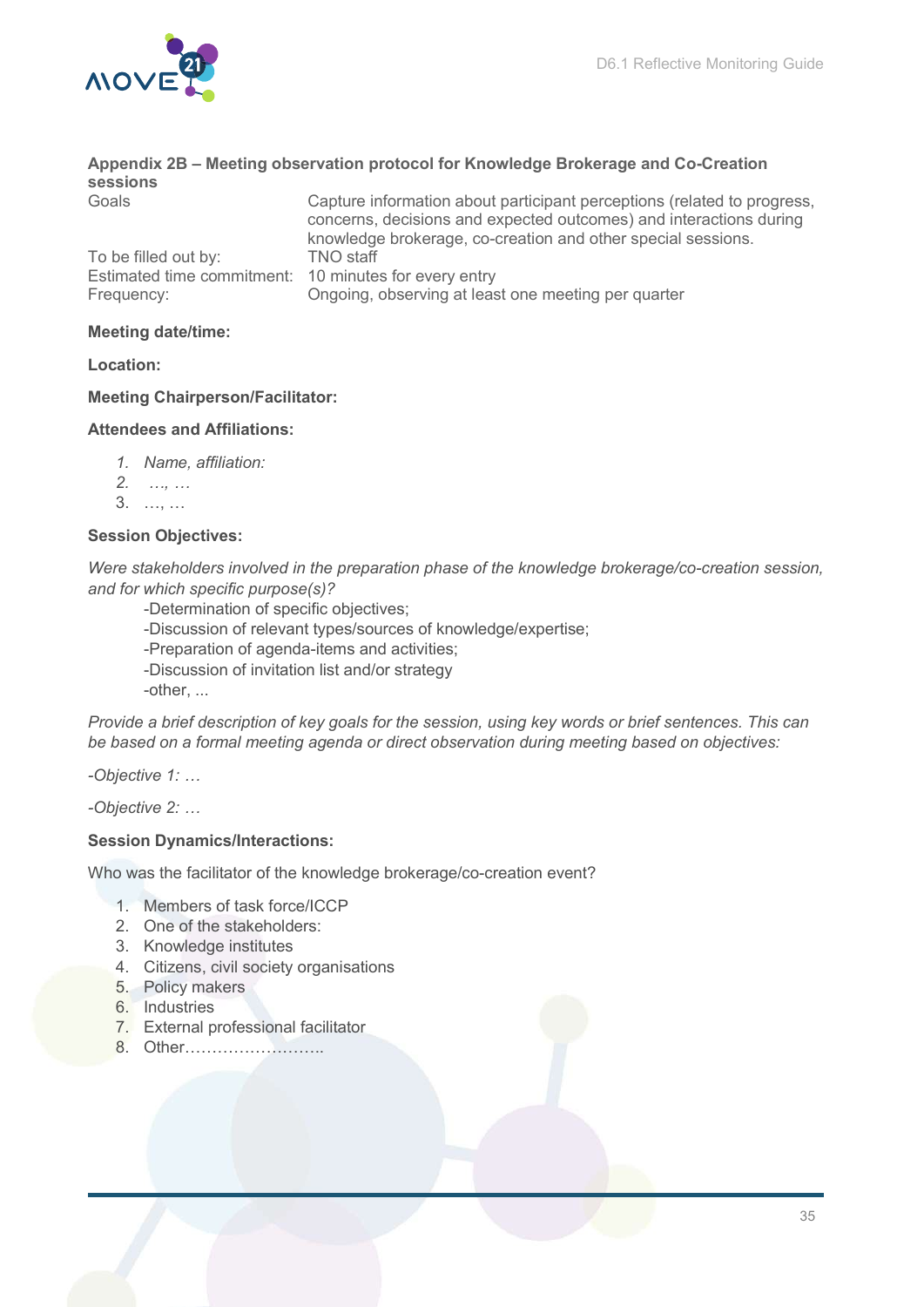

What form(s) of interaction took place during the session, and what did they result in?

- 1. Presentation (describe topic)
- 2. Question and Answer session (describe topic(s)
- 3. Facilitated discussion (describe topics and area(s) of (dis)agreement
- 4. Informal interaction

Were new collaborations developed or existing ones changed? How?

#### Session Outcome(s):

What is the outcome of the event? (please elaborate in terms of...)

- 1. Specific actions/follow-ups agreed upon during meeting:…..
- 2. A new initiative:…………………….
- 3. Better shared or new knowledge:…………………………….
- 4. A new product:……………………………..
- 5. A new service:…………………………………..
- 6. New or better policy:………………………
- 7. Other:………………………………..

#### **Atmosphere**

(Please describe the general atmosphere, like were conflicts emerging?, how were they dealt with?, was there a balanced input from all partners?, etc.)

### Additional Observations/Reflections:

(If/when other elements of the meeting appear noteworthy, like specific dynamics, attendee(s), opportunities or challenges, please enter them here)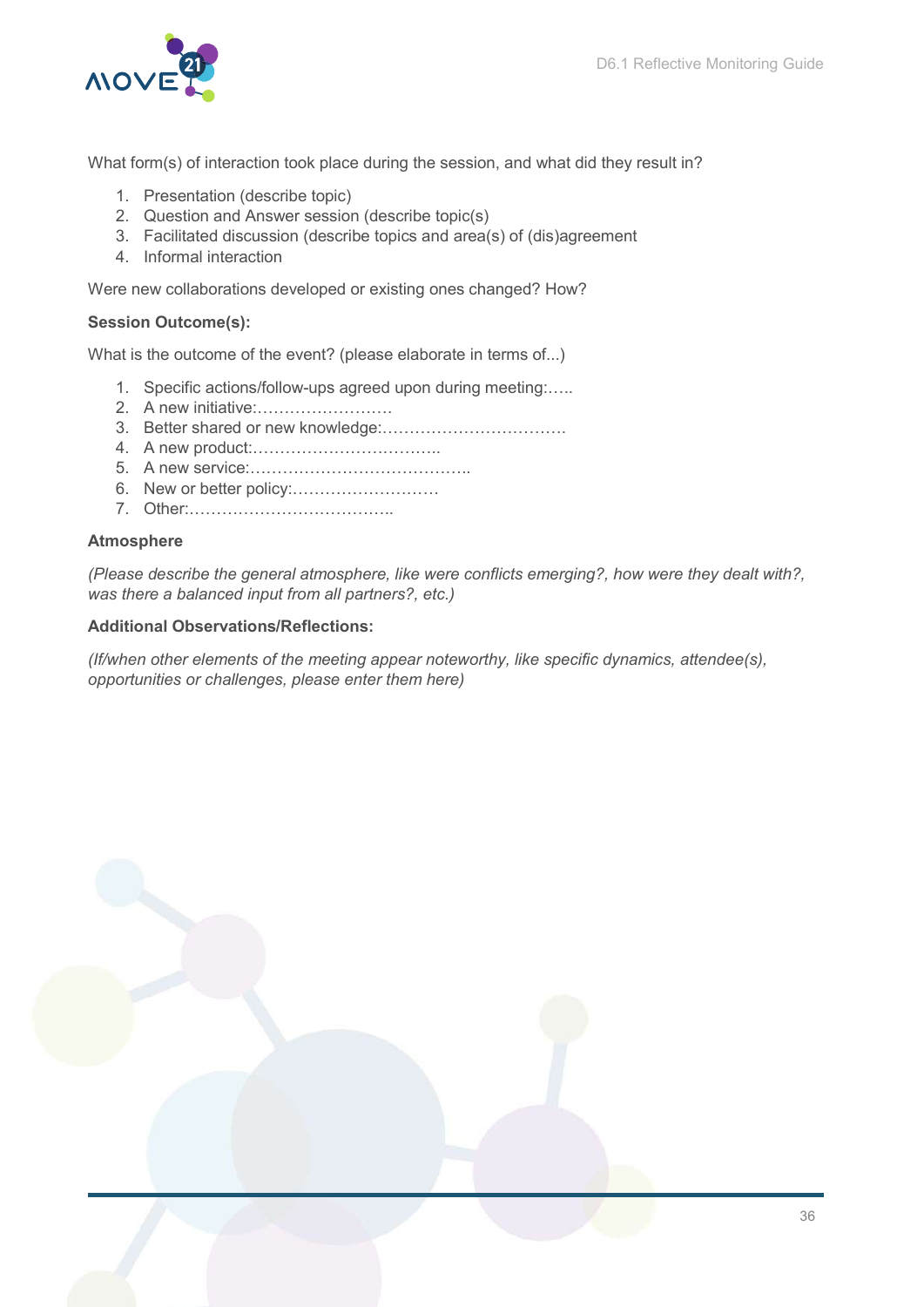

### Appendix 3 – Exit Surveys

There are five types of Exit Surveys:

- 3A: Exit Survey for Task Force meetings and ICCP meetings
- 3B: Exit Survey for Co-Creation Sessions, Knowledge Brokerage Sessions and Innovation Capacity Sessions

These exit surveys gather information about all participants in various meeting types, about their experiences during and satisfaction with specific events. For the purposes of reflective monitoring, this will provide evidence of individuals' perceptions of MOVE21-related sessions. One person (the local monitor for Task Force and ICCP meetings, TNO staff for knowledge brokerage, co-creation and other special sessions) will disseminate and collect the relevant survey, asking all participants to complete it at the end of the relevant meeting (which should take no more than 10 minutes or so).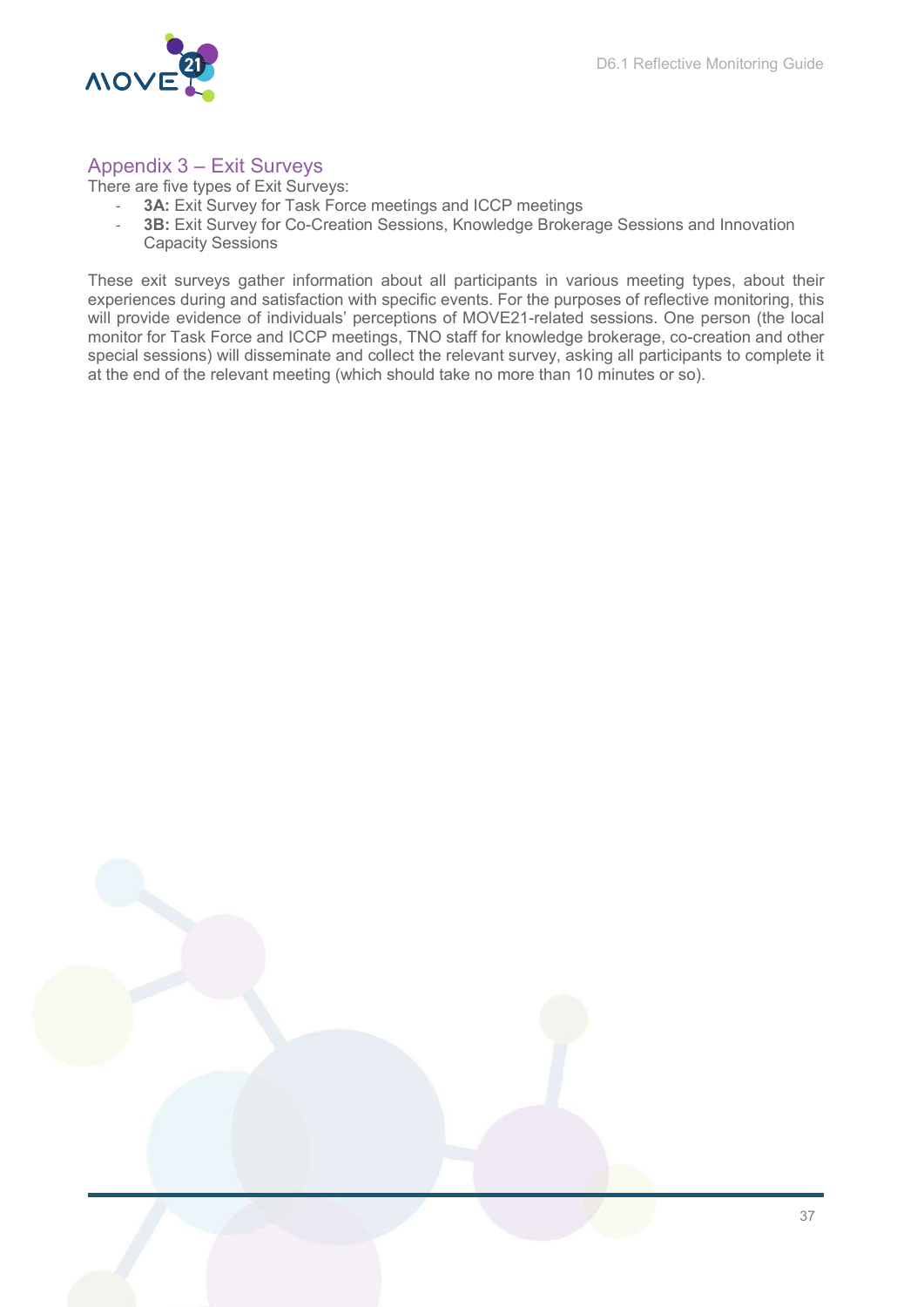#### Appendix 3A – Participant exit survey for Task Force and ICCP meetings

| Goals:               | Gather information from all participants about their experiences during,<br>and satisfaction with, MOVE21-related meetings. |
|----------------------|-----------------------------------------------------------------------------------------------------------------------------|
| To be filled out by: | Meeting participants                                                                                                        |
| Translated by        | Local monitor                                                                                                               |
| Disseminated by:     | Local monitor                                                                                                               |
|                      | Estimated time commitment: 30 minutes for translation, 1 hour to print, distribute and mail to TNO                          |
| Frequency:           | Distributed after at least one meeting per quarter                                                                          |

#### Introduction to the survey

Dear participant of the MOVE21 project, in the next pages you will find a questionnaire by which we will follow the **[Task Force/ICCP]** meetings in MOVE21. This reflective monitoring is part of the activities of WP6 and will provide the overall project management, WP-leaders, Task Force members and ICCP members feedback information on the progress of the innovation and decision-making processes during the lifetime of the project.

The questionnaire will take about 5 minutes to fill out. Respondents will stay anonymous. For more information about the survey, you can contact Marjolein Heezen (marjolein heezen@tno.nl) or Geiske Bouma (geiske.bouma@tno.nl).

#### Survey Questions:

- 1. Meeting type: please select which meeting type applies
	- a. Task Force Meeting
	- b. ICCP meeting
- 2. What is your organizational background? (please select one category, which most effectively describes the organization on whose behalf you are serving in the task force)
	- a. Government
	- b. Business
	- c. Research organizations
	- d. Civil Society
	- e. Other....

3. On a scale from 1 to 10, how would you rate this meeting? Please elaborate why.

…............................................................................................................................................. …............................................................................................................................................. ….............................................................................................................................................

#### 4. Meeting experience and satisfaction questions.

| Please indicate to what extent you agree with | Strongly | Somewhat | <b>Not</b> | Somewhat | Strongly I |
|-----------------------------------------------|----------|----------|------------|----------|------------|
| all of the following statements about today's | disagree | disagree | sure       | agree    | agree      |
| meeting.                                      |          |          |            |          |            |
| The meeting had clear objectives              |          |          |            |          |            |
|                                               |          |          |            |          |            |
| The meeting was successful in advancing the   |          |          |            |          |            |
| task force responsibilities                   |          |          |            |          |            |
| The meeting allowed me to represent my        |          |          |            |          |            |
| organization's perspectives and interests     |          |          |            |          |            |
| The meeting provided new insights             |          |          |            |          |            |
|                                               |          |          |            |          |            |
| Important decisions were made during the      |          |          |            |          |            |
| meeting                                       |          |          |            |          |            |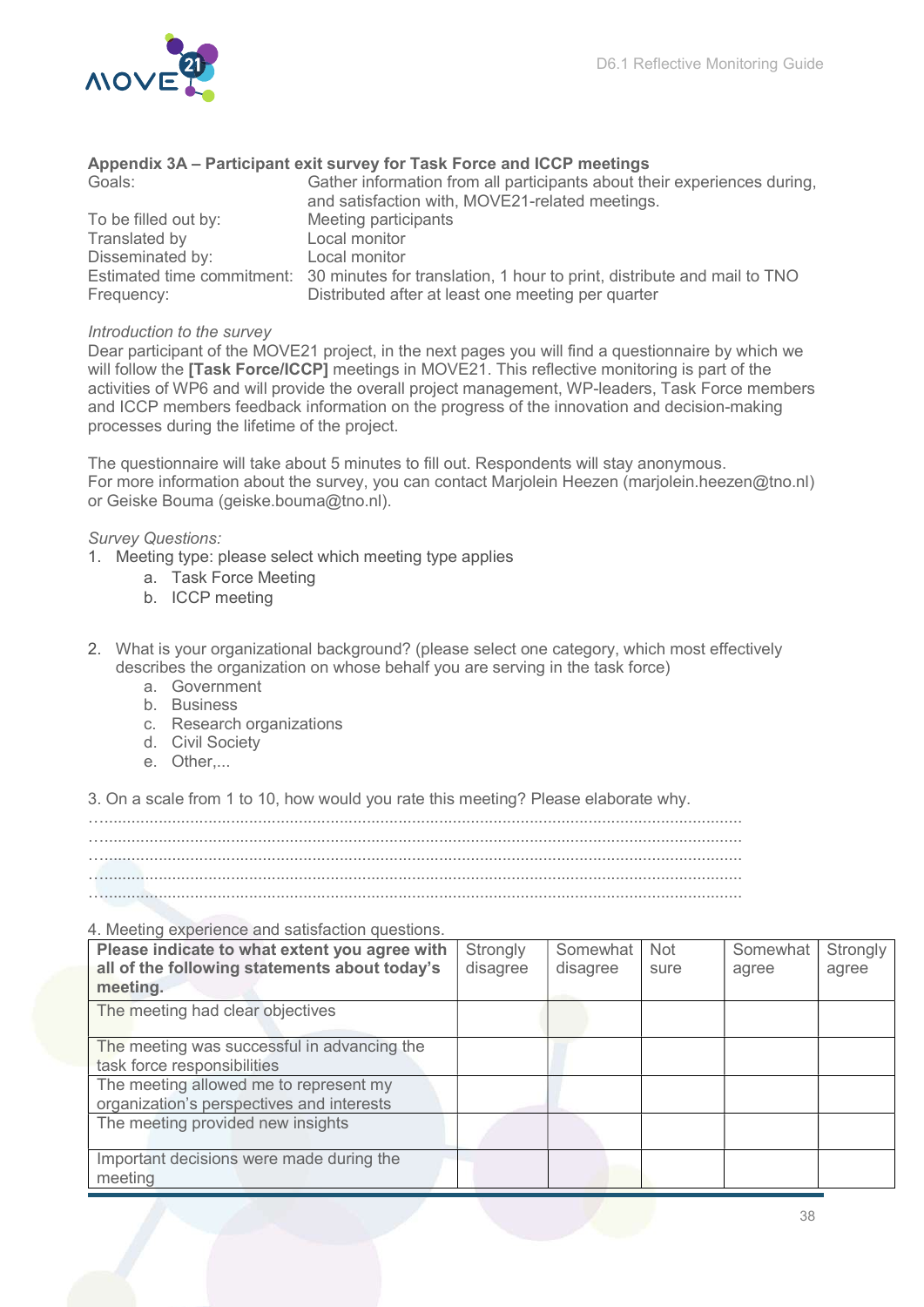

| The meeting was well facilitated                                     |  |  |  |
|----------------------------------------------------------------------|--|--|--|
| The overall agenda was suitable                                      |  |  |  |
| The other participants were willing to listen to my<br>contributions |  |  |  |
| The meeting helped me to structure my own<br>thoughts                |  |  |  |

5. Could you describe the objective(s) of today's meeting, in your own words?

6. What was the most important insight, topic or decision that was discussed during today's meeting?

7. Were any issues or decisions left unresolved at today's meeting? Which one(s)? à.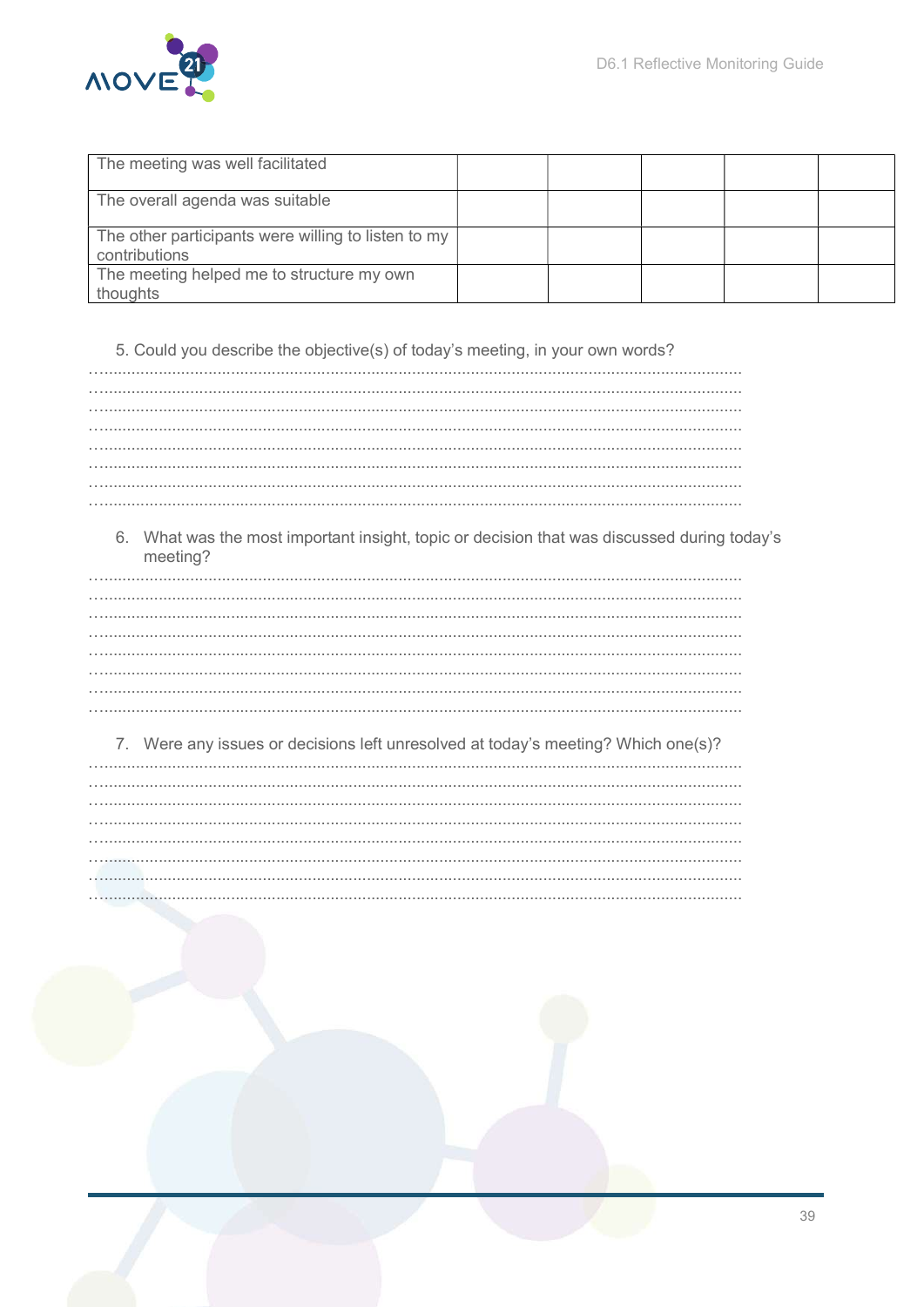

|                          | Appendix 3B – Participant exit survey for Co-Creation, Knowledge Brokerage and Innovation                                   |
|--------------------------|-----------------------------------------------------------------------------------------------------------------------------|
| <b>Capacity sessions</b> |                                                                                                                             |
| Goals:                   | Gather information from all participants about their experiences during,<br>and satisfaction with, MOVE21-related meetings. |
| To be filled out by:     | Meeting participants                                                                                                        |
| Translated by            | <b>TNO</b> staff                                                                                                            |
| Disseminated by:         | <b>TNO</b> staff                                                                                                            |
|                          | Estimated time commitment: 1 hour to print, distribute and enter results                                                    |
| Frequency:               | Distributed after each session (or once per quarter)                                                                        |

#### Introduction to the survey

Dear participant of the MOVE21 project, in the next pages you will find a questionnaire by which we will follow the [co-creation sessions/knowledge brokerage sessions/innovation capacity sessions] in MOVE21. This reflective monitoring is part of the activities of WP6 and will provide the overall project management, WP-leaders, task force members and the ICCP feedback information on the progress of the innovation and decision-making processes during the lifetime of the project.

The questionnaire will take about 5 minutes to fill out. Respondents will stay anonymous. For more information about the survey, you can contact Marjolein Heezen (marjolein.heezen@tno.nl) or Geiske Bouma (geiske.bouma@tno.nl) (TNO).

#### Survey Questions:

- 1. Meeting type: please select which meeting type applies
	- a. Co-Creation session
	- b. Knowledge Brokerage
	- c. Innovation Capacity Sessions/trainings
- 2. What is your organizational background? (please select one category, which most effectively describes the organization on whose behalf you are serving in the task force)
	- a. Government
	- b. Business
	- c. Research organizations
	- d. Civil Society
	- e. Other....

3. On a scale from 1 to 10, how would you rate this meeting? Please elaborate why.

…............................................................................................................................................. …............................................................................................................................................. …............................................................................................................................................. ….............................................................................................................................................

#### 4. Meeting experience and satisfaction questions.

| 4. Meeting experience and satisfaction questions.<br>Please indicate to what extent you agree<br>with all of the following statements about | <b>Strongly</b> | <b>Somewh</b>  | <b>Not</b> | <b>Somewhat</b> | <b>Strongly</b> |
|---------------------------------------------------------------------------------------------------------------------------------------------|-----------------|----------------|------------|-----------------|-----------------|
| today's session.                                                                                                                            | disagree        | at<br>disagree | sure       | agree           | agree           |
| The session had clear objectives                                                                                                            |                 |                |            |                 |                 |
| The session allowed me to represent my<br>organization's perspectives & interests.                                                          |                 |                |            |                 |                 |
| The session provided new insights.                                                                                                          |                 |                |            |                 |                 |
| Important decisions were made during the<br>session.                                                                                        |                 |                |            |                 |                 |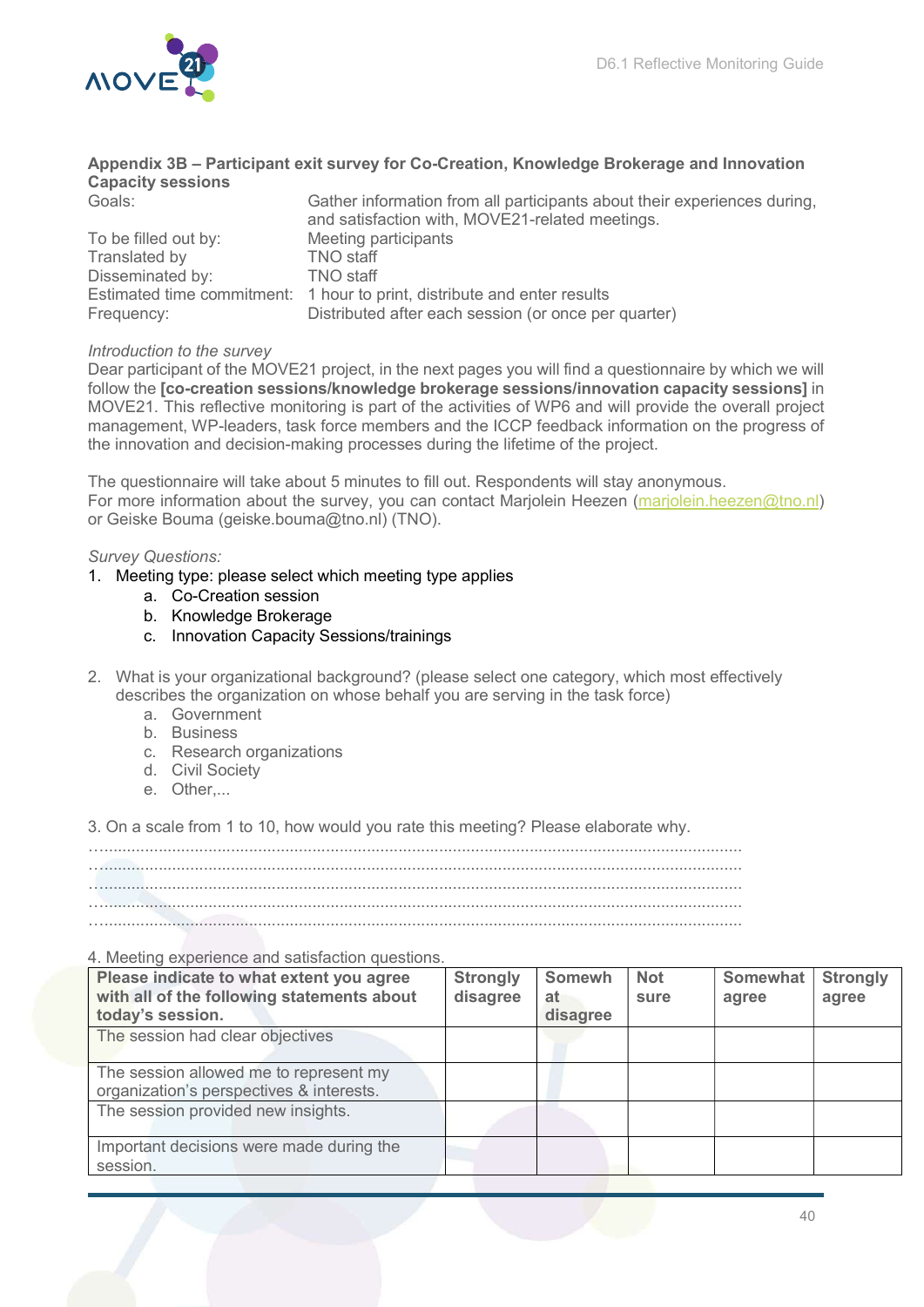

| The session offered a balanced and<br>comprehensive mix of interests and knowledge |  |  |  |
|------------------------------------------------------------------------------------|--|--|--|
| I felt comfortable in the session                                                  |  |  |  |
| The other participants were willing to listen to<br>my contributions               |  |  |  |
| The session helped me to get to know the<br>other participants better              |  |  |  |
| The session helped me to learn about the<br>project                                |  |  |  |
| The session helped me to share my views and<br>opinions with others                |  |  |  |
| The session helped me to structure my own<br>thoughts                              |  |  |  |

5. Could you describe the objective(s) of today's meeting, in your own words?

6. What was the most important insight, topic or decision that was discussed during today's meeting?

 $\ddotsc$  $\cdots$ 

#### 7. Were any issues or decisions left unresolved at today's meeting? Which one(s)?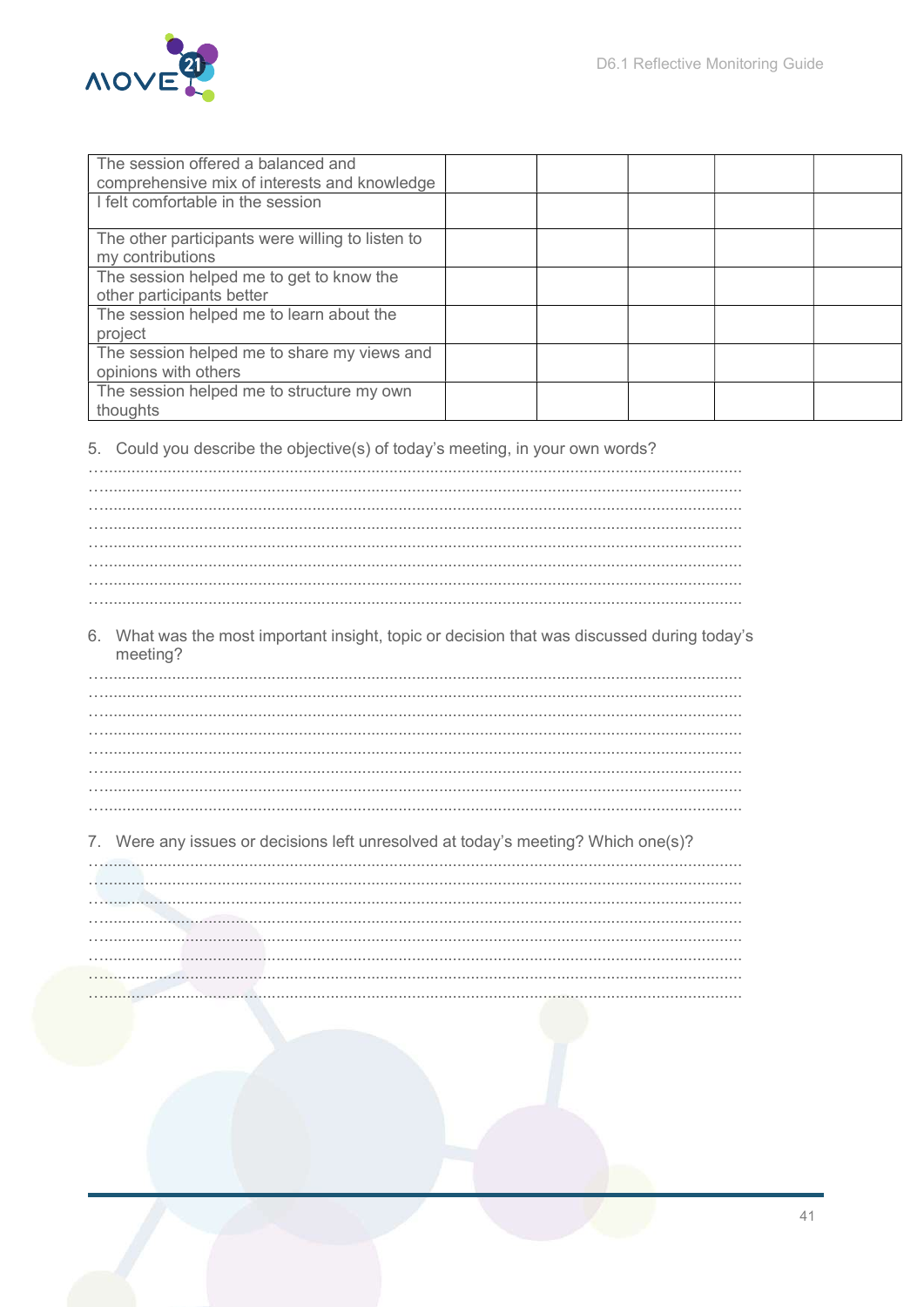

### Appendix 4 – Semi-structured Interview Protocols

There are five types of Semi-structured Interview Protocols:

- 4A: Semi-structured Interview Protocol for Task Force Establishment
- 4B: Semi-structured Interview Protocol for Innovation Capacity Baseline
- 4C: Semi-structured Interview Protocol for Project progress year 3
- 4D: Semi-structured Interview Protocol for Project progress year 4
- **4E:** Semi-structured Interview Protocol for Innovation Capacity Exit Interview

These protocols will assist in guiding the interviews to gather highly specific, nuanced and complex information from the respondents. In-depth, semi-structured interviews allow respondents to describe, in their own words, particular dynamics, interactions and (expected) outcomes. These interviews will be conducted by TNO staff, potentially supported by local monitors regarding tasks such as respondent identification, translation, or interpretation. The semi-structured interview protocols for assessing progress in year 3 and 4 (4C and 4D) use the same questions and are therefore described only once.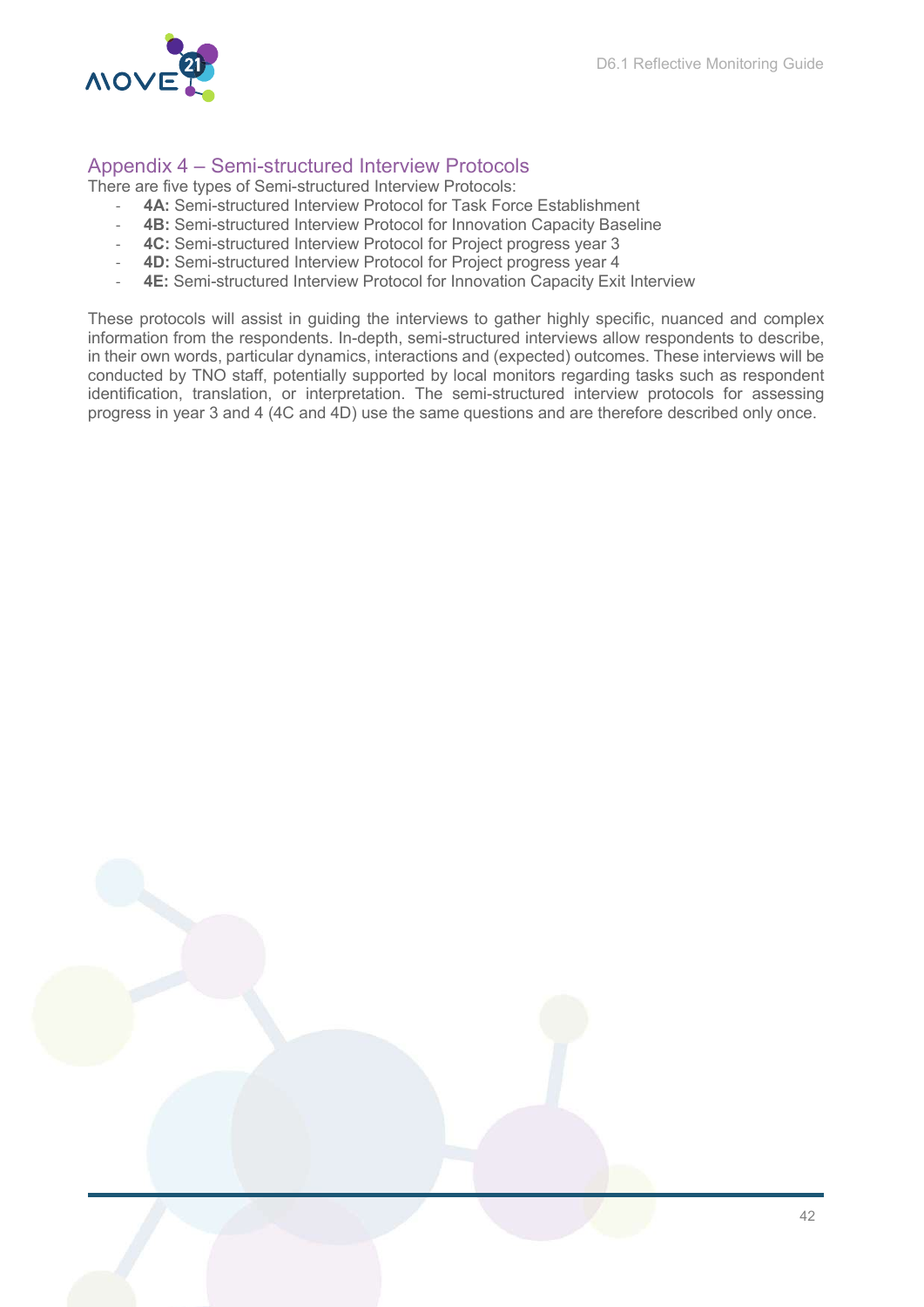

#### Appendix 4A – Semi-structured interview protocol for Task Force establishment

| Goals:                                                           | Gather detailed information and perspectives on the first phase of the<br>Task Force, to inform the creation of the ICCP. Outcomes intended to<br>inform the Living Labs establishment report (Deliverable 6.5). |
|------------------------------------------------------------------|------------------------------------------------------------------------------------------------------------------------------------------------------------------------------------------------------------------|
| Interview respondents:<br>Interviews conducted by:<br>Frequency: | Task Force members (involved in the first year of the project)<br><b>TNO</b><br>Estimated time commitment: 1 hour per interview, 4-5 interviews per task force<br>Once                                           |

- 1. What is your professional background?
	- a. Training
	- b. Length of time at current organization and/or in current role
- 2. Can you briefly describe the organization (if any) you work for?
	- a. Size
	- b. Substantive focus/responsibilities
	- c. Types of expertise
- 3. Can you describe your role in the development of the MOVE21 Task Force?
	- a. Municipal official
	- b. Research Organization
	- c. Business
	- d. Community representative
	- e. Other...
- 4. Can you describe the process of creating the Task Force for this project, to the best of your knowledge?
	- a. Recruitment,
	- b. Selection, selection criteria
	- c. Facilitation,
	- d. Definition of tasks/responsibilities
	- e. Translation of outcomes into action
- 5. Can you describe the frequency and dynamics of the Task Force meeting(s)?
	- a. Key topics
	- b. Challenges and opportunities
	- c. Recurring dynamics
	- d. Decision-making procedures
- 6. How would you describe the relationship between the Task Force and the broader innovation community in your city?
	- a. Testing ideas to receive focused feedback
	- b. Negotiating potentially controversial issues
	- c. Gathering local knowledge
	- d. Gathering expert knowledge
	- e. Generating enthusiasm and interest in overall planning process f. …
	- 7. Would you describe the process and function(s) of Task Force formation and utilization in this case typical, based on your experience?
	- 8. How would you describe the future of innovation and collaboration related to mobility and logistics in this city, beyond the MOVE21 project? Do you expect (some of) the potential partners will continue to collaborate? If so, on what kind(s) of projects? Where are the resources for that collaboration likely come from?
	- 9. Are there specific Task Force members or other relevant actors in this process that you'd recommend we speak with as part of this research project?
	- 10. Which municipal (or national) policies and ambitions are most relevant for your Living Lab?
		- a. E.g. SUMPs/SULPs/SECAPs
		- b. Mobility specific policies and ambitions
		- c. Non-mobility related policy and plans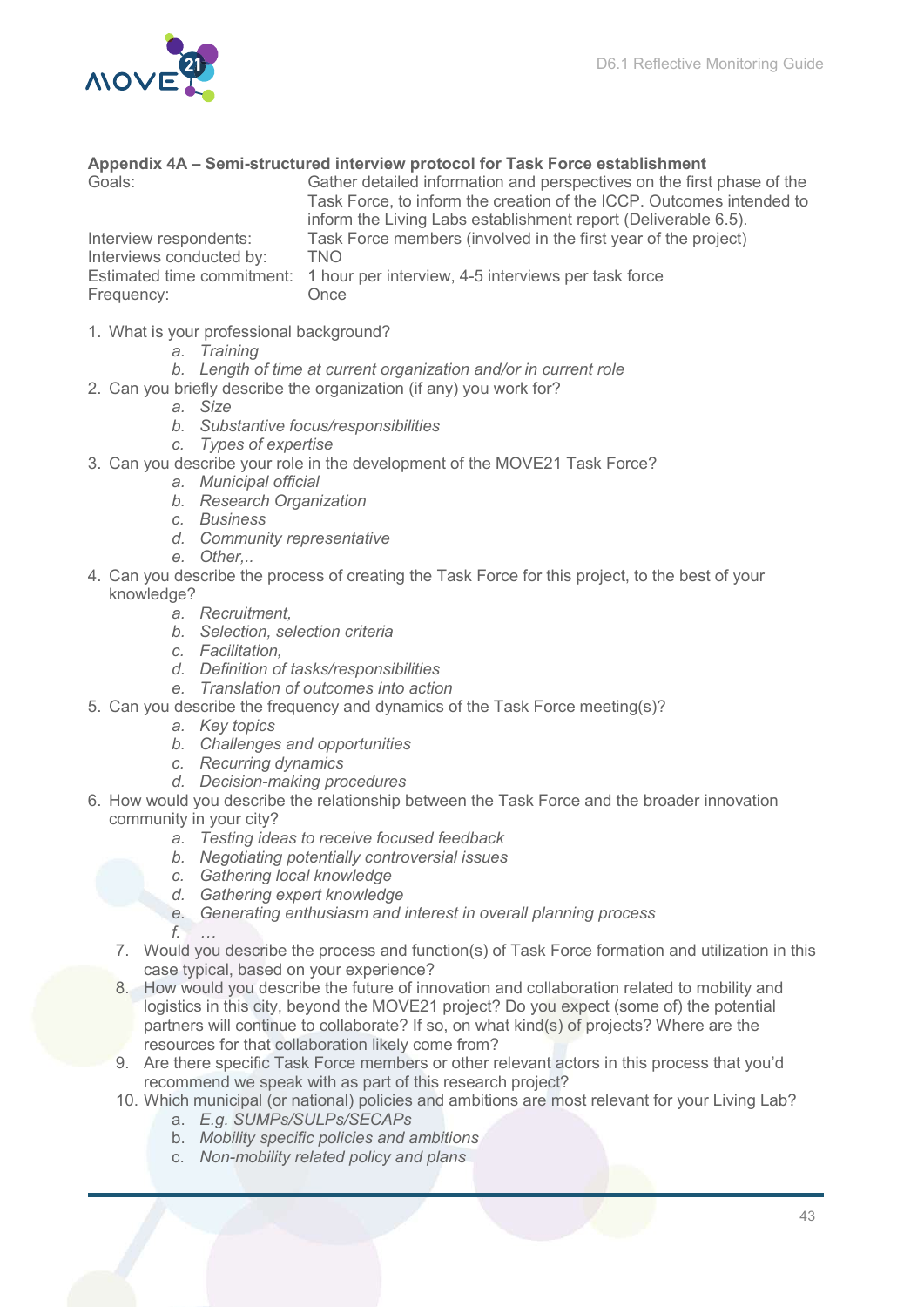

11. Is there anything we forgot to ask? In other words, is there anything specific about the Task Force or the MOVE21 project that you believe we should be aware of, given the conversation we just had?

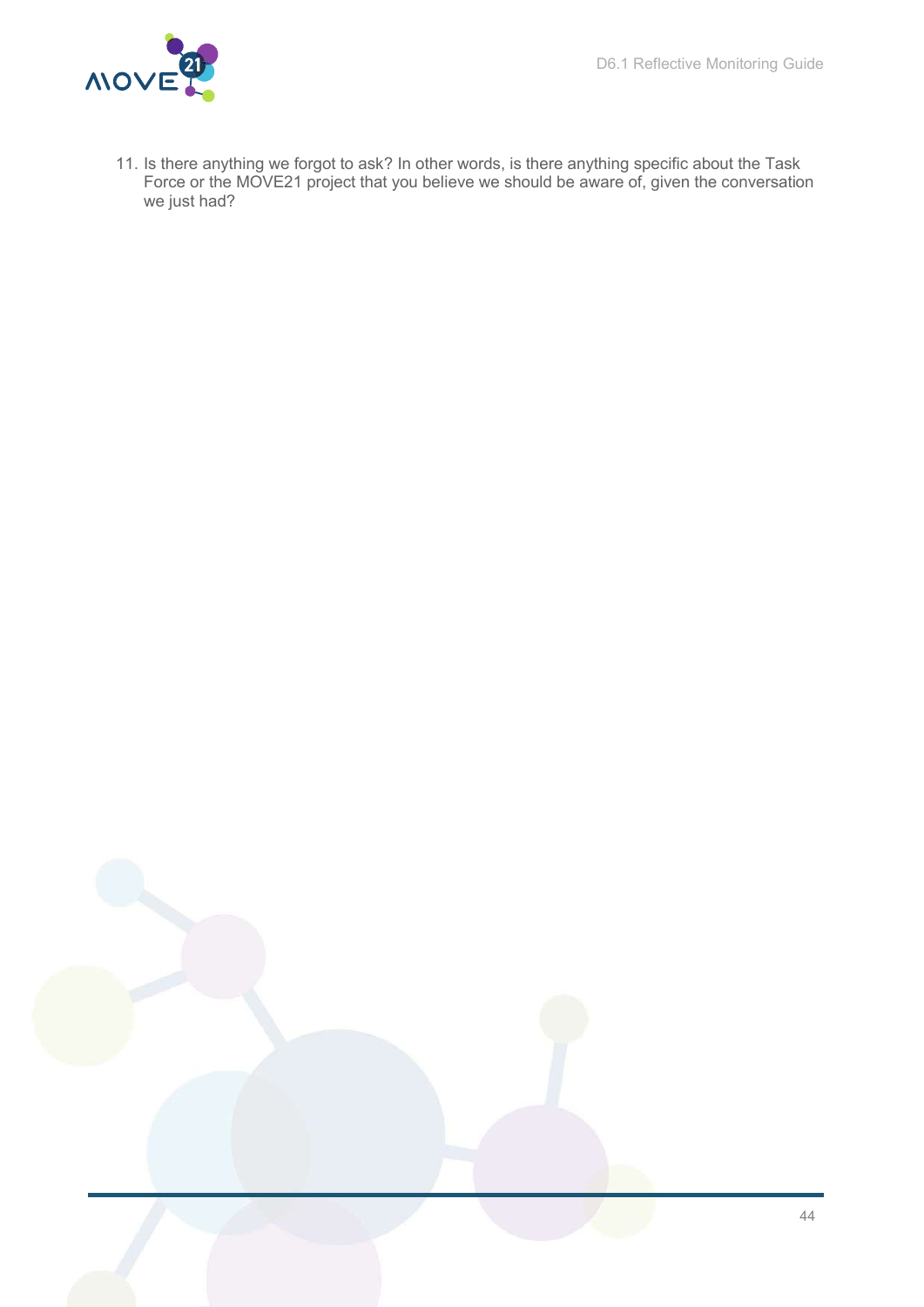

| Appendix 4B – Semi-structured interview protocol for Innovation Capacity baseline |                                                                            |  |
|-----------------------------------------------------------------------------------|----------------------------------------------------------------------------|--|
| Goals:                                                                            | Gather detailed information and perspectives on existing innovation        |  |
|                                                                                   | capacity within relevant municipal agencies, to inform the creation of     |  |
|                                                                                   | the innovation capacity survey (self-assessment tool). Together with       |  |
|                                                                                   | the self-assessment tool and its outcomes, these interviews will           |  |
|                                                                                   | contribute to deliverable 6.7, the MOVE21 guide on improving city's        |  |
|                                                                                   | capabilities for promoting sustainable mobility and logistics innovations. |  |
| Interview respondents:                                                            | Municipal staff relevant to innovation in mobility and logistics           |  |
| Interviews conducted by:                                                          | <b>TNO</b>                                                                 |  |
|                                                                                   | Estimated time commitment: 1 hour per interview, 4-5 interviews per city   |  |
| Frequency:                                                                        | Once                                                                       |  |

#### Introduction:

For Reflective Monitoring purposes, as part of the activities of WP6, Innovation Capacity is 'measured' in the project. The measuring of Innovation Capacity is done in three different ways: a baseline interview, a self-assessment tool and an exit interview. These three ways of monitoring are developed to determine the present state of innovation capacity at different moments during the project. These snapshots allow an insight in the innovation capacity of the cities and the specific elements the cities need to adjust and improve. To start off, a baseline interview is done, of which the semi-structured interview protocol can be found below.

#### Interview Protocol for Baseline Interview:

In order to evaluate the present state innovation capacity in each city – and to establish a baseline – an interview protocol is developed. This interview takes place in the first year of the project.

#### Leadership

- 1. Can you tell us something about the innovation strategy? Is there a clear vision/ambition?
- 2. Can you tell us about the connection with public leaders (administrative management) within the city?
- 3. To what extent do public leaders (mayor/aldermen) engage in/support urban logistics and mobility innovation?
- 4. Is there, in your opinion, sufficient political support for innovation in the municipality/city/project? How is that reflected?

#### **Organisation**

- 5. What does the collaboration between different departments and levels within the municipality look like? Is there mutual trust?
- 6. Is there room and flexibility to experiment with innovative practices/materials/technologies? Are there dedicated teams that know how to co-create and support innovations?
- 7. Is risk-taking encouraged? How is that expressed? Are people generally allowed to find and act on opportunities?
- 8. Are there any (Human Resource Management (HRM)) policies or incentive schemes that reward activities and behaviour that will generate and support innovations?
- 9. How do employees and their superiors react to failure? How are potential failures addressed?
- 10. Are there sufficient resources for innovation? What resources do you think are needed?

#### Knowledge management

- 11. Can you elaborate on the networks in which knowledge is (developed and) shared?
- 12. Are there mechanisms to collect and disseminate knowledge within the municipality/project organisation?
- 13. How do you embed new knowledge in the existing structure of the municipality/project organisation?
- 14. Is the municipality/project organisation able to mobilise the appropriate technology for urban logistics and mobility innovation? Can you elaborate?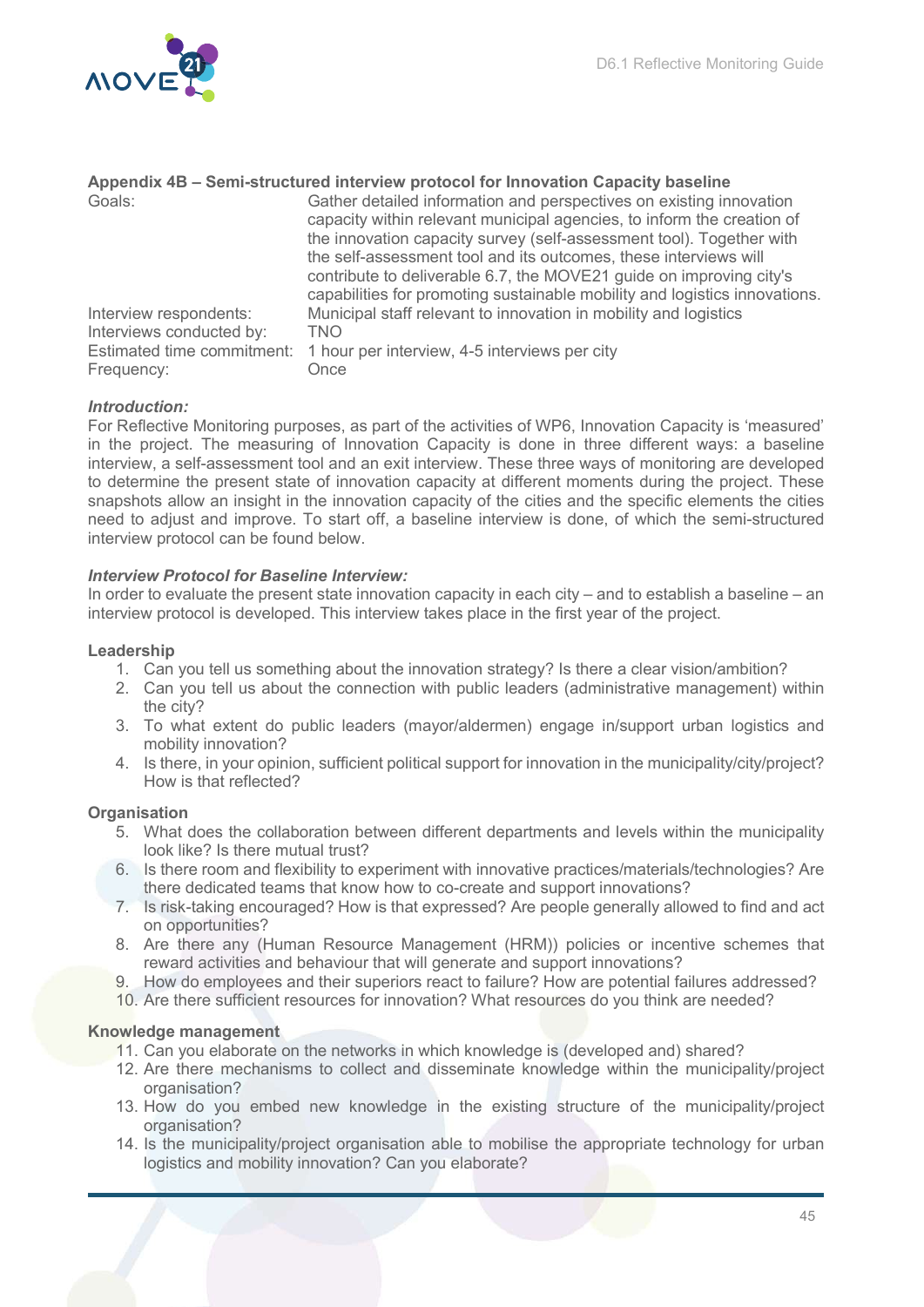

15. Is the municipality/project organisation able to identify potential risk/side-effects of urban logistics and mobility innovation?

#### Network

- 16. What kind of actors are involved in the project? And to what extent are they engaged?
- 17. What networks related to urban logistics and mobility innovation are you engaged in? Both internal (within the municipality or project organisation) and external (with other parties in the cities).
- 18. To what extent is networking encouraged within your organisation? Is there time and budget allocated to networking?

#### Learning

- 19. How are innovations and their implementation evaluated? What are the strategies for this?
- 20. How do you ensure that lessons learned from a project are retained in your own organisation?
- 21. How do projects like MOVE21 relate to your daily work?
- 22. How would you describe the employees' attitude towards innovation and change? Within the municipality and within the project.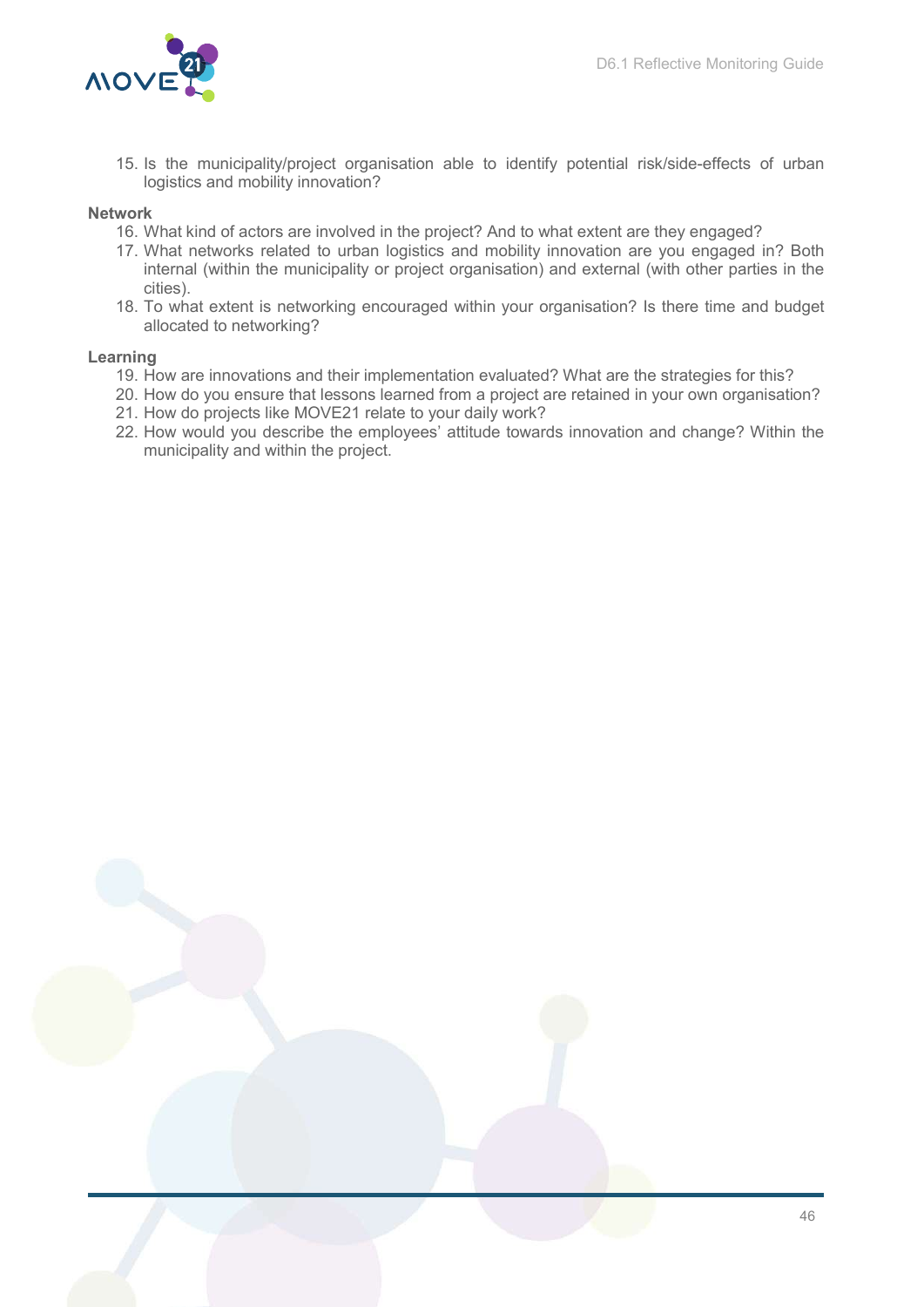

|                            | Appendix 4C + 4D - Semi-structured interview protocol Project progress in year 3 and year 4                                                                                                                                                                                                                                                                  |
|----------------------------|--------------------------------------------------------------------------------------------------------------------------------------------------------------------------------------------------------------------------------------------------------------------------------------------------------------------------------------------------------------|
| Goals:                     | Gather detailed information and perspectives on the<br>ICCP, to inform the maturing of the ICCP. Outcomes intended to<br>inform the Reflective Monitoring interim report (Deliverable 6.5, year 3<br>interviews) and the Practitioners' guide for setting up self-sustaining<br>innovation co-creation partnerships (Deliverable 6.8, year 4<br>interviews). |
| Interview respondents:     | <b>ICCP</b> members                                                                                                                                                                                                                                                                                                                                          |
| Interviews conducted by:   | <b>TNO</b>                                                                                                                                                                                                                                                                                                                                                   |
| Estimated time commitment: | 1 hour per interview, 4-5 interviews per ICCP                                                                                                                                                                                                                                                                                                                |
| Frequency:                 | Once (once 4C in Q4 2023, once 4D in Q4 2024)                                                                                                                                                                                                                                                                                                                |

- 1. What is your professional background?
	- a. Training
	- b. Length of time at current organization and/or in current role
- 2. Can you briefly describe the organization (if any) you work for?
	- a. Size
	- b. Substantive focus/responsibilities
	- c. Types of expertise
- 3. Can you describe your role in the development of the MOVE21 project?
	- a. Municipal official
	- b. Research Organization
	- c. Business
	- d. Community representative
	- e. Other,..
- 4. Can you describe the process of MOVE21, to the best of your knowledge?
	- a. Recruitment,
	- b. Selection, selection criteria
	- c. Facilitation,
	- d. Definition of tasks/responsibilities
	- e. Translation of outcomes into action
- 5. Can you describe the frequency and dynamics of MOVE21 meeting(s)?
	- a. Key topics
	- b. Challenges and opportunities
	- c. Recurring dynamics
	- d. Decision-making procedures
- 6. How would you describe the relationship between MOVE21 and the broader innovation community in your city?
	- a. Testing ideas to receive focused feedback
	- b. Negotiating potentially controversial issues
	- c. Gathering local knowledge
	- d. Gathering expert knowledge
	- e. Generating enthusiasm and interest in overall planning process
	- $f_{n}$
	- 7. Would you describe the process and function(s) of MOVE21 typical, based on your experience?
	- 8. How would you describe the impact(s) of the MOVE21 project in your city? a. Physical interventions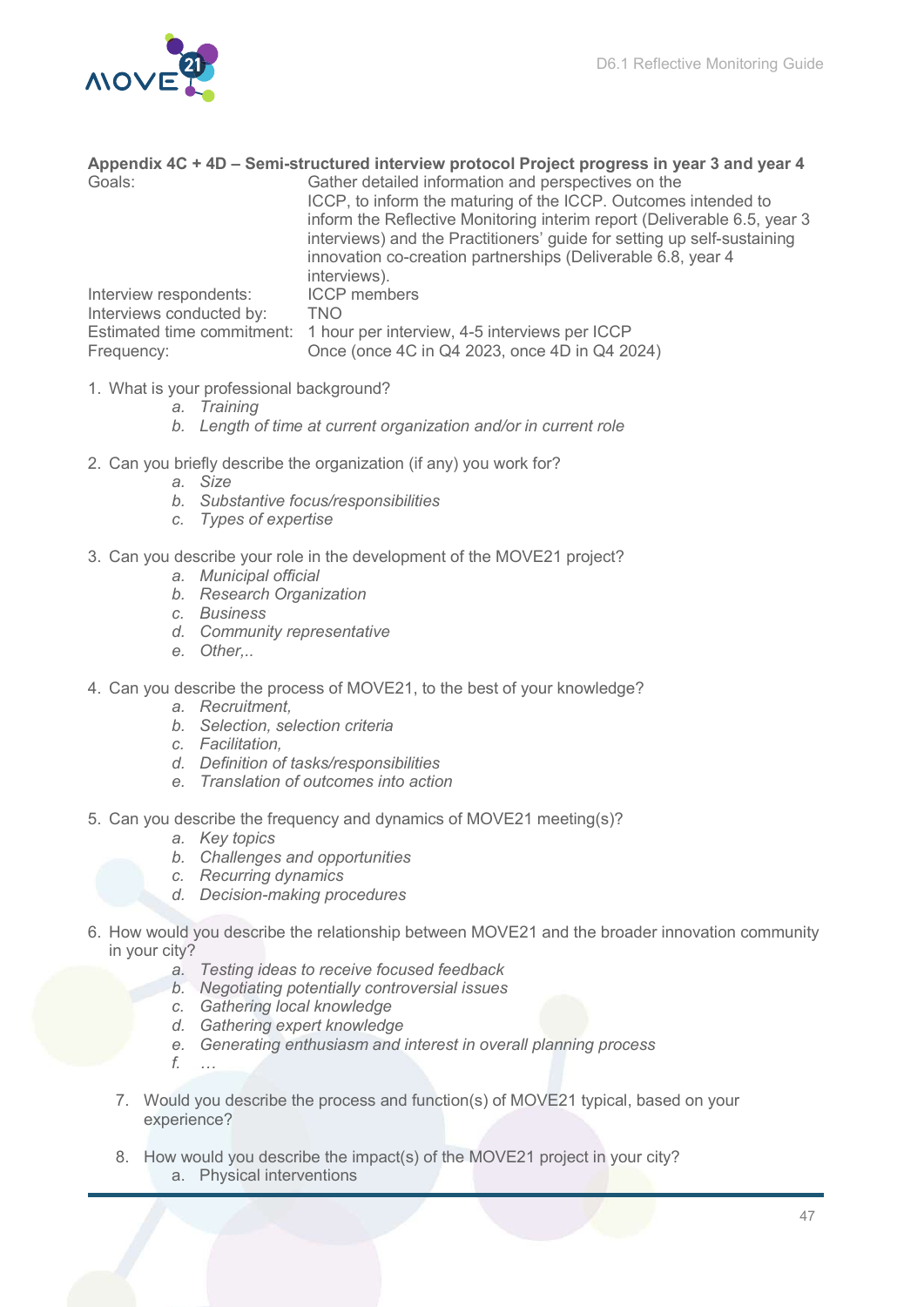

- b. Societal/community changes
- c. Policy and/or governance changes
- d. New actors
- e. New relationships/dynamics
- f. …
- 9. What are your observations about the range of policies that affect and are affected by the MOVE21 project? How do these policies (existing or new) work together or operate in divergent ways?
- 10. How would you describe the future of the ICCP, beyond the MOVE21 project? Will these partners continue to collaborate? If so, on what kind(s) of projects? Where are the resources for that collaboration coming from?
- 11. Are there specific MOVE 21 stakeholders or other relevant actors in this process that you'd recommend we speak with as part of this research project?
- 12. Is there anything we forgot to ask? In other words, is there anything specific about MOVE21 or this broader process that you believe we should be aware of, given the conversation we just had?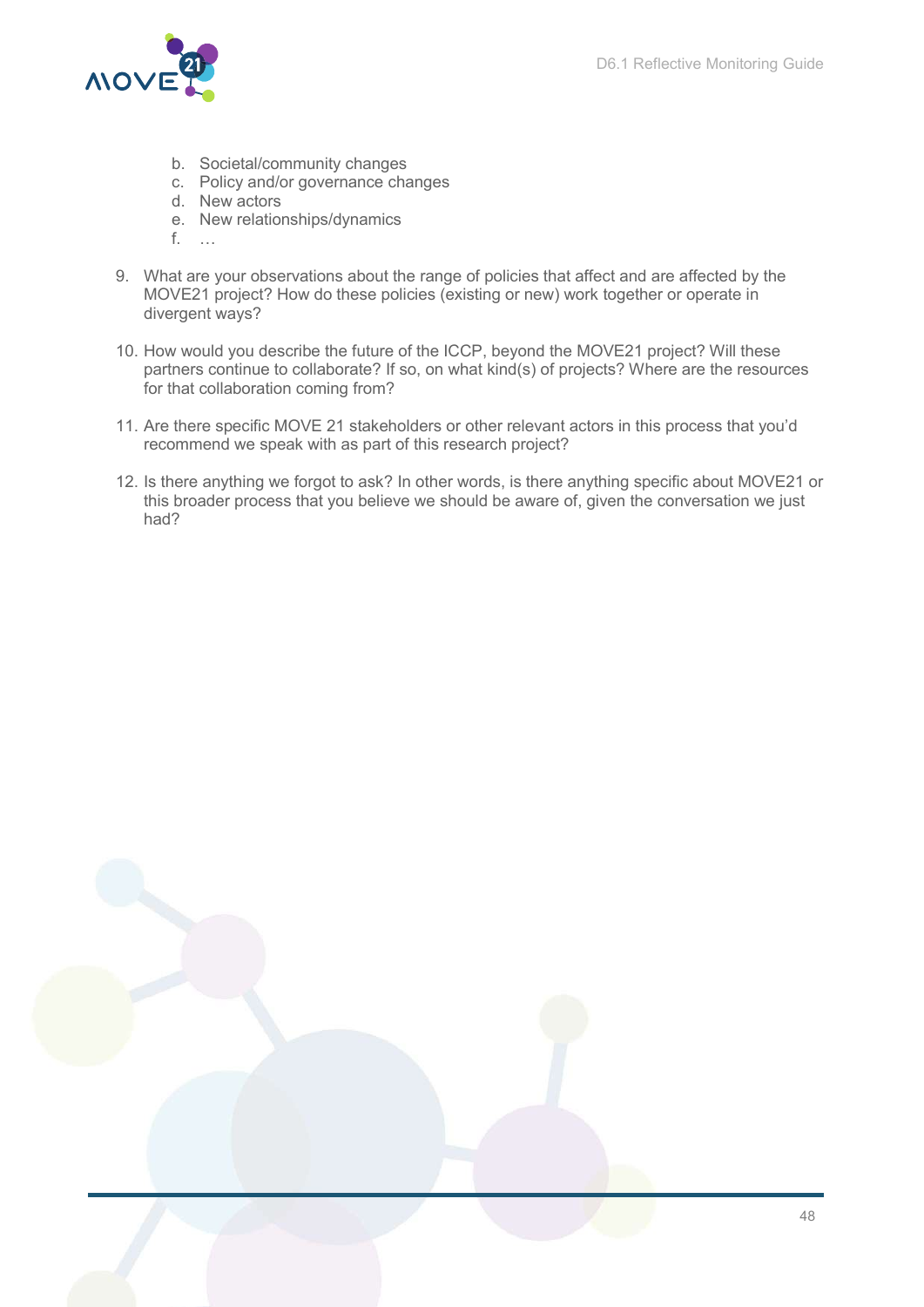

| Appendix 4E - Semi-structured interview protocol for Innovation Capacity Exit Interview |                                                                           |  |
|-----------------------------------------------------------------------------------------|---------------------------------------------------------------------------|--|
| Goals:                                                                                  | Gather detailed information and perspectives on innovation                |  |
|                                                                                         | capacity within relevant municipal agencies at the end of the project, to |  |
|                                                                                         | assess the extent (if any) of the creation of the innovation capacity     |  |
|                                                                                         | during the MOVE21 project. The outcome will contribute to D6.8, the       |  |
|                                                                                         | Practitioners' guide for setting up self-sustaining Innovation Co-        |  |
|                                                                                         | <b>Creation Partnerships.</b>                                             |  |
| Interview respondents:                                                                  | municipal staff relevant to innovation in mobility and logistics          |  |
| Interviews conducted by:                                                                | <b>TNO</b>                                                                |  |
| Estimated time commitment:                                                              | 1 hour per interview, 4-5 interviews per city                             |  |
| Frequency:                                                                              | Once                                                                      |  |

#### Introduction:

For Reflective Monitoring purposes, as part of the activities of WP6, Innovation Capacity is 'measured' in the project. The measuring of Innovation Capacity is done in three different ways: a baseline interview, a self-assessment tool and an exit interview. These three ways of monitoring are developed to determine the present state of innovation capacity at different moments during the project. These snapshots allow an insight in the innovation capacity of the cities and the specific elements the cities need to adjust and improve. To close off, this interview protocol will be used as a final exit interview on Innovation Capacity in MOVE21.

#### Interview Protocol for Exit Interview - DRAFT:

In order to evaluate the state innovation capacity in each city at the end of the project an interview protocol is developed. This interview takes place in the last year of the project. Since the actual interview is far into the future, the questions that are asked in year 4 of the project might be slightly different from the questions presented below. This protocol provides an initial draft based on what is expected to be relevant information in year 4 on the topic of Innovation Capacity.

#### Leadership

- 1. To what extent did you manage to fulfil the projects ambitions?
- 2. In hindsight, what would you change in the strategic approach?
- 3. Can you tell us about the connection with public leaders (administrative level) within the city? Were they able to find and connect the right actors?
- 4. To what extent did public leaders engage in/support urban logistics and mobility innovation?
- 5. Was there, in your opinion, sufficient political support for innovation in the municipality/city/project? How is that reflected?

#### **Organisation**

- 6. What does the collaboration between different departments and levels within the municipality look like? Was there enough trust? Where do you see room for improvement?
- 7. Was there room and flexibility to experiment with innovative practices/materials/technologies?
- 8. Was risk-taking encouraged? How was that expressed? Were people generally allowed to find and act on opportunities?
- 9. Were there sufficient resources (financial/human/time) allocated for innovation? What resources do you think are further needed/missing?

#### Knowledge management

- 10. Can you elaborate on the networks in which knowledge is (developed and) shared?
- 11. Were there mechanisms to collect and disseminate knowledge within the municipality/project organisation?
- 12. How do you embed new knowledge in the existing structure of the municipality/project organisation?
- 13. Was the municipality/project organisation able to mobilise the appropriate technology for urban logistics and mobility innovation? Can you elaborate?
- 14. Was the municipality/project organisation able to identify potential risk/side-effects of urban logistics and mobility innovation? Can you give an example?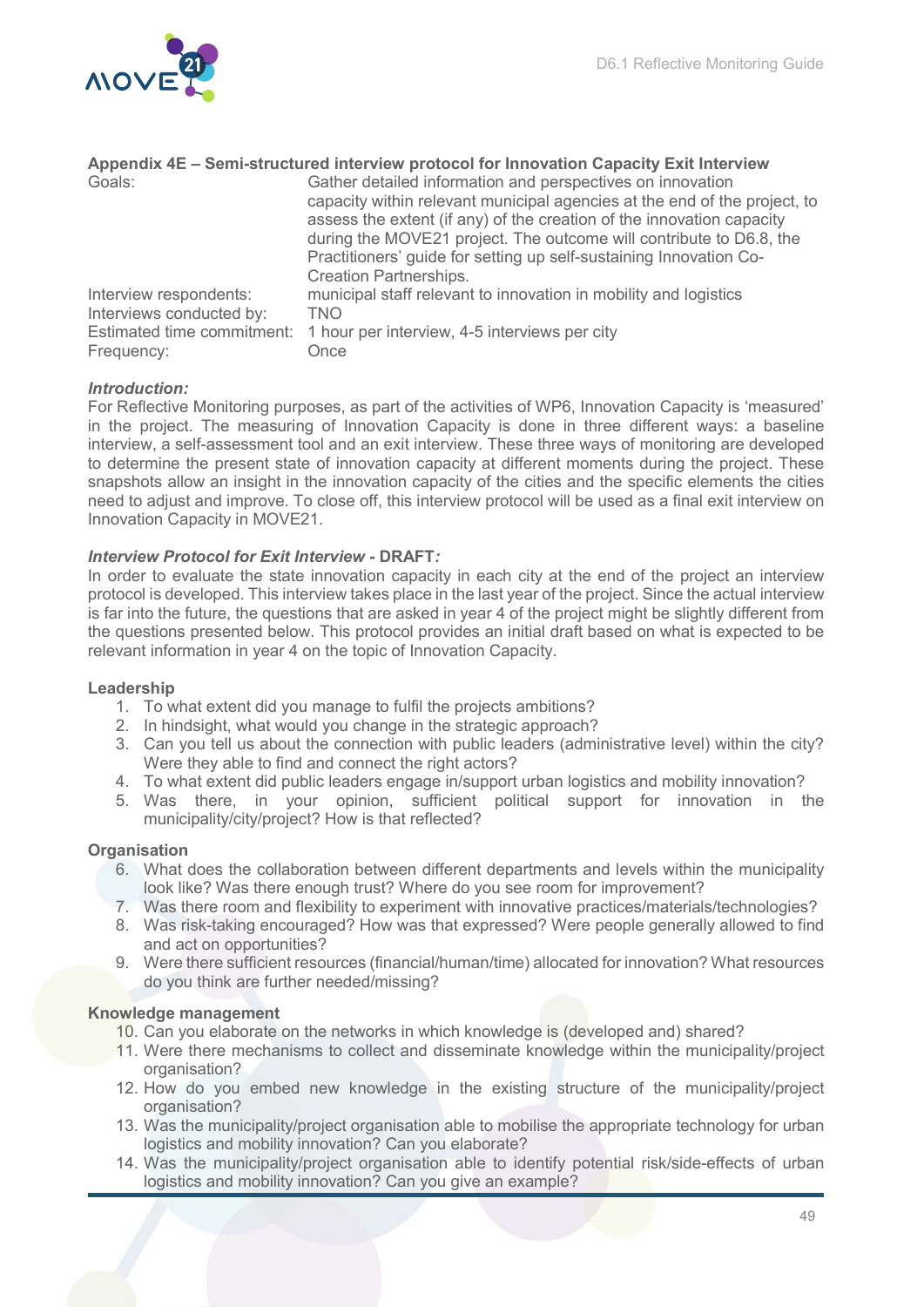

#### Network

- 15. What kind of actors were involved in the project? How did they collaborate?
- 16. What networks related to urban logistics and mobility innovation were you engaged in? Both internal (within the municipality or project organisation) and external (with other parties in the cities).
- 17. Did you join any new networks or are new networks formed? And if so, how do you plan on keeping these networks stable?

#### Learning

- 18. How are innovations and their implementation evaluated in this project?
- 19. How did you experience setting up experiments (such as the zero emission logistics hubs) in this project? Where do you see points of improvement?
- 20. How did you experience scaling up experiments? Where do you see points of improvement?
- 21. How do you ensure that lessons learned from this project are retained in your own organisation?
- 22. How would you reflect on the experimental collaboration with governments, companies and societal organizations? And how do you shape them to become more structural forms of collaboration?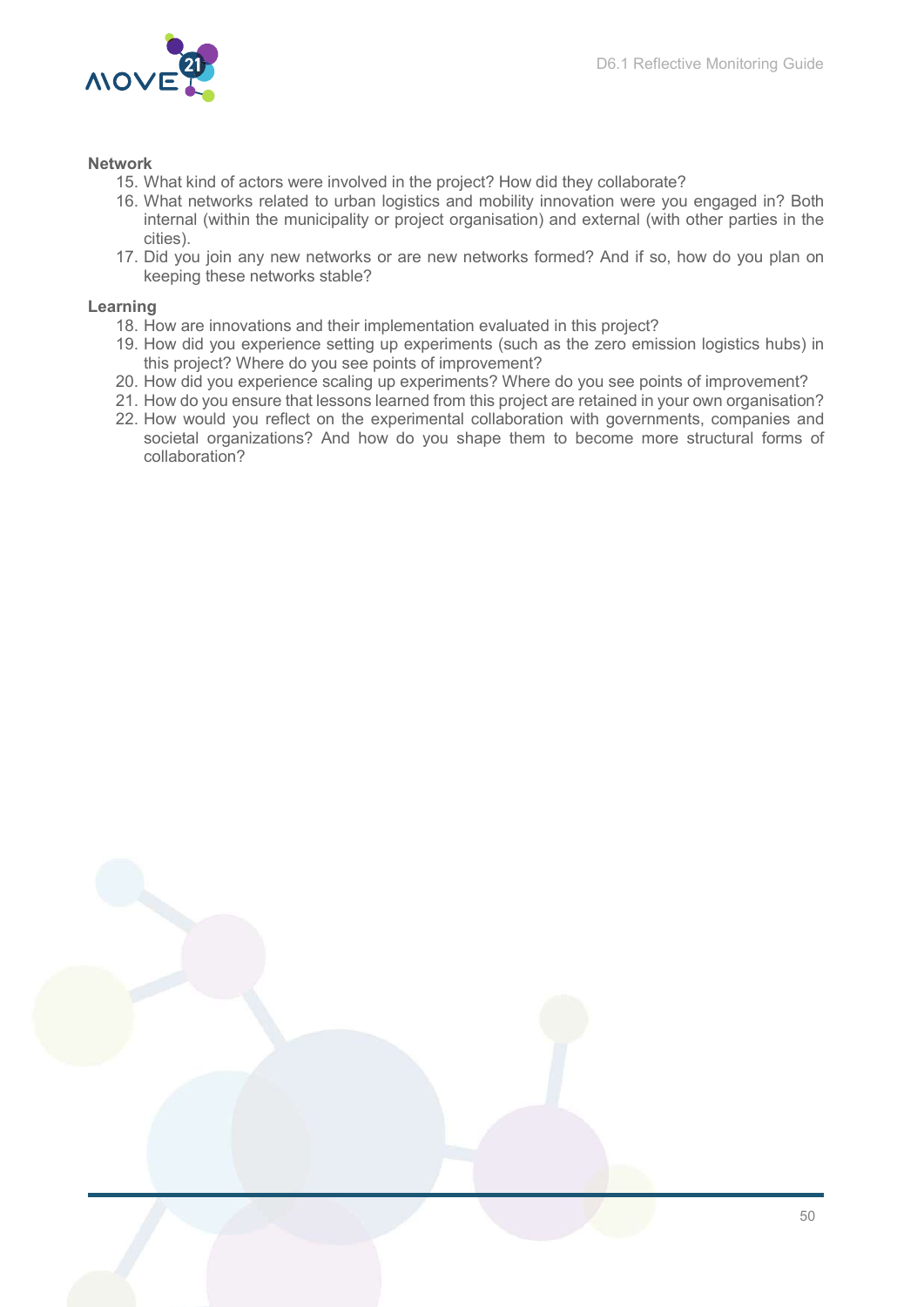

|                        | Appendix 5 – Innovation Capacity Survey (self-assessment tool)                                                                                                                                                             |
|------------------------|----------------------------------------------------------------------------------------------------------------------------------------------------------------------------------------------------------------------------|
| Goals:                 | Gather information from range of municipal staff-members about                                                                                                                                                             |
|                        | the way(s) in which innovations are dealt in their respective agencies/<br>units. The outcomes will contribute to deliverable 6.7, the MOVE21<br>guide on improving city's capabilities for promoting sustainable mobility |
|                        | and logistics innovations.                                                                                                                                                                                                 |
|                        |                                                                                                                                                                                                                            |
| Respondents:           | municipal staff relevant to innovation in mobility and logistics                                                                                                                                                           |
| Survey translated by:  | local monitors                                                                                                                                                                                                             |
| Survey distributed by: | TNO                                                                                                                                                                                                                        |
|                        | Estimated time commitment: 1 hour for translation, 15 minutes to complete survey, 1 hour to                                                                                                                                |
|                        | distribute and collect                                                                                                                                                                                                     |
| Frequency:             | Twice, Q2 of 2023 and Q2 of 2024                                                                                                                                                                                           |

# Appendix 5 – Innovation Capacity Survey (self-assessment tool)

# Introduction:

For Reflective Monitoring purposes, as part of the activities of WP6, Innovation Capacity is 'measured' in the project. The measuring of Innovation Capacity is done in three different ways: a baseline interview, a self-assessment tool and an exit interview. These three ways of monitoring are developed to determine the present state of innovation capacity at different moments during the project. These snapshots allow an insight in the innovation capacity of the cities and the specific elements the cities need to adjust and improve. The self-assessment tool is a survey that could be filled out by relevant stakeholders in the municipality to assess the current state of Innovation Capacity in the city.

#### Self-assessment tool – DRAFT:

To further assess the innovation capacity of cities during the project, a self-assessment tool will be developed. A set of proposed statements is shown below. These statements give an overview of the elements that will be monitored. Based on the collected data from the baseline interviews, the statements and scales will be further specified. The self-assessments will take place in 2023 and 2024. The output from the first self-assessment will also be used to scope second the knowledge exchange session (training) on Innovation Capacity, where the Living Lab partners as well as the Replicator Cities will take part in. Both self-assessments will contribute to writing D6.7.

According to Meijer (2019), for each element of innovation capacity a number of statements about the status quo in city X are presented. Respondents use a Likert scale to indicate to what extent they agree or disagree with the statement. On the basis of these statements, a scale is made for each element. This will provide cities with an overview of their current innovation capacity and indicates areas of improvement. A number of statements are similar to statements as used by Meijer (2019, p. 623), the remaining statements have been added on the basis of literature research.

City X in the questionnaire below is either Oslo, Gothenburg or Hamburg. The questions are about: urban logistics and mobility innovation. This list presents the topics of interests while filling out the selfassessment tool however the statements itself and the scale need to be defined and finalized and tested before application in MOVE21.

#### Leadership

- **City X has a clear vision** on urban logistics and mobility innovation.
- Public leaders (administrative management) in City X succeed in stimulating the development of new ideas on urban logistics and mobility innovation among colleagues in the city.
- Political leaders (mayor and aldermen) in City X strongly encourage efforts on urban logistics and mobility innovation.
- Public leaders in City X know how to find and connect the actors involved in urban logistics and mobility innovation.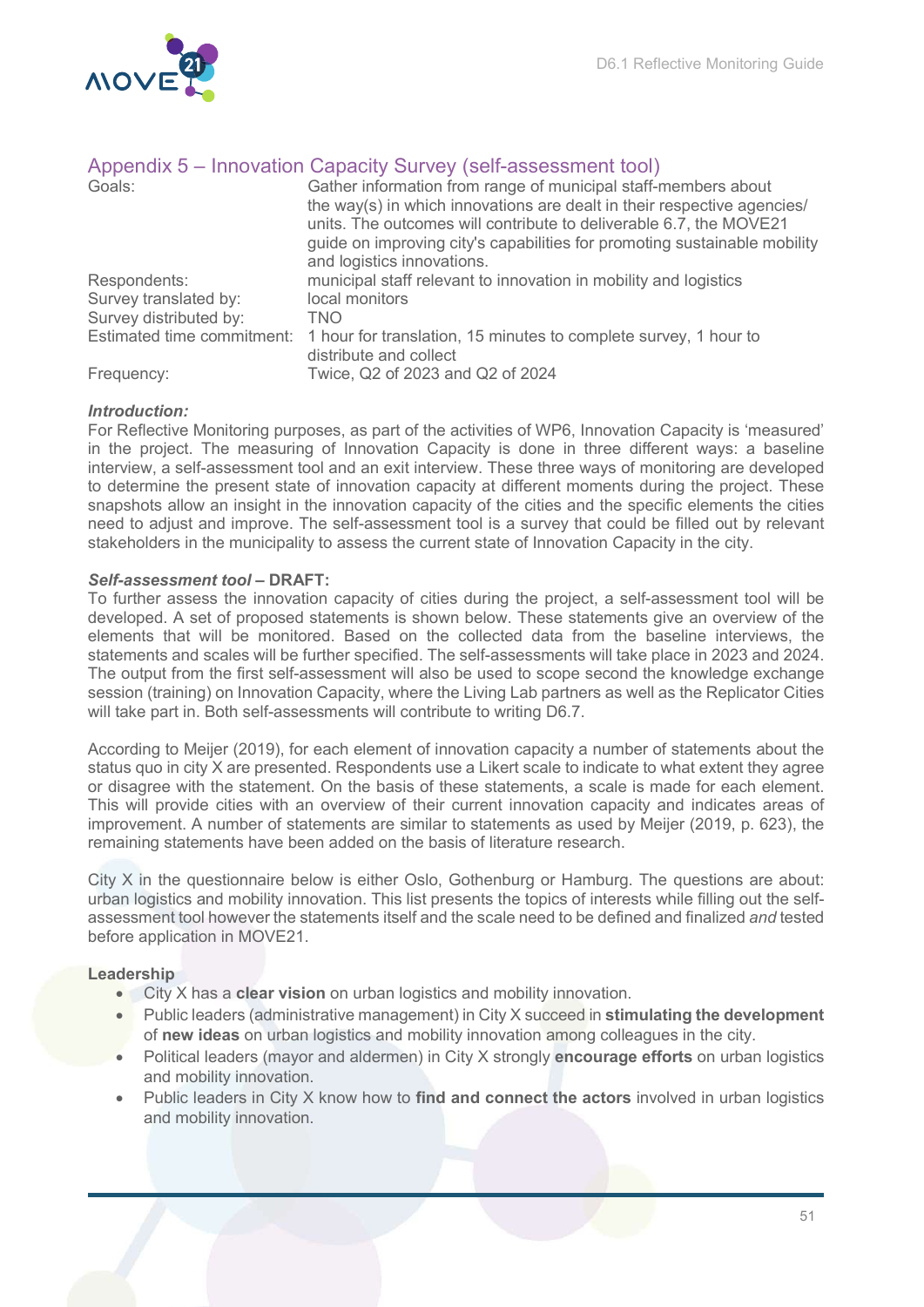

#### **Organisation**

- Employees in city X with ideas about urban logistics and mobility innovation easily find the right people to jointly realize these ideas.
- City X allocates sufficient time, resources and personnel to innovate and experiment with urban logistics and mobility.
- City X has an **organisational culture** that stimulates urban logistics and mobility innovation.
- Employees in City X feel comfortable to take risks, experiment and make mistakes in their work.
- There is **mutual trust** between the employees in different departments and levels in City X.

#### Knowledge management

- There is a good exchange of knowledge on urban logistics and mobility innovation between all actors in City X.
- City X has well established structures through which knowledge about urban logistics and mobility innovation becomes embedded in documents, processes and routines.
- City X knows how to **mobilise the right technology** for urban logistics and mobility innovation.
- Knowledge and ideas about urban logistics and mobility innovation are also shared with external parties within City X.
- There is budget available for knowledge build-up and exchange.

#### Network

- The people involved in urban logistics and mobility innovation in City X have enough time and budget to engage companies, research institutes and citizens in the development of new ideas.
- A company, research institute or citizen with good ideas for urban logistics and mobility innovation easily finds the right person within  $City X$  to develop these ideas further.
- City X has a strong structural network of companies, research institutes and citizens connected to urban logistics and mobility innovation.
- City X has a strong internal network of employees with an interest in urban logistics and mobility innovation.
- City X succeeds in forming meaningful relationships between actors in informal networks, based on trust and intrinsic motivation.

#### Learning

- City X successfully embeds lessons learned from projects such as MOVE21 in its formal structures.
- Employees of City X are open to change and a new way of doing and thinking.
- City X succeeds in turning experimental collaboration with governments, companies and societal organizations such as in MOVE21 into structural forms of collaboration.
- City X is successful in **setting up experiments** such as zero emission logistics and mobility hubs.
- City X is successful in **scaling up experiments** such as zero emission logistics and mobility hubs.
- City X evaluates experiments with urban logistics and mobility innovation.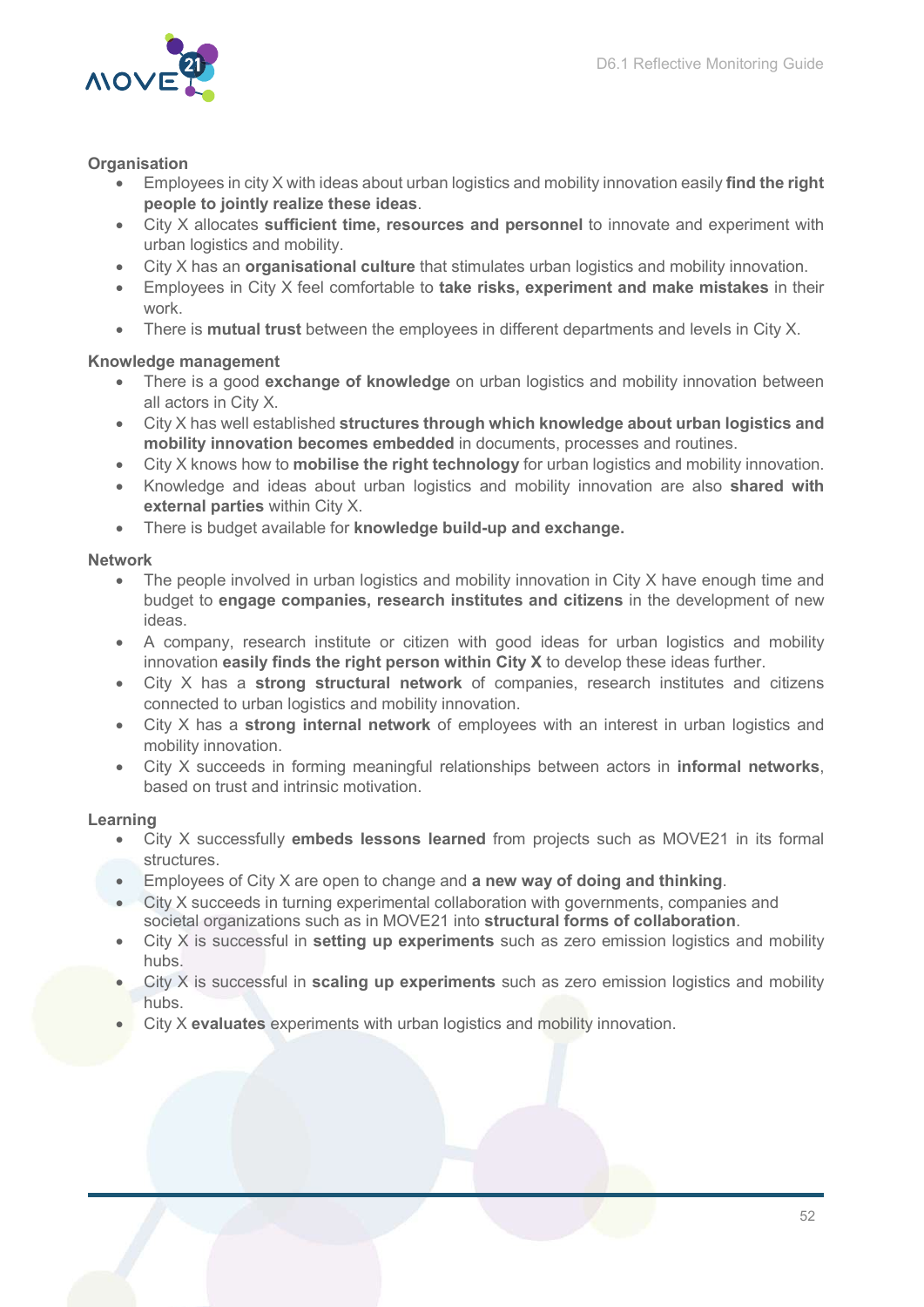

### Appendix 6 – Innovation Capacity introduction and operationalisation

One of the goals in WP6 is to ensure that the Living Labs apply the same methodology and principles when designing activities and proposed solutions. The cities will be in the lead for establishing Living Labs and each will experiment with mobility and logistics innovations through Innovation Co-creation Partnerships, improving innovation capacity, and developing policies to support the take up of innovations in each city:

- 1. Establish effective and self-sustaining MOVE21 Innovation Co-creation Partnerships in the cities of Oslo, Gothenburg and Hamburg.
- 2. Develop supportive policies for the Innovation Co-creation Partnerships and their urban mobility and logistics innovations and consolidate these.
- 3. Establish a dedicated knowledge brokerage process to support collaborating parties with relevant knowledge from WP3, WP4 and WP5.
- 4. Capture best practices and lessons learned from the operation of the Living Labs on partnership development and supportive policies.
- 5. Support efforts to maximise uptake, increase upscaling and replication.

In line with this, public organisations find it increasingly important to innovate and to enable themselves to develop new approaches to contemporary societal issues (Meijer, 2019). The ability to do so is called innovation capacity (Ibid). Innovation capacity refers to the human, financial and institutional resources and skills that can catalyse, implement and promote innovative, collaborative, long-term bottom-up solutions (OECD, 2019). Lewis et al. (2018) define innovation capacity as the set of conditions that support innovation or provide a supportive infrastructure; it is the set of factors that enable or actively encourage innovation. It refers to the competences that public sector organisations need to mobilise resources for the development and implementation of innovations (Timeus & Gascó, 2018). Thus, with the concept of innovation capacity, the focus shifts from 'how many innovations has the organisation pursued?' to 'Is the organisation capable of developing new solutions?' (Timeus & Gascó, 2018, p. 4).

The innovation capacity in each city is fostered through a) short evaluations of the present state on innovation capacity and outlooks for improvement; b) dedicated sessions and trainings on aspects that need improvement, for instance on how to deal with organizational issues or improving knowledge management; c) knowledge brokerage sessions in the Living Labs to deliver state of the art information and knowledge relevant for increasing innovation capacity.

MOVE21's Grant Agreement focuses on three interdependent pillars to improve Innovation Capacity in this project for the Living Lab cities. These pillars are: organisation; technology, data and knowledge management; and partnerships. Within these pillars relevant innovative capabilities for cities are highlighted. Based on these three pillars, an operationalisation of Innovation Capacity to support the reflective monitoring activities as well as innovation capacity building has been developed. This operationalisation contains five elements of innovation capacity, being: leadership, organisation, knowledge management, network and learning.

Leadership

Transformational, connective leadership plays an important role in the realisation and institutionalisation of innovations. Important aspects are: having an innovation vision and strategy, inspiring, motivating and supporting (administrative) leaders, having dedicated, crosssectoral teams for innovation, and political support.

#### **Organisation**

An innovative organisational climate is important for developing innovation capacity. Public organization are often risk averse, while they should mobilize sufficient resources for innovation and experimentation. Important aspects are: culture, governance structures, access to funding, HRM policies and incentive schemes and attitudes towards risk. Furthermore, strong internal communication horizontally and vertically will increase the innovation capacity.

Knowledge management